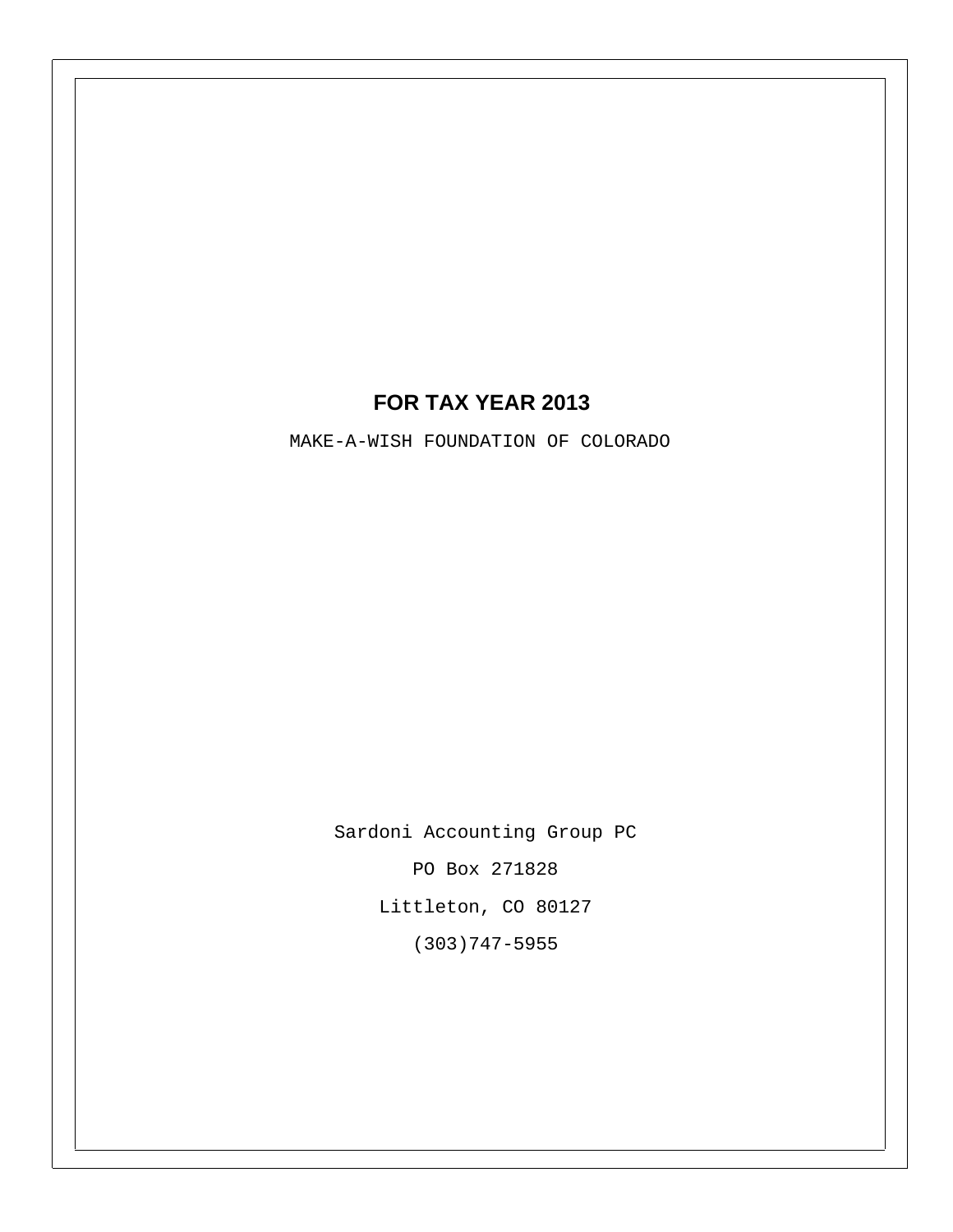| Form | 990 |
|------|-----|
|      |     |

Department of the Treasury

# **Return of Organization Exempt From Income Tax**

OMB No. 1545-0047

| Under section 501(c), 527, or 4947(a)(1) of the Internal Revenue Code (except private foundations) |  |  |  |
|----------------------------------------------------------------------------------------------------|--|--|--|
|                                                                                                    |  |  |  |

**Do not enter Social Security numbers on this form as it may be made public. Open to Public**<br>**Inspection** about Form 990 and its instructions is at www.irs.gov/form990.

**Information about Form 990 and its instructions is at www.irs.gov/form990.** 

**2013**

|                                    |                 | $\blacktriangleright$ Information about Form 990 and its instructions is at www.irs.gov/form990.<br>Internal Revenue Service                                               |                                               |                                             | mspection                     |
|------------------------------------|-----------------|----------------------------------------------------------------------------------------------------------------------------------------------------------------------------|-----------------------------------------------|---------------------------------------------|-------------------------------|
| Α                                  |                 | For the 2013 calendar year, or tax year beginning<br>$09 - 01$                                                                                                             | , 2013, and ending                            | $08 - 31$                                   | , 2014                        |
| в                                  |                 | C Name of organization MAKE-A-WISH FOUNDATION OF COLORADO<br>Check if applicable:                                                                                          |                                               |                                             | D Employer identification no. |
|                                    | Address change  | Doing Business As                                                                                                                                                          |                                               | 74-2273004                                  |                               |
|                                    | Name change     | Number and street (or P.O. box if mail is not delivered to street address)                                                                                                 | Room/suite                                    |                                             | E Telephone number            |
|                                    | Initial return  | 7951 EAST MAPLEWOOD AVENUE                                                                                                                                                 | 126                                           |                                             | $(303)750 - 9474$             |
|                                    | Terminated      | City or town, state or province, country, and ZIP or foreign postal code                                                                                                   |                                               |                                             | 4,517,489                     |
|                                    | Amended return  | GREENWOOD VILLAGE, CO 80111                                                                                                                                                |                                               |                                             | G Gross receipts \$           |
|                                    |                 | Application pending<br>F Name and address of principal officer: JOAN MAZAK                                                                                                 |                                               |                                             |                               |
|                                    |                 |                                                                                                                                                                            | H(a)                                          | Is this a group return for<br>subordinates? | IХI                           |
|                                    |                 | Same as C above                                                                                                                                                            |                                               |                                             | Yes<br><b>No</b>              |
|                                    |                 | $X_{501(c)(3)}$<br>$501(c)$ (<br>$\triangleleft$ (insert no.)<br>4947(a)(1) or<br>527<br>Tax-exempt status:                                                                | H(b)                                          | Are all subordinates included? $\Box$ Ye    | Yes<br>No                     |
|                                    | Website:        | WWW.COLORADO.WISH.ORG                                                                                                                                                      | H(c)                                          | Group exemption number                      |                               |
|                                    |                 | X Corporation<br>Form of organization:<br>Trust<br>Association<br>Other $\blacktriangleright$<br>L Year of formation: 1983                                                 |                                               | M State of legal domicile:                  | co                            |
| Part I                             |                 | <b>Summary</b>                                                                                                                                                             |                                               |                                             |                               |
|                                    | 1               | Briefly describe the organization's mission or most significant activities:                                                                                                | THE MAKE-A-WISH FOUNDATION OF COLORADO GRANTS |                                             |                               |
|                                    |                 | THE WISHES OF CHILDREN WITH LIFE THREATENING MEDICAL CONDITIONS TO ENRICH THE HUMAN                                                                                        |                                               |                                             |                               |
| <b>Activities &amp; Governance</b> |                 | EXPERIENCE WITH HOPE STRENGTH AND JOY.                                                                                                                                     |                                               |                                             |                               |
|                                    |                 |                                                                                                                                                                            |                                               |                                             |                               |
|                                    | 2               | Check this box $\blacktriangleright$ $\Box$ if the organization discontinued its operations or disposed of more than 25% of its net assets.                                |                                               |                                             |                               |
|                                    | 3               | Number of voting members of the governing body (Part VI, line 1a)<br>. <b>.</b>                                                                                            |                                               | 3                                           | 19                            |
|                                    | 4               | Number of independent voting members of the governing body (Part VI, line 1b)                                                                                              |                                               | 4                                           | 19                            |
|                                    | 5               | Total number of individuals employed in calendar year 2013 (Part V, line 2a)                                                                                               |                                               | 5                                           | 17                            |
|                                    | 6               | Total number of volunteers (estimate if necessary)<br>.                                                                                                                    |                                               | 6                                           | 205                           |
|                                    | 7a              | Total unrelated business revenue from Part VIII, column (C), line 12                                                                                                       |                                               | 7a                                          | 0                             |
|                                    | b               | Net unrelated business taxable income from Form 990-T, line 34                                                                                                             |                                               | 7b                                          |                               |
|                                    |                 |                                                                                                                                                                            |                                               |                                             |                               |
|                                    |                 |                                                                                                                                                                            | <b>Prior Year</b>                             |                                             | <b>Current Year</b>           |
|                                    | 8               | Contributions and grants (Part VIII, line 1h)                                                                                                                              |                                               | 3,261,459                                   | 3,957,543                     |
| Revenue                            | 9               | Program service revenue (Part VIII, line 2g)<br>.                                                                                                                          |                                               | 11,250                                      | 14,100                        |
|                                    | 10              | Investment income (Part VIII, column (A), lines 3, 4, and 7d).<br>. <del>.</del>                                                                                           |                                               | 39,083                                      | 84,981                        |
|                                    | 11              | Other revenue (Part VIII, column (A), lines 5, 6d, 8c, 9c, 10c, and 11e)<br>.                                                                                              |                                               | 322,869                                     | 352,599                       |
|                                    | 12              | Total revenue - add lines 8 through 11 (must equal Part VIII, column (A), line 12)                                                                                         |                                               | 3,634,661                                   | 4,409,223                     |
|                                    | 13              | Grants and similar amounts paid (Part IX, column (A), lines 1-3)                                                                                                           |                                               | 1,712,159                                   | 2,702,707                     |
|                                    | 14              | Benefits paid to or for members (Part IX, column (A), line 4)                                                                                                              |                                               |                                             |                               |
|                                    | 15              | Salaries, other compensation, employee benefits (Part IX, column (A), lines 5-10)                                                                                          |                                               | 989,158                                     | 1,099,408                     |
| Expenses                           |                 | 16a Professional fundraising fees (Part IX, column (A), line 11e)                                                                                                          |                                               |                                             |                               |
|                                    | b               | Total fundraising expenses (Part IX, column (D), line 25)<br>473,349                                                                                                       |                                               |                                             |                               |
|                                    | 17              | Other expenses (Part IX, column (A), lines 11a-11d, 11f-24e)                                                                                                               |                                               | 417,620                                     | 493,022                       |
|                                    | 18              | Total expenses. Add lines 13-17 (must equal Part IX, column (A), line 25)                                                                                                  |                                               | 3,118,937                                   | 4,295,137                     |
|                                    | 19              | Revenue less expenses. Subtract line 18 from line 12                                                                                                                       |                                               | 515,724                                     | 114,086                       |
|                                    |                 |                                                                                                                                                                            | <b>Beginning of Current Year</b>              |                                             | End of Year                   |
| Net Assets or<br>Fund Balances     | 20              | Total assets (Part X, line 16).                                                                                                                                            |                                               | 1,926,090                                   | 2,388,159                     |
|                                    | 21              | Total liabilities (Part X, line 26)                                                                                                                                        |                                               | 830,978                                     | 1,178,961                     |
|                                    | 22              | Net assets or fund balances. Subtract line 21 from line 20                                                                                                                 |                                               | 1,095,112                                   | 1,209,198                     |
| Part II                            |                 | <b>Signature Block</b>                                                                                                                                                     |                                               |                                             |                               |
|                                    |                 | Under penalties of perjury, I declare that I have examined this return, including accompanying schedules and statements, and to the best of my knowledge and belief, it is |                                               |                                             |                               |
|                                    |                 | true, correct, and complete. Declaration of preparer (other than officer) is based on all information of which preparer has any knowledge.                                 |                                               |                                             |                               |
|                                    |                 | Joan Mazak                                                                                                                                                                 |                                               |                                             |                               |
| Sign                               |                 | Signature of officer                                                                                                                                                       |                                               | Date                                        |                               |
|                                    |                 |                                                                                                                                                                            |                                               |                                             |                               |
| Here                               |                 | Joan Mazak, CEO<br>Type or print name and title                                                                                                                            |                                               |                                             |                               |
|                                    |                 |                                                                                                                                                                            |                                               |                                             |                               |
|                                    |                 | Date<br>Print/Type preparer's name<br>Preparer's signature                                                                                                                 | Check                                         | PTIN<br>if                                  |                               |
| Paid                               |                 | John W Sardoni CPA<br>$08 - 11 - 2015$                                                                                                                                     | self-employed                                 |                                             | P00370271                     |
|                                    | Preparer        | Sardoni Accounting Group PC<br>Firm's name                                                                                                                                 | Firm's EIN                                    |                                             |                               |
|                                    | <b>Use Only</b> | PO Box 271828<br>Firm's address ▶                                                                                                                                          | Phone no.                                     |                                             |                               |
|                                    |                 | Littleton CO 80127                                                                                                                                                         |                                               | 303-747-5955                                |                               |
|                                    |                 | May the IRS discuss this return with the preparer shown above? (see instructions)                                                                                          |                                               | 区                                           | Yes<br>No                     |
|                                    |                 | For Paperwork Reduction Act Notice, see the separate instructions.                                                                                                         |                                               |                                             | Form 990 (2013)               |
| EEA                                |                 |                                                                                                                                                                            |                                               |                                             |                               |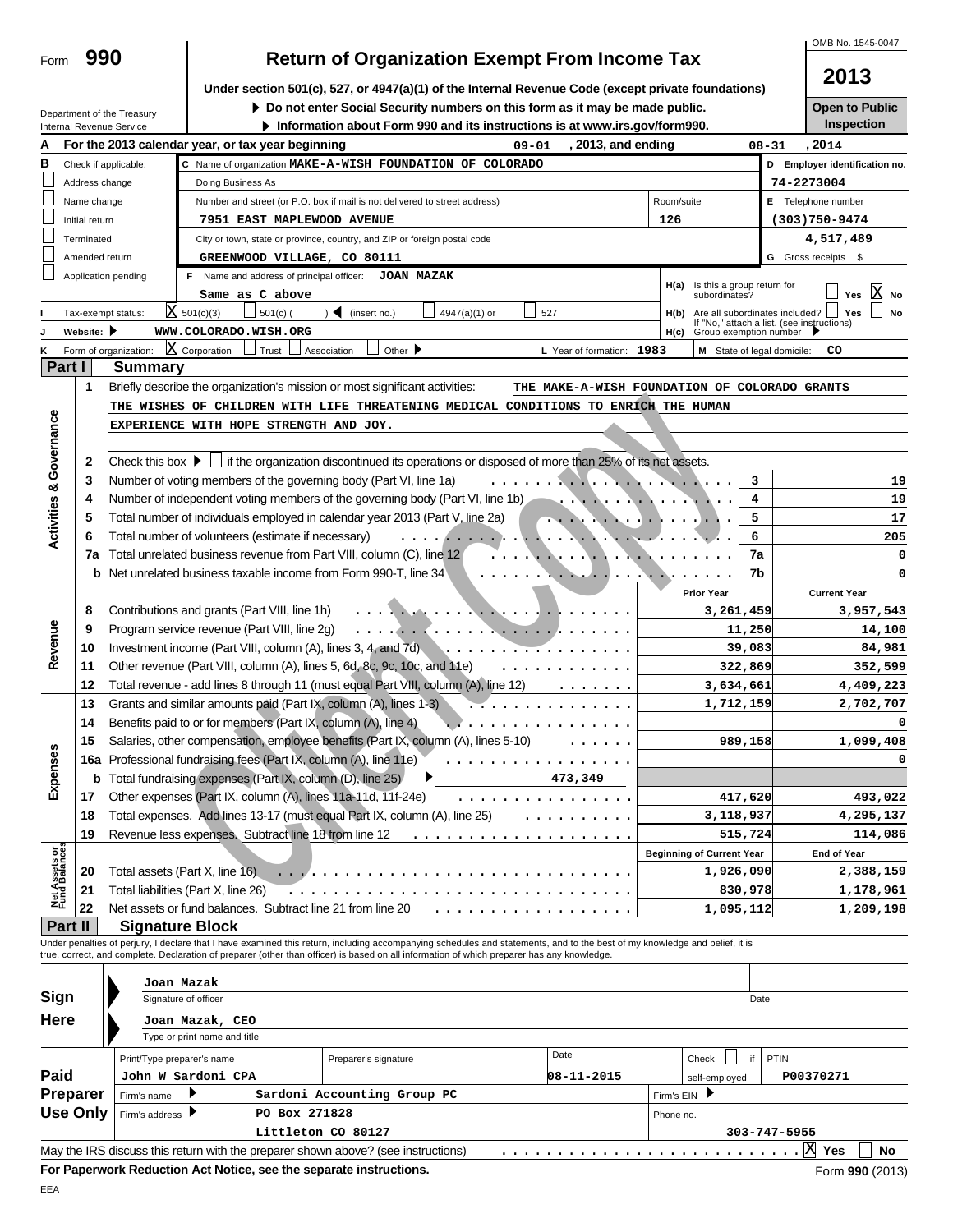|              | Form 990 (2013)<br>MAKE-A-WISH FOUNDATION OF COLORADO                                                                                                                         | 74-2273004     | Page 2          |
|--------------|-------------------------------------------------------------------------------------------------------------------------------------------------------------------------------|----------------|-----------------|
|              | Part III<br><b>Statement of Program Service Accomplishments</b>                                                                                                               |                |                 |
|              | Check if Schedule O contains a response or note to any line in this Part III                                                                                                  |                |                 |
| 1            | Briefly describe the organization's mission:                                                                                                                                  |                |                 |
|              | THE MAKE-A-WISH FOUNDATION OF COLORADO GRANTS THE WISHES OF CHILDREN WITH LIFE THREATENING                                                                                    |                |                 |
|              | MEDICAL CONDITIONS TO ENRICH THE HUMAN EXPERIENCE WITH HOPE STRENGTH AND JOY.                                                                                                 |                |                 |
|              |                                                                                                                                                                               |                |                 |
| $\mathbf{2}$ | Did the organization undertake any significant program services during the year which were not listed on the                                                                  |                |                 |
|              | prior Form 990 or 990-EZ?                                                                                                                                                     |                | $x$ No          |
|              | If "Yes," describe these new services on Schedule O.                                                                                                                          |                |                 |
| 3            | Did the organization cease conducting, or make significant changes in how it conducts, any program                                                                            |                |                 |
|              | services?                                                                                                                                                                     |                |                 |
| 4            | If "Yes," describe these changes on Schedule O.<br>Describe the organization's program service accomplishments for each of its three largest program services, as measured by |                |                 |
|              | expenses. Section 501(c)(3) and 501(c)(4) organizations are required to report the amount of grants and allocations to others,                                                |                |                 |
|              | the total expenses, and revenue, if any, for each program service reported.                                                                                                   |                |                 |
|              |                                                                                                                                                                               |                |                 |
| 4a           | ) (Expenses \$3,264,722 including grants of \$2,702,707) (Revenue<br>(Code:                                                                                                   | \$ 4,409,221 ] |                 |
|              | See SERVICES page for a description of this program service.                                                                                                                  |                |                 |
|              |                                                                                                                                                                               |                |                 |
|              |                                                                                                                                                                               |                |                 |
|              |                                                                                                                                                                               |                |                 |
|              |                                                                                                                                                                               |                |                 |
|              |                                                                                                                                                                               |                |                 |
|              |                                                                                                                                                                               |                |                 |
|              |                                                                                                                                                                               |                |                 |
|              |                                                                                                                                                                               |                |                 |
|              |                                                                                                                                                                               |                |                 |
|              |                                                                                                                                                                               |                |                 |
| 4b           | including grants of<br>) (Expenses \$<br>) (Revenue<br>$\mathfrak{S}$<br>(Code:                                                                                               | $\frac{1}{2}$  |                 |
|              |                                                                                                                                                                               |                |                 |
|              |                                                                                                                                                                               |                |                 |
|              |                                                                                                                                                                               |                |                 |
|              |                                                                                                                                                                               |                |                 |
|              |                                                                                                                                                                               |                |                 |
|              |                                                                                                                                                                               |                |                 |
|              |                                                                                                                                                                               |                |                 |
|              |                                                                                                                                                                               |                |                 |
|              |                                                                                                                                                                               |                |                 |
|              |                                                                                                                                                                               |                |                 |
| 4c           | (Expenses \$<br>including grants of \$<br>) (Revenue<br>(Code:                                                                                                                | \$             |                 |
|              |                                                                                                                                                                               |                |                 |
|              |                                                                                                                                                                               |                |                 |
|              |                                                                                                                                                                               |                |                 |
|              |                                                                                                                                                                               |                |                 |
|              |                                                                                                                                                                               |                |                 |
|              |                                                                                                                                                                               |                |                 |
|              |                                                                                                                                                                               |                |                 |
|              |                                                                                                                                                                               |                |                 |
|              |                                                                                                                                                                               |                |                 |
|              |                                                                                                                                                                               |                |                 |
| 4d           | Other program services. (Describe in Schedule O.)                                                                                                                             |                |                 |
|              | (Expenses \$<br>including grants of \$<br>) (Revenue \$                                                                                                                       |                |                 |
| 4e           | ▶<br>Total program service expenses<br>3,264,722                                                                                                                              |                |                 |
| EEA          |                                                                                                                                                                               |                | Form 990 (2013) |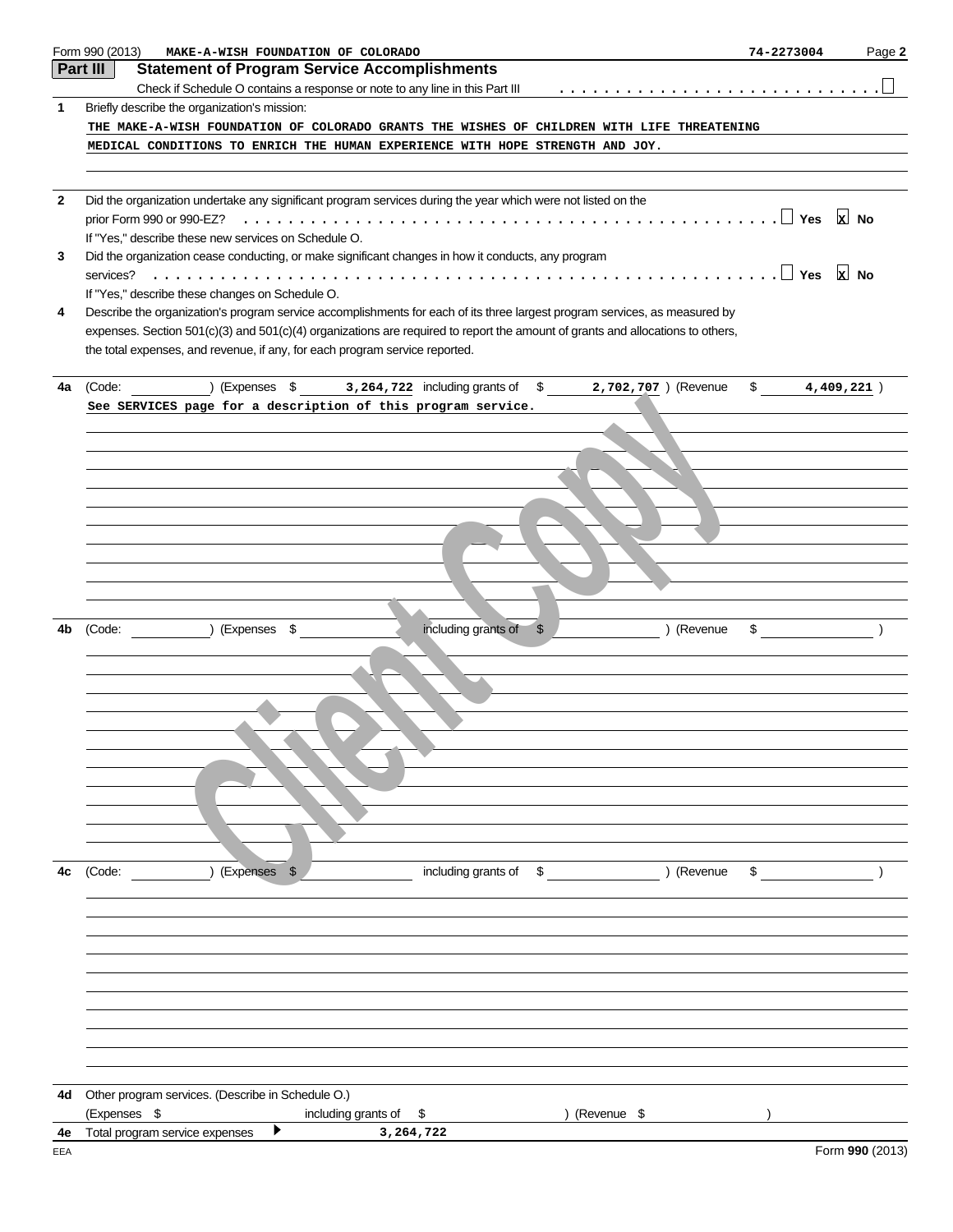|     | Form 990 (2013)<br>74-2273004<br>MAKE-A-WISH FOUNDATION OF COLORADO                                                        |                 |     | Page 3          |
|-----|----------------------------------------------------------------------------------------------------------------------------|-----------------|-----|-----------------|
|     | Part IV<br><b>Checklist of Required Schedules</b>                                                                          |                 |     |                 |
|     |                                                                                                                            |                 | Yes | No              |
| 1   | Is the organization described in section 501(c)(3) or 4947(a)(1) (other than a private foundation)? If "Yes,"              |                 |     |                 |
|     | complete Schedule A                                                                                                        | 1               | Χ   |                 |
| 2   | Is the organization required to complete Schedule B, Schedule of Contributors (see instructions)?                          | $\mathbf{2}$    | Χ   |                 |
| 3   | Did the organization engage in direct or indirect political campaign activities on behalf of or in opposition to           |                 |     |                 |
|     | candidates for public office? If "Yes," complete Schedule C, Part I                                                        | 3               |     | Χ               |
| 4   | Section 501(c)(3) organizations. Did the organization engage in lobbying activities, or have a section 501(h)              |                 |     |                 |
|     | election in effect during the tax year? If "Yes," complete Schedule C, Part II                                             | 4               |     | Χ               |
| 5   | Is the organization a section 501(c)(4), 501(c)(5), or 501(c)(6) organization that receives membership dues,               |                 |     |                 |
|     |                                                                                                                            |                 |     |                 |
|     | assessments, or similar amounts as defined in Revenue Procedure 98-19? If "Yes," complete Schedule C,                      |                 |     |                 |
|     | Part III                                                                                                                   | 5               |     |                 |
| 6   | Did the organization maintain any donor advised funds or any similar funds or accounts for which donors                    |                 |     |                 |
|     | have the right to provide advice on the distribution or investment of amounts in such funds or accounts? If                |                 |     |                 |
|     | "Yes," complete Schedule D, Part I                                                                                         | 6               |     | Χ               |
| 7   | Did the organization receive or hold a conservation easement, including easements to preserve open space,                  |                 |     |                 |
|     | the environment, historic land areas, or historic structures? If "Yes," complete Schedule D, Part II                       | 7               |     | Χ               |
| 8   | Did the organization maintain collections of works of art, historical treasures, or other similar assets? If "Yes,"        |                 |     |                 |
|     | complete Schedule D, Part III                                                                                              | 8               |     | Χ               |
| 9   | Did the organization report an amount in Part X, line 21, for escrow or custodial account liability; serve as a            |                 |     |                 |
|     | custodian for amounts not listed in Part X; or provide credit counseling, debt management, credit repair, or               |                 |     |                 |
|     | debt negotiation services? If "Yes," complete Schedule D, Part IV                                                          | 9               |     | Χ               |
| 10  | Did the organization, directly or through a related organization, hold assets in temporarily restricted                    |                 |     |                 |
|     | endowments, permanent endowments, or quasi-endowments? If "Yes," complete Schedule D, Part V                               | 10              |     | Χ               |
| 11  | If the organization's answer to any of the following questions is "Yes," then complete Schedule D, Parts VI,               |                 |     |                 |
|     | VII, VIII, IX, or X as applicable.                                                                                         |                 |     |                 |
|     | a Did the organization report an amount for land, buildings, and equipment in Part X, line 10? If "Yes,"                   |                 |     |                 |
|     | complete Schedule D, Part VI<br>.                                                                                          | 11a             | Χ   |                 |
|     | <b>b</b> Did the organization report an amount for investments - other securities in Part X, line 12 that is 5% or more    |                 |     |                 |
|     | of its total assets reported in Part X, line 16? If "Yes," complete Schedule D, Part VII                                   | 11b             |     | Χ               |
|     |                                                                                                                            |                 |     |                 |
|     | c Did the organization report an amount for investments - program related in Part X, line 13 that is 5% or more            |                 |     |                 |
|     | of its total assets reported in Part X, line 16? If "Yes," complete Schedule D, Part VIII                                  | 11c             |     | Χ               |
|     | d Did the organization report an amount for other assets in Part X, line 15 that is 5% or more of its total assets         |                 |     |                 |
|     | reported in Part X, line 16? If "Yes," complete Schedule D, Part IX                                                        | 11d             |     | Χ               |
|     | e Did the organization report an amount for other liabilities in Part X, line 25? If "Yes," complete Schedule D, Part X    | 11e             | Χ   |                 |
|     | Did the organization's separate or consolidated financial statements for the tax year include a footnote that addresses    |                 |     |                 |
|     | the organization's liability for uncertain tax positions under FIN 48 (ASC 740)? If "Yes," complete Schedule D, Part X     | 11f             | Χ   |                 |
|     | 12a Did the organization obtain separate, independent audited financial statements for the tax year? If "Yes," complete    |                 |     |                 |
|     | Schedule D, Parts XI and XII                                                                                               | 12a             | Χ   |                 |
| b   | Was the organization included in consolidated, independent audited financial statements for the tax year? If "Yes," and if |                 |     |                 |
|     | the organization answered "No" to line 12a, then completing Schedule D, Parts XI and XII is optional<br>.                  | 12b             |     | Χ               |
| 13  | Is the organization a school described in section 170(b)(1)(A)(ii)? If "Yes," complete Schedule E<br>.                     | 13              |     | Χ               |
| 14a | Did the organization maintain an office, employees, or agents outside of the United States?<br>.                           | 14a             |     | X               |
| b   | Did the organization have aggregate revenues or expenses of more than \$10,000 from grantmaking,                           |                 |     |                 |
|     | fundraising, business, investment, and program service activities outside the United States, or aggregate                  |                 |     |                 |
|     | foreign investments valued at \$100,000 or more? If "Yes," complete Schedule F, Parts I and IV                             | 14b             |     | Χ               |
| 15  | Did the organization report on Part IX, column (A), line 3, more than \$5,000 of grants or other assistance to or          |                 |     |                 |
|     | for any foreign organization? If "Yes," complete Schedule F, Parts II and IV                                               | 15              |     | Χ               |
| 16  |                                                                                                                            |                 |     |                 |
|     | Did the organization report on Part IX, column (A), line 3, more than \$5,000 of aggregate grants or other                 |                 |     | Χ               |
|     | assistance to or for foreign individuals? If "Yes," complete Schedule F, Parts III and IV<br>.                             | 16              |     |                 |
| 17  | Did the organization report a total of more than \$15,000 of expenses for professional fundraising services on             |                 |     |                 |
|     | Part IX, column (A), lines 6 and 11e? If "Yes," complete Schedule G, Part I (see instructions)<br>.                        | 17              |     | Χ               |
| 18  | Did the organization report more than \$15,000 total of fundraising event gross income and contributions on                |                 |     |                 |
|     | Part VIII, lines 1c and 8a? If "Yes" complete Schedule G, Part II                                                          | 18              | Χ   |                 |
| 19  | Did the organization report more than \$15,000 of gross income from gaming activities on Part VIII, line 9a?               |                 |     |                 |
|     | If "Yes," complete Schedule G, Part III                                                                                    | 19              |     | Χ               |
| 20a | Did the organization operate one or more hospital facilities? If "Yes," complete Schedule H<br>.                           | 20a             |     | X               |
| b   | If "Yes" to line 20a, did the organization attach a copy of its audited financial statements to this return?               | 20 <sub>b</sub> |     |                 |
| EEA |                                                                                                                            |                 |     | Form 990 (2013) |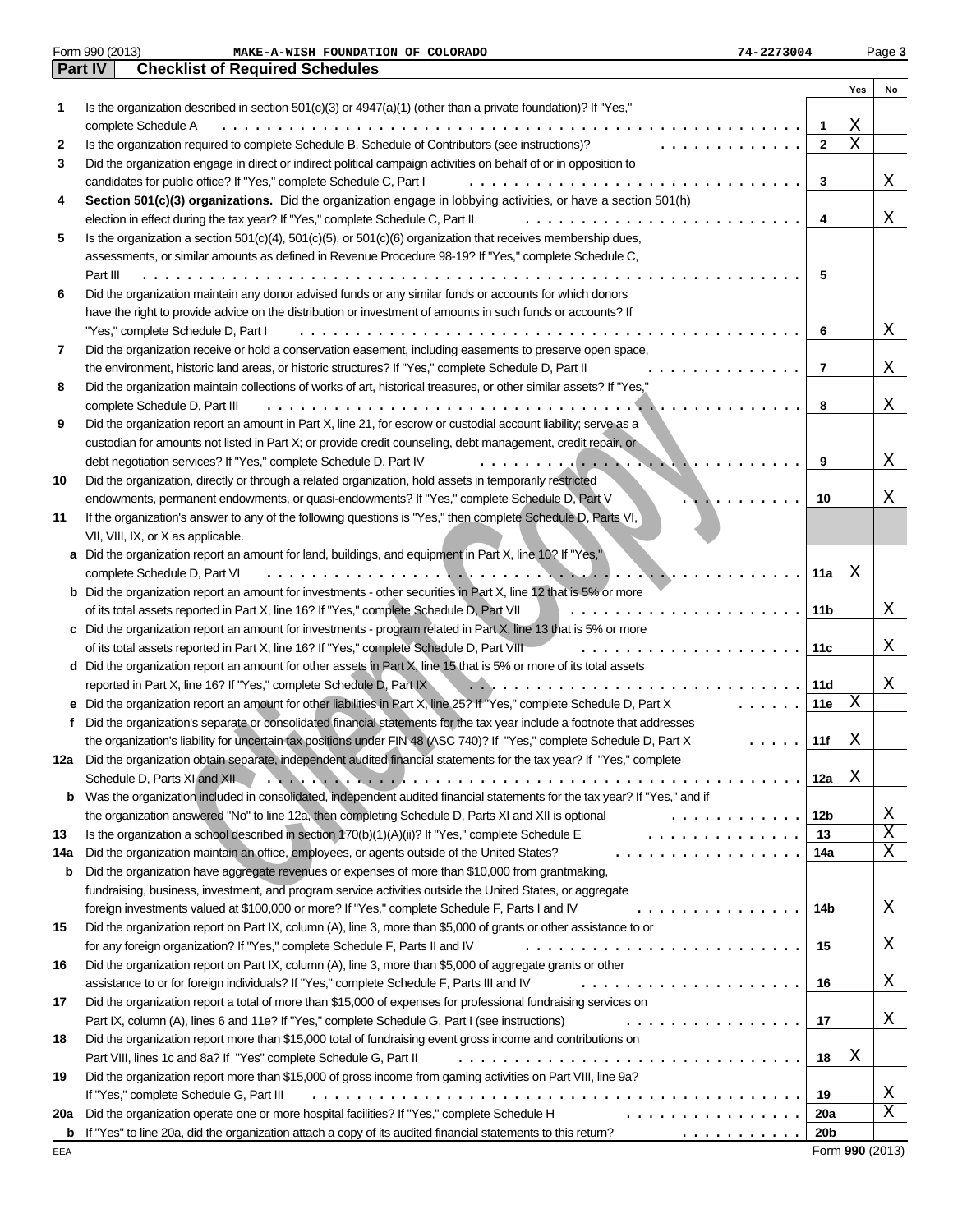|     | Form 990 (2013)<br>74-2273004<br>MAKE-A-WISH FOUNDATION OF COLORADO                                              |                 |     | Page 4          |
|-----|------------------------------------------------------------------------------------------------------------------|-----------------|-----|-----------------|
|     | Part IV<br><b>Checklist of Required Schedules</b> (continued)                                                    |                 |     |                 |
|     |                                                                                                                  |                 | Yes | No              |
| 21  | Did the organization report more than \$5,000 of grants or other assistance to any domestic organization or      |                 |     |                 |
|     | government on Part IX, column (A), line 1? If "Yes," complete Scheudle I, Parts I and II                         | 21              |     | Χ               |
| 22  | Did the organization report more than \$5,000 of grants or other assistance to individuals in the United States  |                 |     |                 |
|     | on Part IX, column (A), line 2? If "Yes," complete Schedule I, Parts I and III                                   | 22              | Χ   |                 |
| 23  | Did the organization answer "Yes" to Part VII, Section A, line 3, 4, or 5 about compensation of the              |                 |     |                 |
|     | organization's current and former officers, directors, trustees, key employees, and highest compensated          |                 |     |                 |
|     | employees? If "Yes," complete Schedule J<br>.                                                                    | 23              | Χ   |                 |
| 24a | Did the organization have a tax-exempt bond issue with an outstanding principal amount of more than              |                 |     |                 |
|     | \$100,000 as of the last day of the year, that was issued after December 31, 2002? If "Yes," answer lines 24b    |                 |     |                 |
|     | through 24d and complete Schedule K. If "No," go to line 25a                                                     | 24a             |     | Χ               |
| b   | Did the organization invest any proceeds of tax-exempt bonds beyond a temporary period exception?                | 24b             |     |                 |
| c   | Did the organization maintain an escrow account other than a refunding escrow at any time during the year        |                 |     |                 |
|     | to defease any tax-exempt bonds?                                                                                 | 24c             |     |                 |
| d   | Did the organization act as an "on behalf of" issuer for bonds outstanding at any time during the year?          | 24d             |     |                 |
| 25a | Section 501(c)(3) and 501(c)(4) organizations. Did the organization engage in an excess benefit transaction      |                 |     |                 |
|     | with a disqualified person during the year? If "Yes," complete Schedule L, Part I                                | 25a             |     | Χ               |
| b   | Is the organization aware that it engaged in an excess benefit transaction with a disqualified person in a prior |                 |     |                 |
|     | year, and that the transaction has not been reported on any of the organization's prior Forms 990 or 990-EZ?     |                 |     |                 |
|     | If "Yes," complete Schedule L, Part I                                                                            | 25 <sub>b</sub> |     | Χ               |
| 26  | Did the organization report any amount on Part X, line 5, 6, or 22 for receivables from or payables to any       |                 |     |                 |
|     | current or former officers, directors, trustees, key employees, highest compensated employees, or                |                 |     |                 |
|     | disqualified persons? If so, complete Schedule L, Part II<br>$\cdot \cdot \cdot \cdot \cdot$                     | 26              |     | Χ               |
| 27  | Did the organization provide a grant or other assistance to an officer, director, trustee, key employee,         |                 |     |                 |
|     | substantial contributor or employee thereof, a grant selection committee member, or to a 35% controlled          |                 |     |                 |
|     | entity or family member of any of these persons? If "Yes," complete Schedule L, Part III                         | 27              |     | Χ               |
| 28  | Was the organization a party to a business transaction with one of the following parties (see Schedule L,        |                 |     |                 |
|     | Part IV instructions for applicable filing thresholds, conditions, and exceptions):                              |                 |     |                 |
| а   | A current or former officer, director, trustee, or key employee? If "Yes," complete Schedule L, Part IV          | 28a             |     | Χ               |
| b   | A family member of a current or former officer, director, trustee, or key employee? If "Yes," complete           |                 |     |                 |
|     | Schedule L, Part IV<br>. <b>.</b>                                                                                | 28 <sub>b</sub> |     | Χ               |
| c   | An entity of which a current or former officer, director, trustee, or key employee (or a family member thereof)  |                 |     |                 |
|     | was an officer, director, trustee, or direct or indirect owner? If "Yes," complete Schedule L, Part IV           | 28c             |     | X               |
| 29  | Did the organization receive more than \$25,000 in non-cash contributions? If "Yes," complete Schedule M<br>.    | 29              | Χ   |                 |
| 30  | Did the organization receive contributions of art, historical treasures, or other similar assets, or qualified   |                 |     |                 |
|     | conservation contributions? If "Yes," complete Schedule M.                                                       | 30              |     | Χ               |
| 31  | Did the organization liquidate, terminate, or dissolve and cease operations? If "Yes," complete Schedule N,      |                 |     |                 |
|     |                                                                                                                  | 31              |     | Χ               |
| 32  | Did the organization sell, exchange, dispose of, or transfer more than 25% of its net assets? If "Yes,"          |                 |     |                 |
|     | complete Schedule N, Part II                                                                                     | 32              |     | Χ               |
| 33  | Did the organization own 100% of an entity disregarded as separate from the organization under Regulations       |                 |     |                 |
|     | sections 301.7701-2 and 301.7701-3? If "Yes," complete Schedule R, Part I                                        | 33              |     | Χ               |
| 34  | Was the organization related to any tax-exempt or taxable entity? If "Yes," complete Schedule R, Part II, III,   |                 |     |                 |
|     | or IV, and Part V, line 1                                                                                        | 34              |     | Χ               |
| 35a | Did the organization have a controlled entity within the meaning of section 512(b)(13)?                          | 35a             |     | X               |
| b   | If "Yes" to line 35a, did the organization receive any payment from or engage in any transaction with a          |                 |     |                 |
|     | controlled entity within the meaning of section 512(b)(13)? If "Yes," complete Schedule R, Part V, line 2<br>.   | 35 <sub>b</sub> |     | Χ               |
| 36  | Section 501(c)(3) organizations. Did the organization make any transfers to an exempt non-charitable             |                 |     |                 |
|     | related organization? If "Yes," complete Schedule R, Part V, line 2                                              | 36              |     | Χ               |
| 37  | Did the organization conduct more than 5% of its activities through an entity that is not a related organization |                 |     |                 |
|     | and that is treated as a partnership for federal income tax purposes? If "Yes," complete Schedule R,             |                 |     |                 |
|     | .                                                                                                                | 37              |     | Χ               |
| 38  | Did the organization complete Schedule O and provide explanations in Schedule O for Part VI, lines 11b and       |                 |     |                 |
|     | 19? Note. All Form 990 filers are required to complete Schedule O                                                | 38              | Χ   |                 |
| EEA |                                                                                                                  |                 |     | Form 990 (2013) |
|     |                                                                                                                  |                 |     |                 |

Form **990** (2013)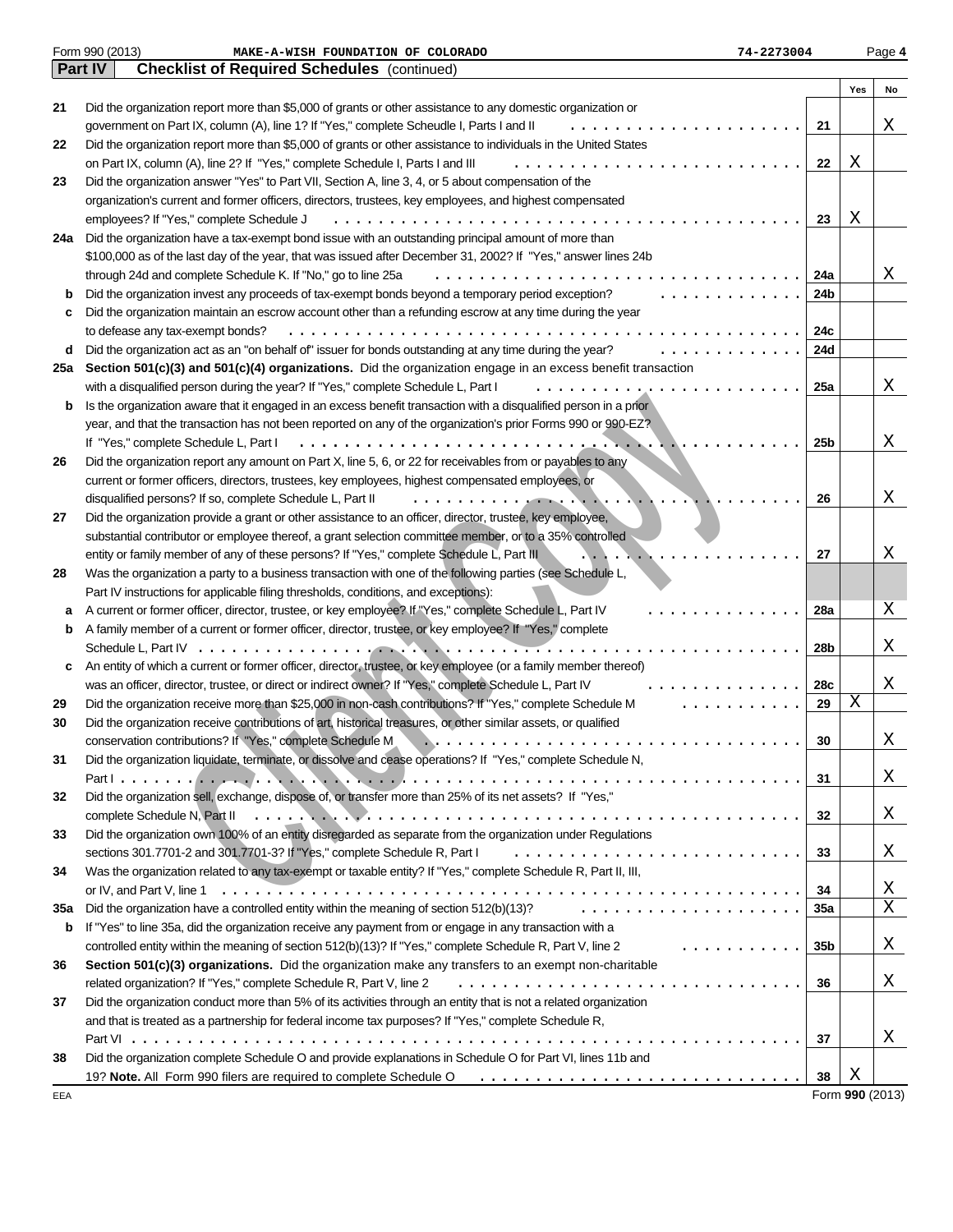|             | Form 990 (2013)<br>MAKE-A-WISH FOUNDATION OF COLORADO                                                                                                                                                                                                                       | 74-2273004     |     | Page 5 |
|-------------|-----------------------------------------------------------------------------------------------------------------------------------------------------------------------------------------------------------------------------------------------------------------------------|----------------|-----|--------|
|             | Part V<br><b>Statements Regarding Other IRS Filings and Tax Compliance</b>                                                                                                                                                                                                  |                |     |        |
|             | Check if Schedule O contains a response or note to any line in this Part V<br>.                                                                                                                                                                                             |                |     |        |
|             |                                                                                                                                                                                                                                                                             |                | Yes | No     |
| 1a          | Enter the number reported in Box 3 of Form 1096. Enter -0- if not applicable<br>1a                                                                                                                                                                                          |                |     |        |
| $\mathbf b$ | 1 <sub>b</sub><br>Enter the number of Forms W-2G included in line 1a. Enter -0- if not applicable<br>.                                                                                                                                                                      | 0              |     |        |
| c           | Did the organization comply with backup withholding rules for reportable payments to vendors and                                                                                                                                                                            |                |     |        |
|             | reportable gaming (gambling) winnings to prize winners?<br>.                                                                                                                                                                                                                | 1c             | Χ   |        |
| 2a          | Enter the number of employees reported on Form W-3, Transmittal of Wage and Tax                                                                                                                                                                                             |                |     |        |
|             | Statements, filed for the calendar year ending with or within the year covered by this return<br>2a                                                                                                                                                                         | 17             |     |        |
| b           | If at least one is reported on line 2a, did the organization file all required federal employment tax returns?<br>.                                                                                                                                                         | 2b             | Χ   |        |
|             | Note. If the sum of lines 1a and 2a is greater than 250, you may be required to e-file (see instructions)<br>.                                                                                                                                                              |                |     |        |
| За          | Did the organization have unrelated business gross income of \$1,000 or more during the year?<br>.                                                                                                                                                                          | 3a             |     | Χ      |
| b           | If "Yes," has it filed a Form 990-T for this year? If "No" to line 3b, provide an explanation in Schedule O<br>.                                                                                                                                                            | 3 <sub>b</sub> |     |        |
| 4a          | At any time during the calendar year, did the organization have an interest in, or a signature or other authority                                                                                                                                                           |                |     |        |
|             | over, a financial account in a foreign country (such as a bank account, securities account, or other financial                                                                                                                                                              |                |     |        |
|             | account)?                                                                                                                                                                                                                                                                   | 4a             |     | Χ      |
| b           | If "Yes," enter the name of the foreign country:                                                                                                                                                                                                                            |                |     |        |
|             | See instructions for filing requirements for Form TD F 90-22.1, Report of Foreign Bank and Financial Accounts.                                                                                                                                                              |                |     |        |
| 5a          | Was the organization a party to a prohibited tax shelter transaction at any time during the tax year?<br>.                                                                                                                                                                  | 5a             |     | Χ      |
| b           | Did any taxable party notify the organization that it was or is a party to a prohibited tax shelter transaction?<br>.                                                                                                                                                       | 5 <sub>b</sub> |     | Χ      |
| c           | If "Yes" to line 5a or 5b, did the organization file Form 8886-T?                                                                                                                                                                                                           | 5c             |     |        |
| 6a          | Does the organization have annual gross receipts that are normally greater than \$100,000, and did the                                                                                                                                                                      |                |     |        |
|             | organization solicit any contributions that were not tax deductible as charitable contributions?<br>. . <b>.</b>                                                                                                                                                            | 6a             |     | Χ      |
| b           | If "Yes," did the organization include with every solicitation an express statement that such contributions or                                                                                                                                                              |                |     |        |
|             | . <u>.</u><br>gifts were not tax deductible?                                                                                                                                                                                                                                | 6b             |     |        |
| 7           | Organizations that may receive deductible contributions under section 170(c).                                                                                                                                                                                               |                |     |        |
| а           | Did the organization receive a payment in excess of \$75 made partly as a contribution and partly for goods                                                                                                                                                                 |                |     |        |
|             | and services provided to the payor?                                                                                                                                                                                                                                         | 7a             | Χ   |        |
| b           | If "Yes," did the organization notify the donor of the value of the goods or services provided?                                                                                                                                                                             | 7b             | Χ   |        |
| c           | Did the organization sell, exchange, or otherwise dispose of tangible personal property for which it was                                                                                                                                                                    |                |     |        |
|             | required to file Form 8282?                                                                                                                                                                                                                                                 | 7c             |     | X      |
| d           | 7d                                                                                                                                                                                                                                                                          |                |     |        |
| е           | Did the organization receive any funds, directly or indirectly, to pay premiums on a personal benefit contract?                                                                                                                                                             | 7e<br>.        |     | X      |
| f           | Did the organization, during the year, pay premiums, directly or indirectly, on a personal benefit contract?<br>.                                                                                                                                                           | 7f             |     | Χ      |
| g           | If the organization received a contribution of qualified intellectual property, did the organization file Form 8899 as required?                                                                                                                                            | 7g             |     | X      |
| h           | If the organization received a contribution of cars, boats, airplanes, or other vehicles, did the organization file a Form 1098-C?<br>.                                                                                                                                     | 7h             |     | Χ      |
|             | Sponsoring organizations maintaining donor advised funds and section 509(a)(3) supporting                                                                                                                                                                                   |                |     |        |
|             | organizations. Did the supporting organization, or a donor advised fund maintained by a sponsoring                                                                                                                                                                          |                |     |        |
|             | organization, have excess business holdings at any time during the year?<br>.                                                                                                                                                                                               | 8              |     |        |
| 9           | Sponsoring organizations maintaining donor advised funds.                                                                                                                                                                                                                   |                |     |        |
| а           | Did the organization make any taxable distributions under section 4966?                                                                                                                                                                                                     | 9a             |     |        |
| b           | .<br>Did the organization make a distribution to a donor, donor advisor, or related person?                                                                                                                                                                                 | 9b             |     |        |
| 10          | Section 501(c)(7) organizations. Enter:                                                                                                                                                                                                                                     |                |     |        |
| а           | 10a<br>Initiation fees and capital contributions included on Part VIII, line 12<br>.                                                                                                                                                                                        |                |     |        |
| b           | $\frac{1}{2}$ $\frac{1}{2}$ $\frac{1}{2}$ $\frac{1}{2}$ $\frac{1}{2}$ $\frac{1}{2}$ $\frac{1}{2}$ $\frac{1}{2}$ $\frac{1}{2}$ $\frac{1}{2}$ $\frac{1}{2}$<br>Gross receipts, included on Form 990, Part VIII, line 12, for public use of club facilities<br>10 <sub>b</sub> |                |     |        |
| 11          | Section 501(c)(12) organizations. Enter:                                                                                                                                                                                                                                    |                |     |        |
| а           | Gross income from members or shareholders<br>11a                                                                                                                                                                                                                            |                |     |        |
| b           | Gross income from other sources (Do not net amounts due or paid to other sources                                                                                                                                                                                            |                |     |        |
|             | against amounts due or received from them.)<br>11b                                                                                                                                                                                                                          |                |     |        |
| 12a         | Section 4947(a)(1) non-exempt charitable trusts. Is the organization filing Form 990 in lieu of Form 1041? .                                                                                                                                                                | 12a            |     |        |
| b           | 12b<br>If "Yes," enter the amount of tax-exempt interest received or accrued during the year                                                                                                                                                                                |                |     |        |
| 13          | Section 501(c)(29) qualified nonprofit health insurance issuers.                                                                                                                                                                                                            |                |     |        |
| а           | Is the organization licensed to issue qualified health plans in more than one state?                                                                                                                                                                                        | 13а            |     |        |
|             | <b>Note.</b> See the instructions for additional information the organization must report on Schedule O.                                                                                                                                                                    |                |     |        |
| b           | Enter the amount of reserves the organization is required to maintain by the states in which                                                                                                                                                                                |                |     |        |
|             | 13 <sub>b</sub><br>the organization is licensed to issue qualified health plans                                                                                                                                                                                             |                |     |        |
| c           | 13c<br>Enter the amount of reserves on hand                                                                                                                                                                                                                                 |                |     |        |
| 14a         | Did the organization receive any payments for indoor tanning services during the tax year?<br>.                                                                                                                                                                             | 14a            |     | Χ      |
| b           | If "Yes," has it filed a Form 720 to report these payments? If "No," provide an explanation in Schedule O<br>.                                                                                                                                                              | 14b            |     |        |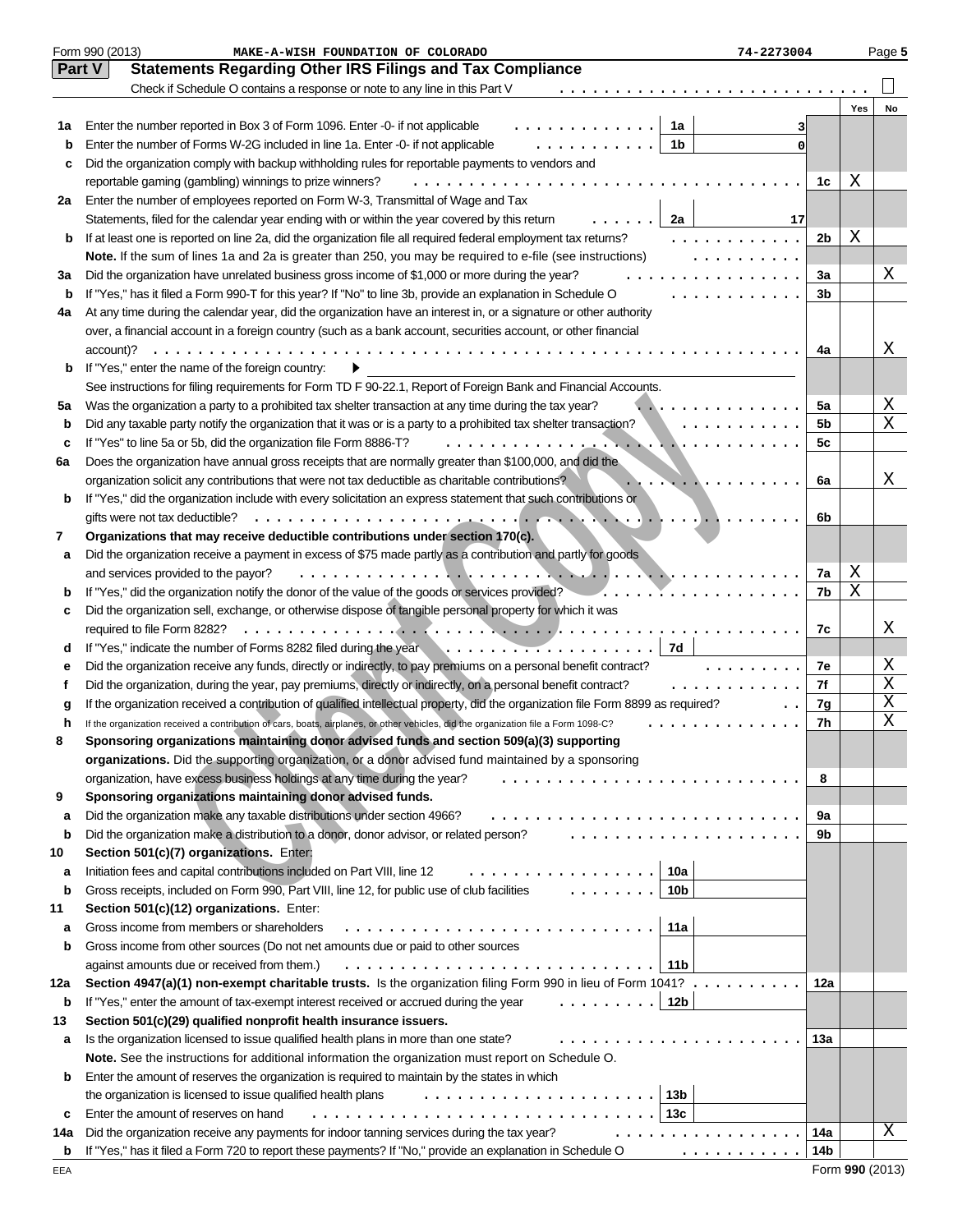|     | Form 990 (2013)<br>MAKE-A-WISH FOUNDATION OF COLORADO<br>74-2273004                                                                                                                                   |                 |        | Page 6  |
|-----|-------------------------------------------------------------------------------------------------------------------------------------------------------------------------------------------------------|-----------------|--------|---------|
|     | <b>Part VI</b><br>Governance, Management, and Disclosure For each "Yes" response to lines 2 through 7b below, and for a "No"                                                                          |                 |        |         |
|     | response to line 8a, 8b, or 10b below, describe the circumstances, processes, or changes in Schedule O. See instructions.                                                                             |                 |        |         |
|     | Check if Schedule O contains a response or note to any line in the Part VI                                                                                                                            |                 |        | k       |
|     | <b>Section A. Governing Body and Management</b>                                                                                                                                                       |                 |        |         |
|     |                                                                                                                                                                                                       |                 | Yes    | No      |
| 1a  | Enter the number of voting members of the governing body at the end of the tax year<br>19<br>1a                                                                                                       |                 |        |         |
|     | If there are material differences in voting rights among members of the governing body, or                                                                                                            |                 |        |         |
|     | if the governing body delegated broad authority to an executive committee or similar                                                                                                                  |                 |        |         |
|     | committee, explain in Schedule O.                                                                                                                                                                     |                 |        |         |
| b   | Enter the number of voting members included in line 1a, above, who are independent<br>1b<br>19                                                                                                        |                 |        |         |
| 2   | Did any officer, director, trustee, or key employee have a family relationship or a business relationship with                                                                                        |                 |        |         |
|     | any other officer, director, trustee, or key employee?                                                                                                                                                | 2               |        | Χ       |
| 3   | Did the organization delegate control over management duties customarily performed by or under the direct                                                                                             |                 |        |         |
|     | supervision of officers, directors, or trustees, or key employees to a management company or other person?<br>.                                                                                       | 3               |        | Χ       |
| 4   | Did the organization make any significant changes to its governing documents since the prior Form 990 was filed?<br>$\cdot$                                                                           | 4               |        | Χ       |
| 5   | Did the organization become aware during the year of a significant diversion of the organization's assets?<br>.                                                                                       | 5               |        | Χ       |
| 6   | Did the organization have members or stockholders?<br>.                                                                                                                                               | 6               |        | Χ       |
| 7a  | Did the organization have members, stockholders, or other persons who had the power to elect or appoint                                                                                               |                 |        |         |
|     | one or more members of the governing body?<br>.                                                                                                                                                       | 7a              |        | Χ       |
| b   | Are any governance decisions of the organization reserved to (or subject to approval by) members,                                                                                                     |                 |        |         |
|     | stockholders, or persons other than the governing body?<br>. <u>.</u><br>$\mathbf{L}$ , $\mathbf{L}$<br>.                                                                                             | 7b              |        | Χ       |
| 8   | Did the organization contemporaneously document the meetings held or written actions undertaken during                                                                                                |                 |        |         |
|     | the year by the following:                                                                                                                                                                            |                 |        |         |
| а   | The governing body?<br>.                                                                                                                                                                              | 8a              | Χ      |         |
| b   | Each committee with authority to act on behalf of the governing body?                                                                                                                                 | 8b              | Χ      |         |
| 9   | Is there any officer, director, trustee, or key employee listed in Part VII, Section A, who cannot be reached at                                                                                      |                 |        |         |
|     | the organization's mailing address? If "Yes," provide the names and addresses in Schedule O<br>.                                                                                                      | 9               |        | Χ       |
|     | Section B. Policies (This Section B requests information about policies not required by the Internal Revenue Code.)                                                                                   |                 |        |         |
|     |                                                                                                                                                                                                       |                 | Yes    | No<br>Χ |
| 10a | Did the organization have local chapters, branches, or affiliates?                                                                                                                                    | 10a             |        |         |
| b   | If "Yes," did the organization have written policies and procedures governing the activities of such chapters,                                                                                        |                 |        |         |
|     | affiliates, and branches to ensure their operations are consistent with the organization's exempt purposes?                                                                                           | 10 <sub>b</sub> |        |         |
| 11a | Has the organization provided a complete copy of this Form 990 to all members of its governing body before filing the form?                                                                           | 11a             | Χ      |         |
| b   | Describe in Schedule O the process, if any, used by the organization to review this Form 990.                                                                                                         |                 |        |         |
| 12a | Did the organization have a written conflict of interest policy? If "No," go to line 13                                                                                                               | 12a             | Χ      |         |
| b   | Were officers, directors or trustees, and key employees required to disclose annually interests that could give rise to conflicts?                                                                    | 12 <sub>b</sub> | Χ      |         |
|     | Did the organization regularly and consistently monitor and enforce compliance with the policy? If "Yes,"                                                                                             |                 |        |         |
|     | describe in Schedule O how this was done                                                                                                                                                              | 12c             | Χ<br>Χ |         |
| 13  | Did the organization have a written whistleblower policy?                                                                                                                                             | 13              | Χ      |         |
| 14  | Did the organization have a written document retention and destruction policy?                                                                                                                        | 14              |        |         |
| 15  | Did the process for determining compensation of the following persons include a review and approval by                                                                                                |                 |        |         |
|     | independent persons, comparability data, and contemporaneous substantiation of the deliberation and decision?                                                                                         |                 |        |         |
| a   | The organization's CEO, Executive Director, or top management official                                                                                                                                | 15a<br>15b      | Χ<br>Χ |         |
| b   | Other officers or key employees of the organization                                                                                                                                                   |                 |        |         |
|     | If "Yes" to line 15a or 15b, describe the process in Schedule O (see instructions).<br>Did the organization invest in, contribute assets to, or participate in a joint venture or similar arrangement |                 |        |         |
| 16а |                                                                                                                                                                                                       | 16a             |        | Χ       |
|     | with a taxable entity during the year?<br>If "Yes," did the organization follow a written policy or procedure requiring the organization to evaluate its                                              |                 |        |         |
| b   | participation in joint venture arrangements under applicable federal tax law, and take steps to safeguard the                                                                                         |                 |        |         |
|     | organization's exempt status with respect to such arrangements?                                                                                                                                       | 16b             |        |         |
|     | <b>Section C. Disclosure</b>                                                                                                                                                                          |                 |        |         |
| 17  | List the states with which a copy of this Form 990 is required to be filed                                                                                                                            |                 |        |         |
| 18  | Section 6104 requires an organization to make its Forms 1023 (or 1024 if applicable), 990, and 990-T (Section 501(c)(3)s only)                                                                        |                 |        |         |
|     | available for public inspection. Indicate how you made these available. Check all that apply.                                                                                                         |                 |        |         |
|     | $X$ Upon request<br>Another's website<br>Own website<br>$\Box$ Other (explain in Schedule O)<br>$\perp$                                                                                               |                 |        |         |
| 19  | Describe in Schedule O whether (and if so, how) the organization made its governing documents, conflict of interest policy, and                                                                       |                 |        |         |
|     | financial statements available to the public during the tax year.                                                                                                                                     |                 |        |         |
| 20  | State the name, physical address, and telephone number of the person who possesses the books and records of the organization:                                                                         |                 |        |         |
|     | MARILYN TILLERY (303)750-9474, 7951 EAST MAPLEWOOD AVENUE, GREENWOOD VILLAGE, CO 80111                                                                                                                |                 |        |         |
|     |                                                                                                                                                                                                       |                 |        |         |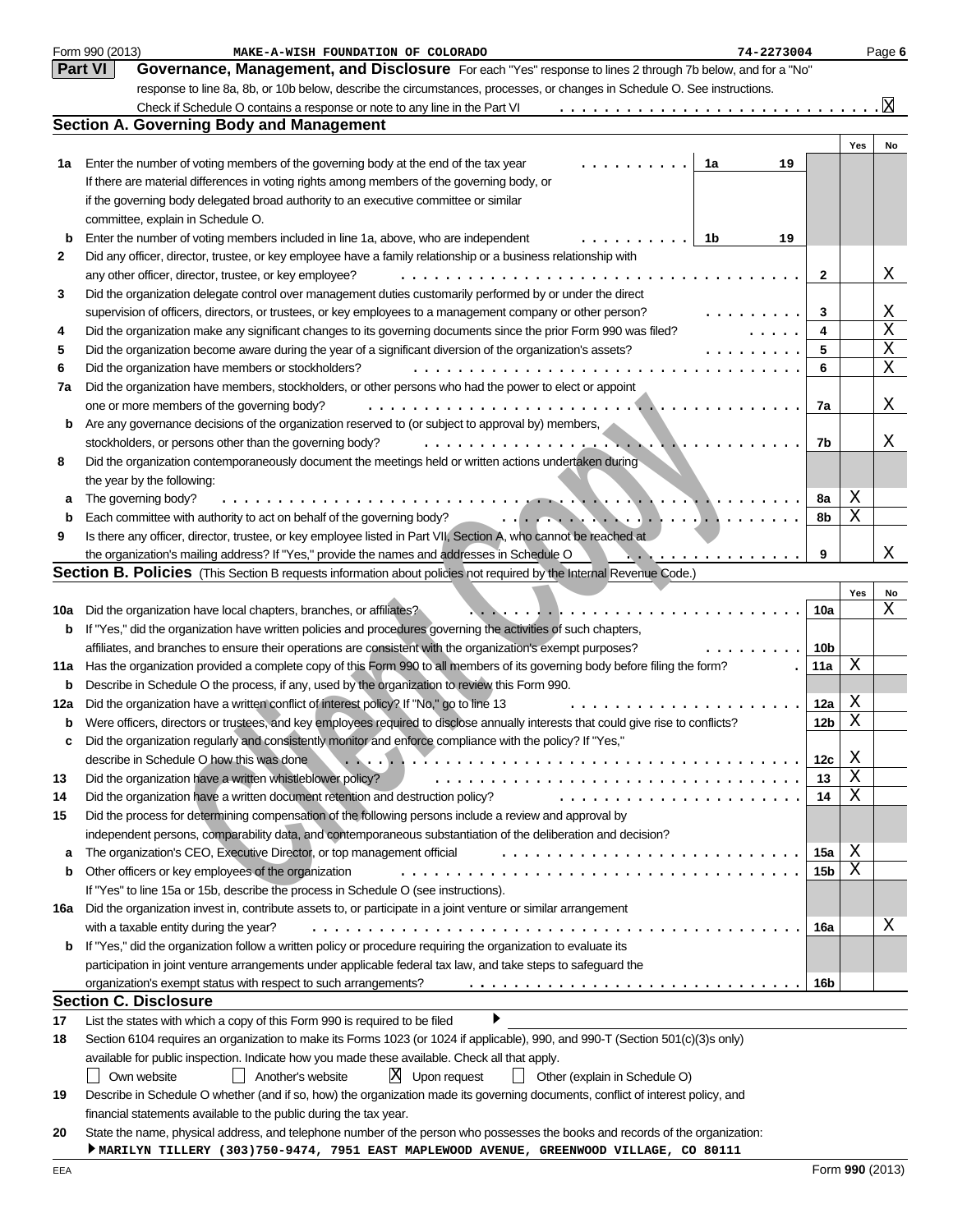| Form 990 (2013)          | MAKE-A-WISH FOUNDATION OF COLORADO                                                                                                | 74-2273004 | Page 7 |
|--------------------------|-----------------------------------------------------------------------------------------------------------------------------------|------------|--------|
| <b>Part VII</b>          | Compensation of Officers, Directors, Trustees, Key Employees, Highest Compensated Employees, and                                  |            |        |
|                          | <b>Independent Contractors</b>                                                                                                    |            |        |
|                          | Check if Schedule O contains a response or note to any line in this Part VII                                                      |            |        |
| Section A.               | Officers, Directors, Trustees, Key Employees, and Highest Compensated Employees                                                   |            |        |
| organization's tax year. | 1a Complete this table for all persons required to be listed. Report compensation for the calendar year ending with or within the |            |        |

List all of the organization's **current** officers, directors, trustees (whether individuals or organizations), regardless of amount of compensation. Enter -0- in columns (D), (E), and (F) if no compensation was paid.

List all of the organization's **current** key employees, if any. See instructions for definition of "key employee."

List the organization's five **current** highest compensated employees (other than an officer, director, trustee, or key employee)

who received reportable compensation (Box 5 of Form W-2 and/or Box 7 of Form 1099-MISC) of more than \$100,000 from the organization and any related organizations.

List all of the organization's **former** officers, key employees, and highest compensated employees who received more than \$100,000 of reportable compensation from the organization and any related organizations.

List all of the organization's **former directors or trustees** that received, in the capacity as a former director or trustee of the organization, more than \$10,000 of reportable compensation from the organization and any related organizations.

List persons in the following order: individual trustees or directors; institutional trustees; officers; key employees; highest compensated employees; and former such persons.

| Check this box if neither the organization nor any related organization compensated any current officer, director, or trustee. |                                                                                                          |                                   |                       |                                                                                                       |                                                                  |        |                                                                              |                                                                                |                                                                                                             |
|--------------------------------------------------------------------------------------------------------------------------------|----------------------------------------------------------------------------------------------------------|-----------------------------------|-----------------------|-------------------------------------------------------------------------------------------------------|------------------------------------------------------------------|--------|------------------------------------------------------------------------------|--------------------------------------------------------------------------------|-------------------------------------------------------------------------------------------------------------|
| (A)                                                                                                                            | (B)                                                                                                      |                                   |                       | (C)                                                                                                   |                                                                  |        | (D)                                                                          | (E)                                                                            | (F)                                                                                                         |
| Name and Title                                                                                                                 | Average<br>hours per<br>week (list any<br>hours for<br>related<br>organizations<br>below dotted<br>line) | or director<br>Individual trustee | Institutional trustee | Position<br>(do not check more than one<br>officer and a director/trustee)<br>Officer<br>Key employee | box, unless person is both an<br>Highest compensated<br>employee | Former | Reportable<br>compensation<br>from<br>the<br>organization<br>(W-2/1099-MISC) | Reportable<br>compensation from<br>related<br>organizations<br>(W-2/1099-MISC) | Estimated<br>amount of<br>other<br>compensation<br>from the<br>organization<br>and related<br>organizations |
| (1) GARY ABOUSSIE<br><b>DIRECTOR</b>                                                                                           | 1.00                                                                                                     | Χ                                 |                       |                                                                                                       |                                                                  |        | O                                                                            | 0                                                                              | 0                                                                                                           |
| (2) SCOTT ESMOND-CHAIR<br><b>DIRECTOR</b>                                                                                      | 1.00                                                                                                     | X                                 |                       | Χ                                                                                                     |                                                                  |        | $\overline{0}$                                                               | 0                                                                              | 0                                                                                                           |
| (3) PATRICIA GRUBER<br><b>DIRECTOR</b>                                                                                         | 1,00                                                                                                     | X                                 |                       |                                                                                                       |                                                                  |        | 0                                                                            | $\mathbf 0$                                                                    | 0                                                                                                           |
| $(4)$ BOBBEE MUSGRAVE<br><b>DIRECTOR</b>                                                                                       | $1.\overline{0}0$                                                                                        | Χ                                 |                       |                                                                                                       |                                                                  |        | 0                                                                            | 0                                                                              | 0                                                                                                           |
| $(5)$ GARY POLING<br><b>TREASURER</b>                                                                                          | 1.00                                                                                                     | X                                 |                       | Χ                                                                                                     |                                                                  |        | 0                                                                            | $\mathbf 0$                                                                    | 0                                                                                                           |
| (6) STEVE SHAFFER<br><b>DIRECTOR</b>                                                                                           | 1.00                                                                                                     | Χ                                 |                       |                                                                                                       |                                                                  |        | 0                                                                            | 0                                                                              | 0                                                                                                           |
| (7) CARY SPAIN<br><b>DIRECTOR</b>                                                                                              | 1.00                                                                                                     | X                                 |                       |                                                                                                       |                                                                  |        | O                                                                            | $\mathbf 0$                                                                    | 0                                                                                                           |
| (8) CORY TIPTON<br>VICE CHAIR                                                                                                  | 1.00                                                                                                     | $\rm X$                           |                       | X                                                                                                     |                                                                  |        | O                                                                            | 0                                                                              | 0                                                                                                           |
| $(9)$ MIKE GOOD<br><b>DIRECTOR</b>                                                                                             | 1.00                                                                                                     | X                                 |                       |                                                                                                       |                                                                  |        | O                                                                            | 0                                                                              | 0                                                                                                           |
| (10) DOUG ASKAM<br><b>DIRECTOR</b>                                                                                             | 1.00                                                                                                     | X                                 |                       |                                                                                                       |                                                                  |        | $\overline{0}$                                                               | 0                                                                              | 0                                                                                                           |
| (11) TOMAGO COLLINS<br><b>DIRECTOR</b>                                                                                         | 1.00                                                                                                     | X                                 |                       |                                                                                                       |                                                                  |        | $\mathbf 0$                                                                  | $\mathbf 0$                                                                    | 0                                                                                                           |
| (12) CHRIS MULLEN<br><b>DIRECTOR</b>                                                                                           | 1.00                                                                                                     | Χ                                 |                       |                                                                                                       |                                                                  |        | 0                                                                            | 0                                                                              | 0                                                                                                           |
| (13) SETH KATZ<br><b>DIRECTOR</b>                                                                                              | 1.00                                                                                                     | Χ                                 |                       |                                                                                                       |                                                                  |        | O                                                                            | $\mathbf 0$                                                                    | 0                                                                                                           |
| (14)LAURA SRSICH<br><b>DIRECTOR</b>                                                                                            | 1.00                                                                                                     | X                                 |                       |                                                                                                       |                                                                  |        | O                                                                            | 0                                                                              | 0                                                                                                           |
|                                                                                                                                |                                                                                                          |                                   |                       |                                                                                                       |                                                                  |        |                                                                              |                                                                                |                                                                                                             |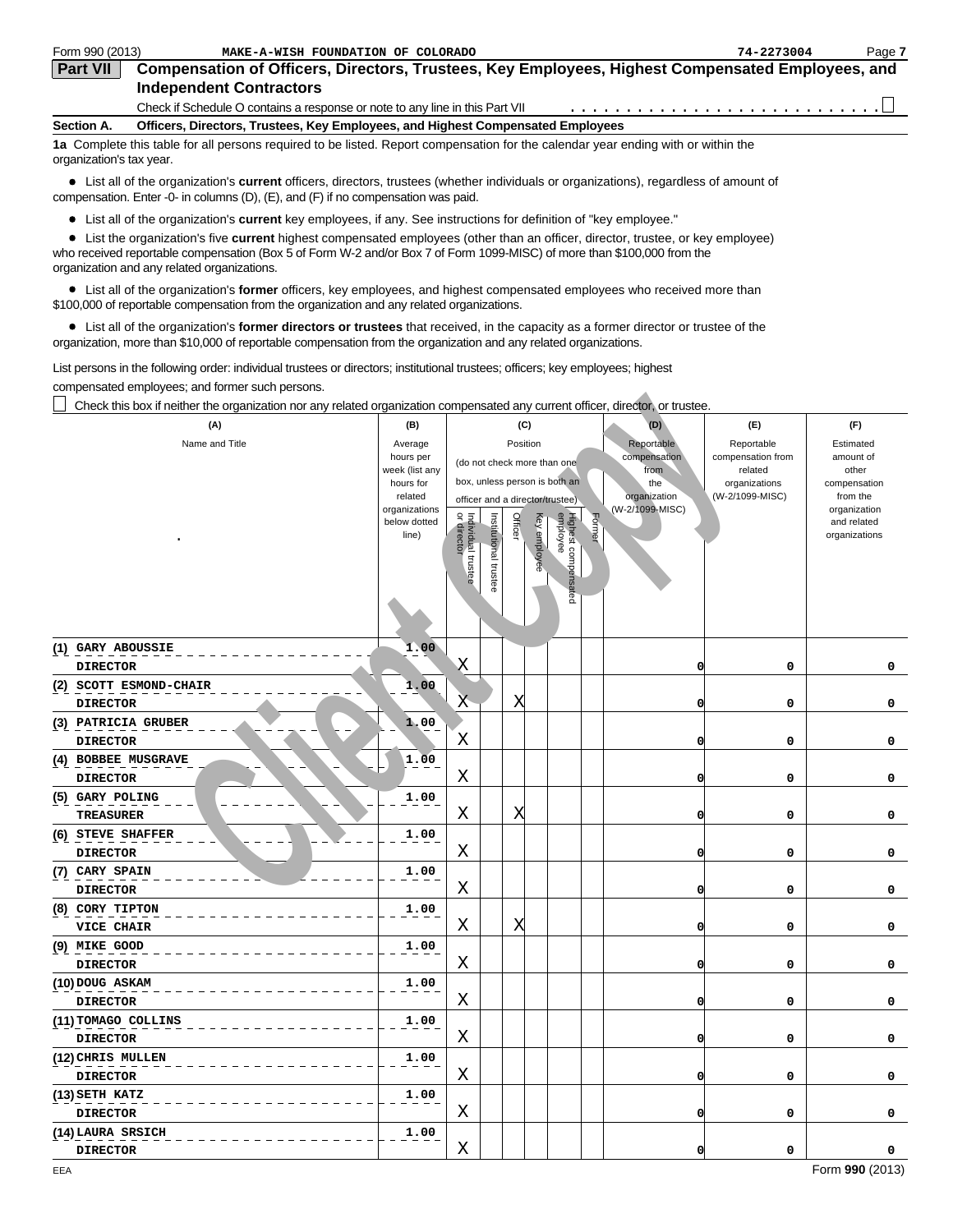|                 | Form 990 (2013)<br>MAKE-A-WISH FOUNDATION OF COLORADO                                                                         |                      |                                   |               |          |              |                                                                |        |                         | 74-2273004                       |   |                          | Page 8 |
|-----------------|-------------------------------------------------------------------------------------------------------------------------------|----------------------|-----------------------------------|---------------|----------|--------------|----------------------------------------------------------------|--------|-------------------------|----------------------------------|---|--------------------------|--------|
| <b>Part VII</b> | Section A. Officers, Directors, Trustees, Key Employees, and Highest Compensated Employees (continued)                        |                      |                                   |               |          |              |                                                                |        |                         |                                  |   |                          |        |
|                 | (A)                                                                                                                           | (B)                  |                                   |               | (C)      |              |                                                                |        | (D)                     | (E)                              |   | (F)                      |        |
|                 | Name and title                                                                                                                | Average              |                                   |               | Position |              |                                                                |        | Reportable              | Reportable                       |   | Estimated                |        |
|                 |                                                                                                                               | hours per            |                                   |               |          |              | (do not check more than one                                    |        | compensation            | compensation from                |   | amount of                |        |
|                 |                                                                                                                               | week (list any       |                                   |               |          |              | box, unless person is both an<br>officer and director/trustee) |        | from                    | related                          |   | other                    |        |
|                 |                                                                                                                               | hours for<br>related |                                   |               |          |              |                                                                |        | the<br>organization     | organizations<br>(W-2/1099-MISC) |   | compensation<br>from the |        |
|                 |                                                                                                                               | organizations        | Individual trustee<br>or director | Institutional | Officer  | Key employee | Highest compensated<br>employee                                | Former | (W-2/1099-MISC)         |                                  |   | organization             |        |
|                 |                                                                                                                               | below dotted         |                                   |               |          |              |                                                                |        |                         |                                  |   | and related              |        |
|                 |                                                                                                                               | line)                |                                   |               |          |              |                                                                |        |                         |                                  |   | organizations            |        |
|                 |                                                                                                                               |                      |                                   | trustee       |          |              |                                                                |        |                         |                                  |   |                          |        |
|                 |                                                                                                                               |                      |                                   |               |          |              |                                                                |        |                         |                                  |   |                          |        |
|                 |                                                                                                                               |                      |                                   |               |          |              |                                                                |        |                         |                                  |   |                          |        |
|                 |                                                                                                                               |                      |                                   |               |          |              |                                                                |        |                         |                                  |   |                          |        |
|                 | (15) SCOTT VAN RAMSHORST                                                                                                      | 1.00                 |                                   |               |          |              |                                                                |        |                         |                                  |   |                          |        |
|                 | <b>DIRECTOR</b>                                                                                                               |                      | Χ                                 |               |          |              |                                                                |        | 0                       | 0                                |   |                          | 0      |
|                 | (16) MARTI BRUST                                                                                                              | 1.00                 |                                   |               |          |              |                                                                |        |                         |                                  |   |                          |        |
|                 | <b>DIRECTOR</b>                                                                                                               |                      | Χ                                 |               |          |              |                                                                |        | 0                       | 0                                |   |                          | 0      |
|                 | (17) WILLIAM MYERS                                                                                                            | 1.00                 |                                   |               |          |              |                                                                |        |                         |                                  |   |                          |        |
|                 | <b>DIRECTOR</b>                                                                                                               |                      | Χ                                 |               |          |              |                                                                |        | 0                       | 0                                |   |                          | 0      |
|                 | (18) ROBERT STARK                                                                                                             | 1.00                 |                                   |               |          |              |                                                                |        |                         |                                  |   |                          |        |
|                 |                                                                                                                               |                      | Χ                                 |               |          |              |                                                                |        |                         |                                  |   |                          |        |
|                 | <b>DIRECTOR</b>                                                                                                               |                      |                                   |               |          |              |                                                                |        | 0                       | 0                                |   |                          | 0      |
|                 | (19) BYRON WALKER                                                                                                             | 1.00                 |                                   |               |          |              |                                                                |        |                         |                                  |   |                          |        |
|                 | <b>DIRECTOR</b>                                                                                                               |                      | Χ                                 |               |          |              |                                                                |        | 0                       | 0                                |   |                          | 0      |
|                 | (20) JOAN MAZAK                                                                                                               | 50.00                |                                   |               |          |              |                                                                |        |                         |                                  |   |                          |        |
|                 | CEO/PRESIDENT                                                                                                                 |                      |                                   |               | Χ        |              |                                                                |        | 228,327                 | 0                                |   | 15,985                   |        |
|                 | (21) MARILYN TILLERY                                                                                                          | 50.00                |                                   |               |          |              |                                                                |        |                         |                                  |   |                          |        |
|                 | <b>VP/SECRETARY</b>                                                                                                           |                      |                                   |               | Χ        |              |                                                                |        | 93,217                  | 0                                |   | 10,538                   |        |
|                 | (22) TERESA PUSZTAI                                                                                                           | 50.00                |                                   |               |          |              |                                                                |        |                         |                                  |   |                          |        |
|                 | <b>EMPOLYEE</b>                                                                                                               |                      |                                   |               |          |              | X                                                              |        | 103,072                 | 0                                |   | 12,325                   |        |
| (23)            |                                                                                                                               |                      |                                   |               |          |              |                                                                |        |                         |                                  |   |                          |        |
|                 |                                                                                                                               |                      |                                   |               |          |              |                                                                |        |                         |                                  |   |                          |        |
| (24)            |                                                                                                                               |                      |                                   |               |          |              |                                                                |        |                         |                                  |   |                          |        |
|                 |                                                                                                                               |                      |                                   |               |          |              |                                                                |        |                         |                                  |   |                          |        |
| (25)            |                                                                                                                               |                      |                                   |               |          |              |                                                                |        |                         |                                  |   |                          |        |
|                 |                                                                                                                               |                      |                                   |               |          |              |                                                                |        |                         |                                  |   |                          |        |
| 1b              | Sub-total<br>. <b>.</b>                                                                                                       |                      |                                   |               |          |              |                                                                |        |                         |                                  |   |                          |        |
| c               | Total from continuation sheets to Part VII, Section A                                                                         |                      |                                   |               |          |              |                                                                |        |                         |                                  |   |                          |        |
| d               | Total (add lines 1b and 1c)<br><b>Service</b>                                                                                 |                      |                                   |               |          |              |                                                                |        | 424,616                 | 0                                |   | 38,848                   |        |
|                 | $\cdots$<br>Total number of individuals (including but not limited to those listed above) who received more than \$100,000 of | .                    |                                   |               |          |              |                                                                |        |                         |                                  |   |                          |        |
| 2               |                                                                                                                               |                      |                                   |               |          |              |                                                                |        |                         |                                  |   |                          |        |
|                 | reportable compensation from the organization                                                                                 |                      |                                   |               |          |              |                                                                |        |                         | 2                                |   |                          |        |
|                 |                                                                                                                               |                      |                                   |               |          |              |                                                                |        |                         |                                  |   | Yes                      | No     |
| 3               | Did the organization list any former officer, director, or trustee, key employee, or highest compensated                      |                      |                                   |               |          |              |                                                                |        |                         |                                  |   |                          |        |
|                 | employee on line 1a? If "Yes," complete Schedule J for such individual                                                        |                      |                                   |               |          |              |                                                                |        |                         |                                  | 3 |                          | Χ      |
| 4               | For any individual listed on line 1a, is the sum of reportable compensation and other compensation from the                   |                      |                                   |               |          |              |                                                                |        |                         |                                  |   |                          |        |
|                 | organization and related organizations greater than \$150,000? If "Yes," complete Schedule J for such                         |                      |                                   |               |          |              |                                                                |        |                         |                                  |   |                          |        |
|                 | individual<br>.                                                                                                               |                      |                                   |               |          |              |                                                                |        |                         |                                  | 4 | Χ                        |        |
| 5               | Did any person listed on line 1a receive or accrue compensation from any unrelated organization or individual                 |                      |                                   |               |          |              |                                                                |        |                         |                                  |   |                          |        |
|                 | for services rendered to the organization? If "Yes," complete Schedule J for such person                                      |                      |                                   |               |          |              |                                                                |        | .                       |                                  | 5 |                          | Χ      |
|                 | <b>Section B. Independent Contractors</b>                                                                                     |                      |                                   |               |          |              |                                                                |        |                         |                                  |   |                          |        |
| 1               | Complete this table for your five highest compensated independent contractors that received more than \$100,000 of            |                      |                                   |               |          |              |                                                                |        |                         |                                  |   |                          |        |
|                 | compensation from the organization. Report compensation for the calendar year ending with or within the organization's tax    |                      |                                   |               |          |              |                                                                |        |                         |                                  |   |                          |        |
|                 | year.                                                                                                                         |                      |                                   |               |          |              |                                                                |        |                         |                                  |   |                          |        |
|                 |                                                                                                                               |                      |                                   |               |          |              |                                                                |        |                         |                                  |   |                          |        |
|                 | (A)                                                                                                                           |                      |                                   |               |          |              |                                                                |        | (B)                     |                                  |   | (C)                      |        |
|                 | Name and business address                                                                                                     |                      |                                   |               |          |              |                                                                |        | Description of services |                                  |   | Compensation             |        |
|                 |                                                                                                                               |                      |                                   |               |          |              |                                                                |        |                         |                                  |   |                          |        |
|                 |                                                                                                                               |                      |                                   |               |          |              |                                                                |        |                         |                                  |   |                          |        |
|                 |                                                                                                                               |                      |                                   |               |          |              |                                                                |        |                         |                                  |   |                          |        |
|                 |                                                                                                                               |                      |                                   |               |          |              |                                                                |        |                         |                                  |   |                          |        |
|                 |                                                                                                                               |                      |                                   |               |          |              |                                                                |        |                         |                                  |   |                          |        |

| Total number of independent contractors (including but not limited to those listed above) who |  |  |  |
|-----------------------------------------------------------------------------------------------|--|--|--|
| received more than \$100,000 of compensation from the organization                            |  |  |  |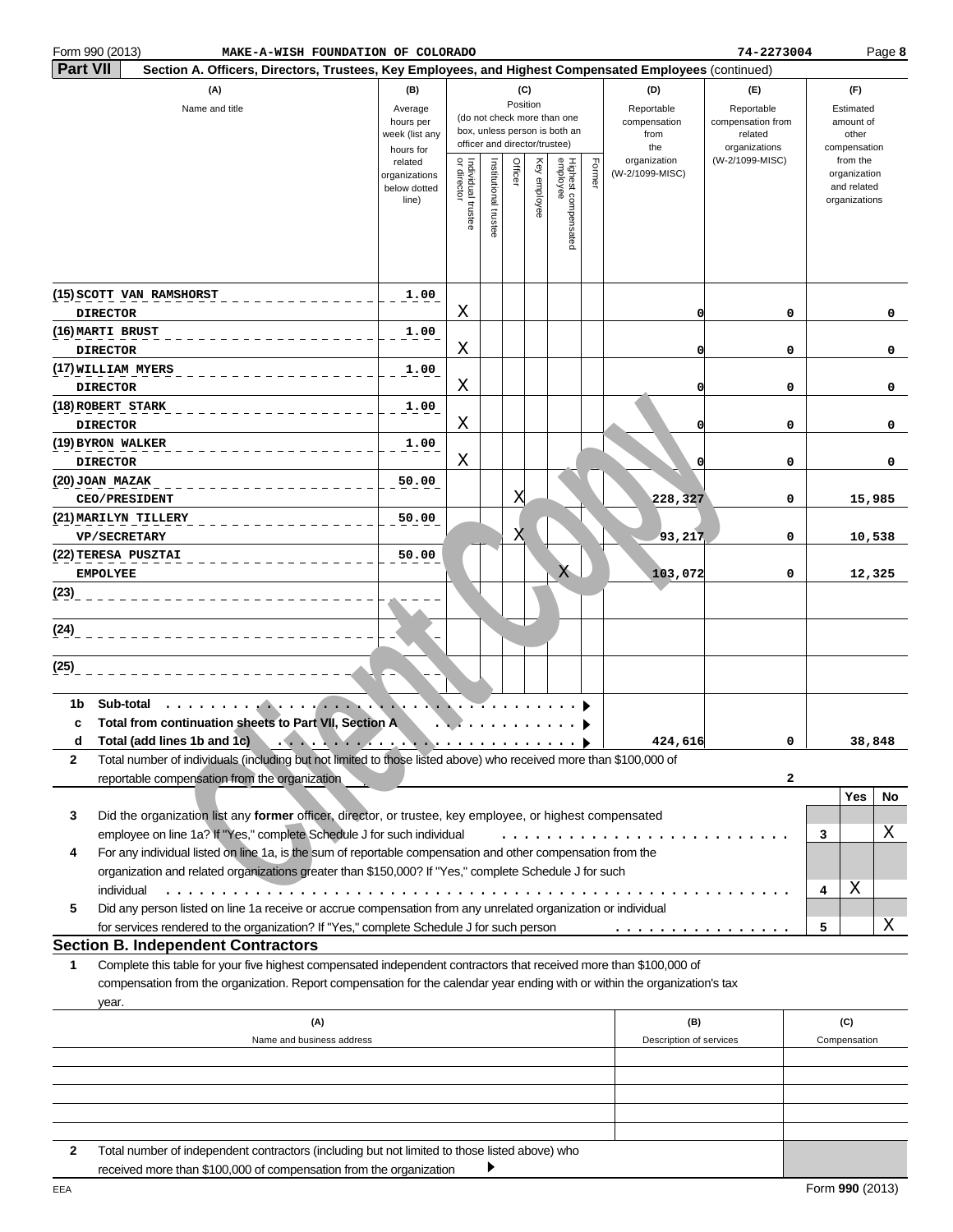| Form 990 (2013)                                           |     | MAKE-A-WISH FOUNDATION OF COLORADO                                                                                     |        |                      |                      |                                                    | 74-2273004                              | Page 9                                                           |
|-----------------------------------------------------------|-----|------------------------------------------------------------------------------------------------------------------------|--------|----------------------|----------------------|----------------------------------------------------|-----------------------------------------|------------------------------------------------------------------|
| <b>Part VIII</b>                                          |     | <b>Statement of Revenue</b>                                                                                            |        |                      |                      |                                                    |                                         |                                                                  |
|                                                           |     | Check if Schedule O contains a response or note to any line in this Part VIII                                          |        |                      |                      |                                                    |                                         |                                                                  |
|                                                           |     |                                                                                                                        |        |                      | (A)<br>Total revenue | (B)<br>Related or<br>exempt<br>function<br>revenue | (C)<br>Unrelated<br>business<br>revenue | (D)<br>Revenue<br>excluded from tax<br>under sections<br>512-514 |
|                                                           | 1a  | Federated campaigns $\dots \dots$                                                                                      | 1a     |                      |                      |                                                    |                                         |                                                                  |
|                                                           | b   | Membership dues $\dots \dots \dots$                                                                                    | 1b     |                      |                      |                                                    |                                         |                                                                  |
|                                                           | c   | Fundraising events                                                                                                     | 1c     | 40,640               |                      |                                                    |                                         |                                                                  |
|                                                           | d   | Related organizations                                                                                                  | 1d     |                      |                      |                                                    |                                         |                                                                  |
|                                                           | е   | Government grants (contributions)                                                                                      | 1е     |                      |                      |                                                    |                                         |                                                                  |
|                                                           | f   |                                                                                                                        |        |                      |                      |                                                    |                                         |                                                                  |
|                                                           |     | All other contributions, gifts, grants,<br>and similar amounts not included above                                      |        |                      |                      |                                                    |                                         |                                                                  |
| Contributions, Gifts, Grants<br>and Other Similar Amounts |     | Noncash contributions included in lines 1a-1f: \$                                                                      | 1f     | 3,916,903            |                      |                                                    |                                         |                                                                  |
|                                                           | g   |                                                                                                                        |        | 891,340              |                      |                                                    |                                         |                                                                  |
|                                                           |     | <b>h</b> Total. Add lines 1a-1f $\ldots$ , $\ldots$ , $\ldots$ , $\ldots$ , $\ldots$                                   |        |                      | 3,957,543            |                                                    |                                         |                                                                  |
|                                                           |     |                                                                                                                        |        | <b>Business Code</b> |                      |                                                    |                                         |                                                                  |
|                                                           |     | 2a WISH ASSIST FEES<br><u> 1990 - John Barn Barn, mars a</u>                                                           |        | 900099               | 14,100               | 14,100                                             |                                         |                                                                  |
|                                                           | b   | <u> 1989 - Johann Barbara, martxa alemaniar a</u>                                                                      |        |                      |                      |                                                    |                                         |                                                                  |
|                                                           | c   | <u> 1989 - Johann John Stein, markin fan de Fryske kunstner oantal fan de Fryske kunstner oantal fan de Fryske k</u> u |        |                      |                      |                                                    |                                         |                                                                  |
| Program Service Revenue                                   | d   | the contract of the contract of the contract of the contract of the contract of                                        |        |                      |                      |                                                    |                                         |                                                                  |
|                                                           | е   |                                                                                                                        |        |                      |                      |                                                    |                                         |                                                                  |
|                                                           |     | f All other program service revenue $\ldots \ldots$                                                                    |        |                      |                      |                                                    |                                         |                                                                  |
|                                                           |     |                                                                                                                        |        |                      | 14,100               |                                                    |                                         |                                                                  |
|                                                           | 3   | Investment income (including dividends, interest,                                                                      |        |                      |                      |                                                    |                                         |                                                                  |
|                                                           |     | and other similar amounts) $\ldots \ldots \ldots \ldots \ldots$                                                        |        |                      | 24,679               | 24,679                                             |                                         |                                                                  |
|                                                           | 4   | Income from investment of tax-exempt bond proceeds                                                                     |        | $\cdots$             |                      |                                                    |                                         |                                                                  |
|                                                           | 5   |                                                                                                                        |        |                      |                      |                                                    |                                         |                                                                  |
|                                                           |     | (i) Real                                                                                                               |        | (ii) Personal        |                      |                                                    |                                         |                                                                  |
|                                                           |     | 6a Gross rents                                                                                                         |        |                      |                      |                                                    |                                         |                                                                  |
|                                                           |     | <b>b</b> Less: rental expenses $\ldots$                                                                                |        |                      |                      |                                                    |                                         |                                                                  |
|                                                           |     | <b>c</b> Rental income or (loss) $\ldots$                                                                              |        |                      |                      |                                                    |                                         |                                                                  |
|                                                           |     | <b>d</b> Net rental income or (loss)<br>. <b>. .</b>                                                                   |        |                      |                      |                                                    |                                         |                                                                  |
|                                                           |     | (i) Securities<br>7a Gross amount from sales of                                                                        |        | (ii) Other           |                      |                                                    |                                         |                                                                  |
|                                                           |     | assets other than inventory                                                                                            | 60,302 |                      |                      |                                                    |                                         |                                                                  |
|                                                           |     | <b>b</b> Less: cost or other basis                                                                                     |        |                      |                      |                                                    |                                         |                                                                  |
|                                                           |     | and sales expenses                                                                                                     |        |                      |                      |                                                    |                                         |                                                                  |
|                                                           |     | c Gain or (loss)<br>$\ldots$ . $\blacksquare$ .                                                                        | 60,302 |                      |                      |                                                    |                                         |                                                                  |
|                                                           |     | <b>d</b> Net gain or (loss)<br>G.                                                                                      | ٠.     |                      | 60,302               | 60, 302                                            |                                         |                                                                  |
|                                                           |     | 8a Gross income from fundraising                                                                                       |        |                      |                      |                                                    |                                         |                                                                  |
|                                                           |     | events (not including<br>$\sim$<br>40,640                                                                              |        |                      |                      |                                                    |                                         |                                                                  |
|                                                           |     | of contributions reported on line 1c).                                                                                 |        |                      |                      |                                                    |                                         |                                                                  |
|                                                           |     | See Part IV, line 18                                                                                                   | a      | 460,865              |                      |                                                    |                                         |                                                                  |
| Other Revenue                                             |     | b Less: direct expenses                                                                                                | b      | 108,266              |                      |                                                    |                                         |                                                                  |
|                                                           |     | c Net income or (loss) from fundraising events                                                                         |        | . <b>.</b>           | 352,599              |                                                    |                                         | 352,599                                                          |
|                                                           |     | 9a Gross income from gaming activities.                                                                                |        |                      |                      |                                                    |                                         |                                                                  |
|                                                           |     | See Part IV, line 19 $\ldots$ $\ldots$ $\ldots$ .                                                                      |        |                      |                      |                                                    |                                         |                                                                  |
|                                                           |     | <b>b</b> Less: direct expenses                                                                                         | b      |                      |                      |                                                    |                                         |                                                                  |
|                                                           |     | c Net income or (loss) from gaming activities                                                                          |        | . . <u>.</u> D       |                      |                                                    |                                         |                                                                  |
|                                                           |     |                                                                                                                        |        |                      |                      |                                                    |                                         |                                                                  |
|                                                           |     | 10a Gross sales of inventory, less<br>returns and allowances a                                                         |        |                      |                      |                                                    |                                         |                                                                  |
|                                                           |     | <b>b</b> Less: cost of goods sold $\ldots$ , $\ldots$ , $\ldots$ , <b>b</b>                                            |        |                      |                      |                                                    |                                         |                                                                  |
|                                                           |     | c Net income or (loss) from sales of inventory                                                                         |        | .                    |                      |                                                    |                                         |                                                                  |
|                                                           |     | Miscellaneous Revenue                                                                                                  |        | <b>Business Code</b> |                      |                                                    |                                         |                                                                  |
|                                                           | 11a |                                                                                                                        |        |                      |                      |                                                    |                                         |                                                                  |
|                                                           | b   |                                                                                                                        |        |                      |                      |                                                    |                                         |                                                                  |
|                                                           | c   | <u> 1989 - John Stein, Amerikaansk politiker (</u>                                                                     |        |                      |                      |                                                    |                                         |                                                                  |
|                                                           |     | the control of the control of the control of the control of the control of<br>d All other revenue                      |        |                      |                      |                                                    |                                         |                                                                  |
|                                                           |     |                                                                                                                        |        |                      |                      |                                                    |                                         |                                                                  |
|                                                           |     | 12 Total revenue. See instructions ▶                                                                                   |        |                      | 4,409,223            | 99,081                                             | $\Omega$                                | 352,599                                                          |
|                                                           |     |                                                                                                                        |        |                      |                      |                                                    |                                         |                                                                  |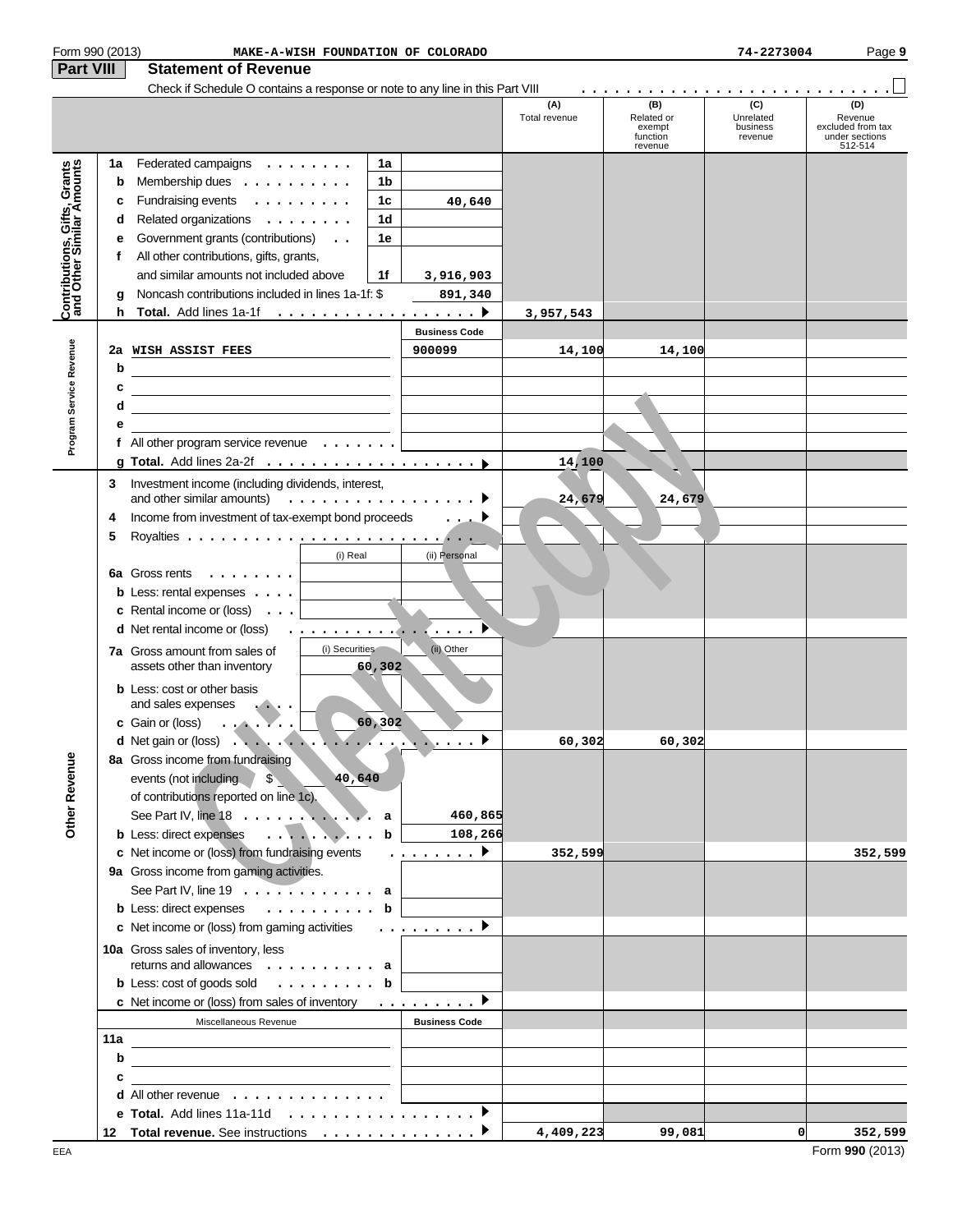# Form 990 (2013) Page **10 MAKE-A-WISH FOUNDATION OF COLORADO 74-2273004**

**Part IX Statement of Functional Expenses**

Section 501(c)(3) and 501(c)(4) organizations must complete all columns. All other organizations must complete column (A).

|              | Check if Schedule O contains a response or note to any line in this Part IX                                         |                |                             |                                    |                    |
|--------------|---------------------------------------------------------------------------------------------------------------------|----------------|-----------------------------|------------------------------------|--------------------|
|              | Do not include amounts reported on lines 6b, 7b,                                                                    | (A)            | (B)                         | (C)                                | (D)<br>Fundraising |
|              | 8b, 9b, and 10b of Part VIII.                                                                                       | Total expenses | Program service<br>expenses | Management and<br>general expenses | expenses           |
| 1            | Grants and other assistance to governments and                                                                      |                |                             |                                    |                    |
|              | organizations in the United States. See Part IV, line 21                                                            |                |                             |                                    |                    |
| $\mathbf{2}$ | Grants and other assistance to individuals in                                                                       |                |                             |                                    |                    |
|              | the United States. See Part IV, line 22<br>$\mathbf{r}$ , $\mathbf{r}$ , $\mathbf{r}$ , $\mathbf{r}$ , $\mathbf{r}$ | 2,702,707      | 2,702,707                   |                                    |                    |
| 3            | Grants and other assistance to governments,                                                                         |                |                             |                                    |                    |
|              |                                                                                                                     |                |                             |                                    |                    |
|              | organizations, and individuals outside the                                                                          |                |                             |                                    |                    |
|              | United States. See Part IV, lines 15 and 16<br>$\ldots$                                                             |                |                             |                                    |                    |
| 4            | Benefits paid to or for members<br>.                                                                                |                |                             |                                    |                    |
| 5            | Compensation of current officers, directors,                                                                        |                |                             |                                    |                    |
|              | trustees, and key employees<br>.                                                                                    |                |                             |                                    |                    |
| 6            | Compensation not included above, to disqualified                                                                    |                |                             |                                    |                    |
|              | persons (as defined under section 4958(f)(1)) and                                                                   |                |                             |                                    |                    |
|              | persons described in section 4958(c)(3)(B)<br>$\cdots$                                                              |                |                             |                                    |                    |
| 7            | Other salaries and wages<br>.                                                                                       | 924,297        | 292,888                     | 319,394                            | 312,015            |
| 8            | Pension plan accruals and contributions (include                                                                    |                |                             |                                    |                    |
|              | section 401(k) and 403(b) employer contributions)<br>$\ddotsc$                                                      | 40,091         | 15,712                      | 10,037                             | 14,342             |
| 9            | Other employee benefits                                                                                             | 72,756         | 28,594                      | 18,122                             | 26,040             |
| 10           |                                                                                                                     | 62,264         | 19,828                      | 21,348                             | 21,088             |
| 11           | Fees for services (non-employees):                                                                                  |                |                             |                                    |                    |
| a            |                                                                                                                     |                |                             |                                    |                    |
|              |                                                                                                                     |                |                             |                                    |                    |
| b            |                                                                                                                     |                |                             |                                    |                    |
| c            |                                                                                                                     |                |                             |                                    |                    |
| d            |                                                                                                                     |                |                             |                                    |                    |
| е            | Professional fundraising services. See Part IV, line 17                                                             |                |                             |                                    |                    |
| f            | Investment management fees                                                                                          |                |                             |                                    |                    |
| g            | Other. (If line 11g amount exceeds 10% of line 25, column                                                           |                |                             |                                    |                    |
|              | (A) amount, list line 11g expenses on Schedule O.)                                                                  | 28,912         | 3,047                       | 1,975                              | 23,890             |
| 12           | Advertising and promotion $\cdots$ , $\cdots$ , $\cdots$                                                            | 79,226         | 15,841                      | 53,337                             | 10,048             |
| 13           | Office expenses<br>. <b>.</b> . <b>.</b> .                                                                          | 37,296         | 13,763                      | 14,926                             | 8,607              |
| 14           |                                                                                                                     |                |                             |                                    |                    |
| 15           |                                                                                                                     |                |                             |                                    |                    |
| 16           |                                                                                                                     | 112,106        | 45,859                      | 38,775                             | 27,472             |
| 17           |                                                                                                                     | 16,306         | 5,166                       | 8,557                              | 2,583              |
| 18           | Payments of travel or entertainment expenses                                                                        |                |                             |                                    |                    |
|              | for any federal, state, or local public officials                                                                   |                |                             |                                    |                    |
| 19           | Conferences, conventions, and meetings                                                                              | 15,758         | 4,013                       | 10,280                             | 1,465              |
| 20           | Interest $\ldots$ , $\ldots$ , $\ldots$                                                                             |                |                             |                                    |                    |
| 21           | Payments to affiliates                                                                                              |                |                             |                                    |                    |
| 22           | Depreciation, depletion, and amortization                                                                           | 7,282          | 2,789                       | 2,658                              | 1,835              |
| 23           | Insurance                                                                                                           | 2,769          | 1,060                       | 1,011                              | 698                |
| 24           | Other expenses. Itemize expenses not covered                                                                        |                |                             |                                    |                    |
|              | above (List miscellaneous expenses in line 24e. If                                                                  |                |                             |                                    |                    |
|              | line 24e amount exceeds 10% of line 25, column                                                                      |                |                             |                                    |                    |
|              | (A) amount, list line 24e expenses on Schedule O.)                                                                  |                |                             |                                    |                    |
| a            | COMMUNICATIONS                                                                                                      | 13,256         | 5,299                       | 5,080                              | 2,877              |
| b            | <b>POSTAGE</b>                                                                                                      | 11,627         | 2,916                       | 8,199                              | 512                |
| c            | NATIONAL PARTNERSHIP DUES                                                                                           | 117,911        | 91,971                      | 12,970                             | 12,970             |
| d            | PRINTING AND SUBSCRIPTIONS                                                                                          | 20,682         | 1,775                       | 17,884                             | 1,023              |
| е            | All other expenses                                                                                                  | 29,891         | 11,494                      | 12,513                             | 5,884              |
| 25           | Total functional expenses. Add lines 1 through 24e                                                                  | 4,295,137      | 3,264,722                   | 557,066                            | 473,349            |
| 26           | Joint costs. Complete this line only if the                                                                         |                |                             |                                    |                    |
|              | organization reported in column (B) joint costs<br>from a combined educational campaign and                         |                |                             |                                    |                    |
|              | fundraising solicitation. Check here<br>∣if                                                                         |                |                             |                                    |                    |
|              | following SOP 98-2 (ASC 958-720)                                                                                    |                |                             |                                    |                    |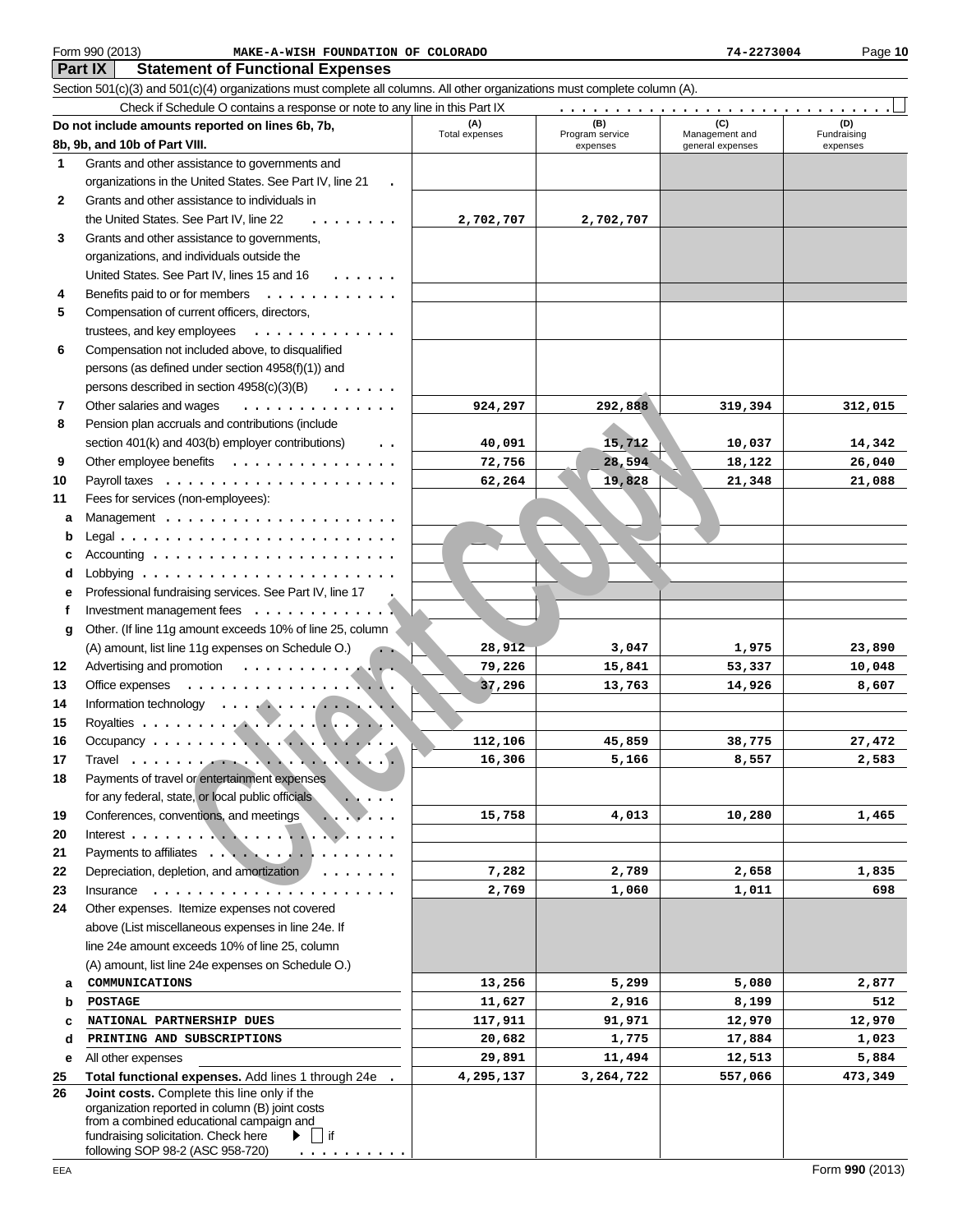# **Part X Balance Sheet**<br>**Part X Balance Sheet** Form 990 (2013) Page **11 MAKE-A-WISH FOUNDATION OF COLORADO 74-2273004**

| I GILA                      |             | הסומווטס טווסכו                                                                                                                                                                   |                   |                 |             |
|-----------------------------|-------------|-----------------------------------------------------------------------------------------------------------------------------------------------------------------------------------|-------------------|-----------------|-------------|
|                             |             | Check if Schedule O contains a response or note to any line in this Part X                                                                                                        |                   |                 |             |
|                             |             |                                                                                                                                                                                   | (A)               |                 | (B)         |
|                             |             |                                                                                                                                                                                   | Beginning of year |                 | End of year |
|                             | 1           | Cash - non-interest-bearing                                                                                                                                                       | 245,894           | 1               | 814,564     |
|                             | $\mathbf 2$ |                                                                                                                                                                                   |                   | $\mathbf 2$     |             |
|                             | 3           | Pledges and grants receivable, net $\ldots \ldots \ldots \ldots \ldots \ldots \ldots \ldots \ldots$                                                                               | 118,627           | 3               | 243,989     |
|                             | 4           | Accounts receivable, net                                                                                                                                                          |                   | 4               |             |
|                             | 5           | Loans and other receivables from current and former officers, directors,                                                                                                          |                   |                 |             |
|                             |             | trustees, key employees, and highest compensated employees.                                                                                                                       |                   |                 |             |
|                             |             | Complete Part II of Schedule L                                                                                                                                                    |                   | 5               |             |
|                             | 6           | Loans and other receivables from other disqualified persons (as defined under section                                                                                             |                   |                 |             |
|                             |             | 4958(f)(1)), persons described in section 4958(c)(3)(B), and contributing employers and                                                                                           |                   |                 |             |
|                             |             | sponsoring organizations of section 501(c)(9) voluntary employees' beneficiary                                                                                                    |                   |                 |             |
|                             |             | organizations (see instructions). Complete Part II of Schedule L                                                                                                                  |                   | 6               |             |
|                             | 7           | Notes and loans receivable, net                                                                                                                                                   |                   | $\overline{7}$  |             |
| Assets                      | 8           | Inventories for sale or use                                                                                                                                                       |                   | 8               |             |
|                             | 9           | Prepaid expenses and deferred charges                                                                                                                                             | 29,430            | 9               | 32,386      |
|                             | 10a         | Land, buildings, and equipment: cost or                                                                                                                                           |                   |                 |             |
|                             |             | other basis. Complete Part VI of Schedule D<br>$\ldots$ 10a<br>108,667                                                                                                            |                   |                 |             |
|                             | b           | Less: accumulated depreciation $\ldots \ldots \ldots$   10b<br>80,330                                                                                                             | 3,075             | 10 <sub>c</sub> | 28,337      |
|                             | 11          | Investments - publicly traded securities                                                                                                                                          | 1,448,499         | 11              | 1,194,841   |
|                             | 12          | Investments - other securities. See Part IV, line 11<br>.                                                                                                                         |                   | 12              |             |
|                             | 13          | Investments - program-related. See Part IV, line 11                                                                                                                               |                   | 13              |             |
|                             | 14          |                                                                                                                                                                                   |                   | 14              |             |
|                             | 15          |                                                                                                                                                                                   | 80,565            | 15              | 74,042      |
|                             | 16          | Total assets. Add lines 1 through 15 (must equal line 34)                                                                                                                         | 1,926,090         | 16              | 2,388,159   |
|                             | 17          |                                                                                                                                                                                   | 268,886           | 17              | 241,069     |
|                             | 18          |                                                                                                                                                                                   |                   | 18              |             |
|                             | 19          | Deferred revenue                                                                                                                                                                  |                   | 19              |             |
|                             | 20          | Tax-exempt bond liabilities                                                                                                                                                       |                   | 20              |             |
|                             | 21          | Escrow or custodial account liability. Complete Part IV of Schedule D<br><del>. .</del>                                                                                           |                   | 21              |             |
|                             | 22          | Loans and other payables to current and former officers, directors,                                                                                                               |                   |                 |             |
| Liabilities                 |             | trustees, key employees, highest compensated employees, and                                                                                                                       |                   |                 |             |
|                             |             | disqualified persons. Complete Part II of Schedule L<br>. . <del>. .</del>                                                                                                        |                   | 22              |             |
|                             | 23          | Secured mortgages and notes payable to unrelated third parties<br>.                                                                                                               |                   | 23              |             |
|                             | 24          | Unsecured notes and loans payable to unrelated third parties<br>.                                                                                                                 |                   | 24              |             |
|                             | 25          | Other liabilities (including federal income tax, payables to related third                                                                                                        |                   |                 |             |
|                             |             | parties, and other liabilities not included on lines 17-24). Complete Part X                                                                                                      |                   |                 |             |
|                             |             | of Schedule D                                                                                                                                                                     | 562,092           | 25              | 937,892     |
|                             | 26          |                                                                                                                                                                                   | 830,978           | 26              | 1,178,961   |
|                             |             | $\blacktriangleright \boxtimes$ and<br>Organizations that follow SFAS 117 (ASC 958), check here                                                                                   |                   |                 |             |
|                             |             | complete lines 27 through 29, and lines 33 and 34.                                                                                                                                |                   |                 |             |
|                             | 27          |                                                                                                                                                                                   | 846,403           | 27              | 965,209     |
|                             | 28          | Temporarily restricted net assets                                                                                                                                                 | 248,709           | 28              | 243,989     |
|                             | 29          | Permanently restricted net assets                                                                                                                                                 |                   | 29              |             |
|                             |             | Organizations that do not follow SFAS 117 (ASC 958), check here<br>$\blacktriangleright \Box$ and                                                                                 |                   |                 |             |
|                             |             | complete lines 30 through 34.                                                                                                                                                     |                   |                 |             |
|                             | 30          | Capital stock or trust principal, or current funds<br>.                                                                                                                           |                   | 30              |             |
|                             | 31          | Paid-in or capital surplus, or land, building, or equipment fund<br>$\frac{1}{2}$ . $\frac{1}{2}$ . $\frac{1}{2}$ . $\frac{1}{2}$ . $\frac{1}{2}$ . $\frac{1}{2}$ . $\frac{1}{2}$ |                   | 31              |             |
| Net Assets of Fund Balances | 32          | Retained earnings, endowment, accumulated income, or other funds<br>.                                                                                                             |                   | 32              |             |
|                             | 33          | Total net assets or fund balances                                                                                                                                                 | 1,095,112         | 33              | 1,209,198   |
|                             | 34          | Total liabilities and net assets/fund balances                                                                                                                                    | 1,926,090         | 34              | 2,388,159   |
|                             |             |                                                                                                                                                                                   |                   |                 |             |

Form **990** (2013)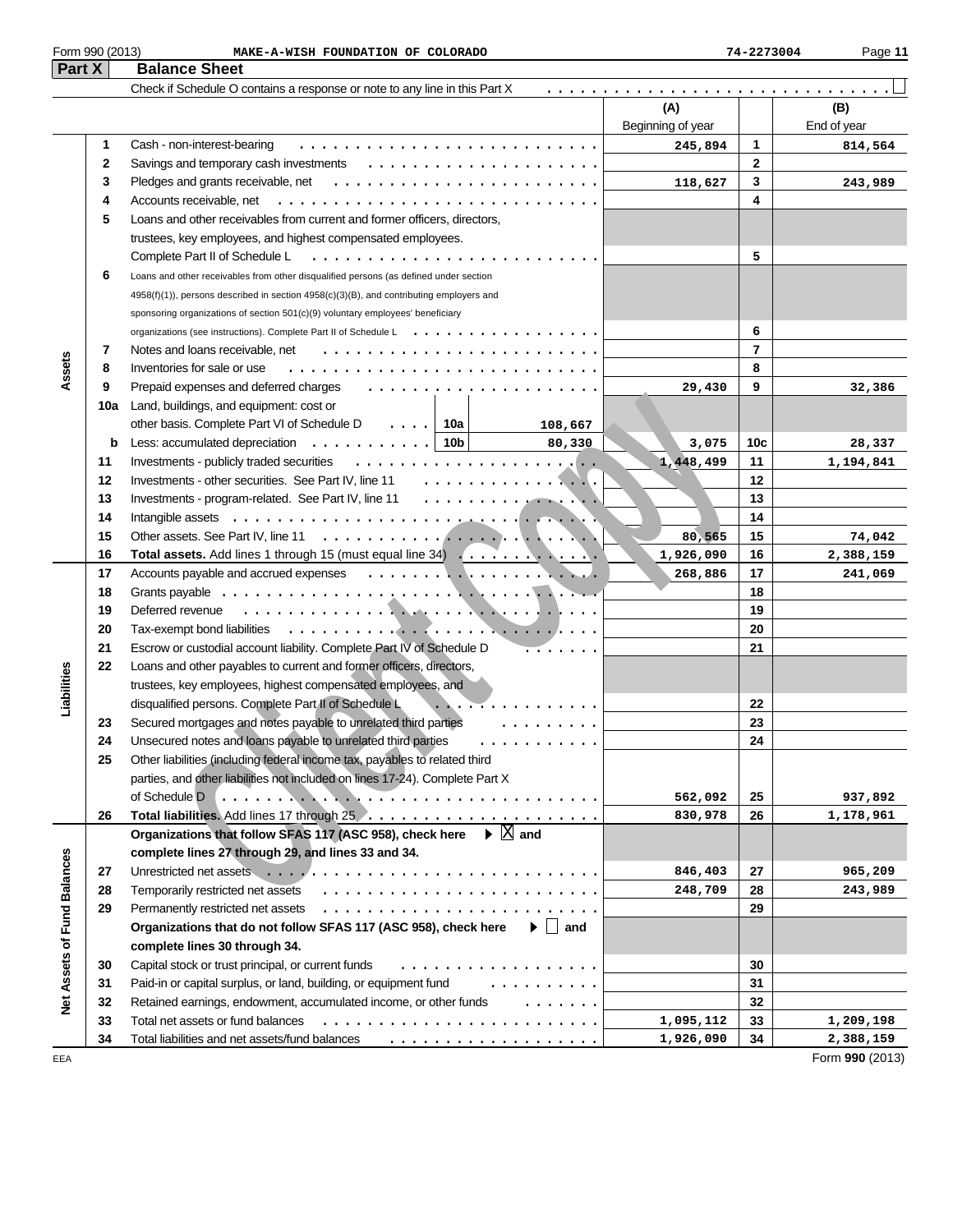|     | Form 990 (2013)<br>MAKE-A-WISH FOUNDATION OF COLORADO                                                                 | 74-2273004 |                |           | Page 12         |
|-----|-----------------------------------------------------------------------------------------------------------------------|------------|----------------|-----------|-----------------|
|     | Part XI<br><b>Reconciliation of Net Assets</b>                                                                        |            |                |           |                 |
|     | Check if Schedule O contains a response or note to any line in this Part XI                                           |            |                |           |                 |
| 1   | Total revenue (must equal Part VIII, column (A), line 12)                                                             | 1          |                | 4,409,223 |                 |
| 2   | Total expenses (must equal Part IX, column (A), line 25)                                                              | 2          |                | 4,295,137 |                 |
| 3   | Revenue less expenses. Subtract line 2 from line 1                                                                    | 3          |                | 114,086   |                 |
| 4   | Net assets or fund balances at beginning of year (must equal Part X, line 33, column (A))                             | 4          |                | 1,095,112 |                 |
| 5   | Net unrealized gains (losses) on investments                                                                          | 5          |                |           |                 |
| 6   | Donated services and use of facilities                                                                                | 6          |                |           |                 |
| 7   | Investment expenses                                                                                                   | 7          |                |           |                 |
| 8   | Prior period adjustments                                                                                              | 8          |                |           |                 |
| 9   | Other changes in net assets or fund balances (explain in Schedule O)                                                  | 9          |                |           | 0               |
| 10  | Net assets or fund balances at end of year. Combine lines 3 through 9 (must equal Part X, line                        |            |                |           |                 |
|     | 33, column (B))                                                                                                       | 10         |                | 1,209,198 |                 |
|     | <b>Financial Statements and Reporting</b><br><b>Part XII</b>                                                          |            |                |           |                 |
|     | Check if Schedule O contains a response or note to any line in this Part XII                                          |            |                |           |                 |
|     | ΙX                                                                                                                    |            |                | Yes       | No              |
| 1   | Other<br>Accounting method used to prepare the Form 990:<br>Cash<br>Accrual                                           |            |                |           |                 |
|     | If the organization changed its method of accounting from a prior year or checked "Other," explain in<br>Schedule O.  |            |                |           |                 |
|     | 2a Were the organization's financial statements compiled or reviewed by an independent accountant?                    |            | 2a             |           | Χ               |
|     | If "Yes," check a box below to indicate whether the financial statements for the year were compiled or                |            |                |           |                 |
|     | reviewed on a separate basis, consolidated basis, or both:                                                            |            |                |           |                 |
|     | <b>Consolidated basis</b><br>Separate basis<br>Both consolidated and separate basis                                   |            |                |           |                 |
|     | <b>b</b> Were the organization's financial statements audited by an independent accountant?                           |            | 2 <sub>b</sub> | Χ         |                 |
|     | If "Yes," check a box below to indicate whether the financial statements for the year were audited on a               |            |                |           |                 |
|     | separate basis, consolidated basis, or both:                                                                          |            |                |           |                 |
|     | 区<br>Separate basis<br><b>Consolidated basis</b><br>Both consolidated and separate basis                              |            |                |           |                 |
|     | c If "Yes" to line 2a or 2b, does the organization have a committee that assumes responsibility for oversight         |            |                |           |                 |
|     | of the audit, review, or compilation of its financial statements and selection of an independent accountant?          |            | 2c             | Χ         |                 |
|     | If the organization changed either its oversight process or selection process during the tax year, explain in         |            |                |           |                 |
|     | Schedule O.                                                                                                           |            |                |           |                 |
|     | 3a As a result of a federal award, was the organization required to undergo an audit or audits as set forth in        |            |                |           |                 |
|     | the Single Audit Act and OMB Circular A-133?                                                                          |            | За             |           | Χ               |
|     | <b>b</b> If "Yes," did the organization undergo the required audit or audits? If the organization did not undergo the |            |                |           |                 |
|     | required audit or audits, explain why in Schedule O and describe any steps taken to undergo such audits<br>.          |            | 3b             |           |                 |
| EEA |                                                                                                                       |            |                |           | Form 990 (2013) |
|     |                                                                                                                       |            |                |           |                 |
|     |                                                                                                                       |            |                |           |                 |
|     |                                                                                                                       |            |                |           |                 |
|     |                                                                                                                       |            |                |           |                 |
|     |                                                                                                                       |            |                |           |                 |
|     |                                                                                                                       |            |                |           |                 |
|     |                                                                                                                       |            |                |           |                 |
|     |                                                                                                                       |            |                |           |                 |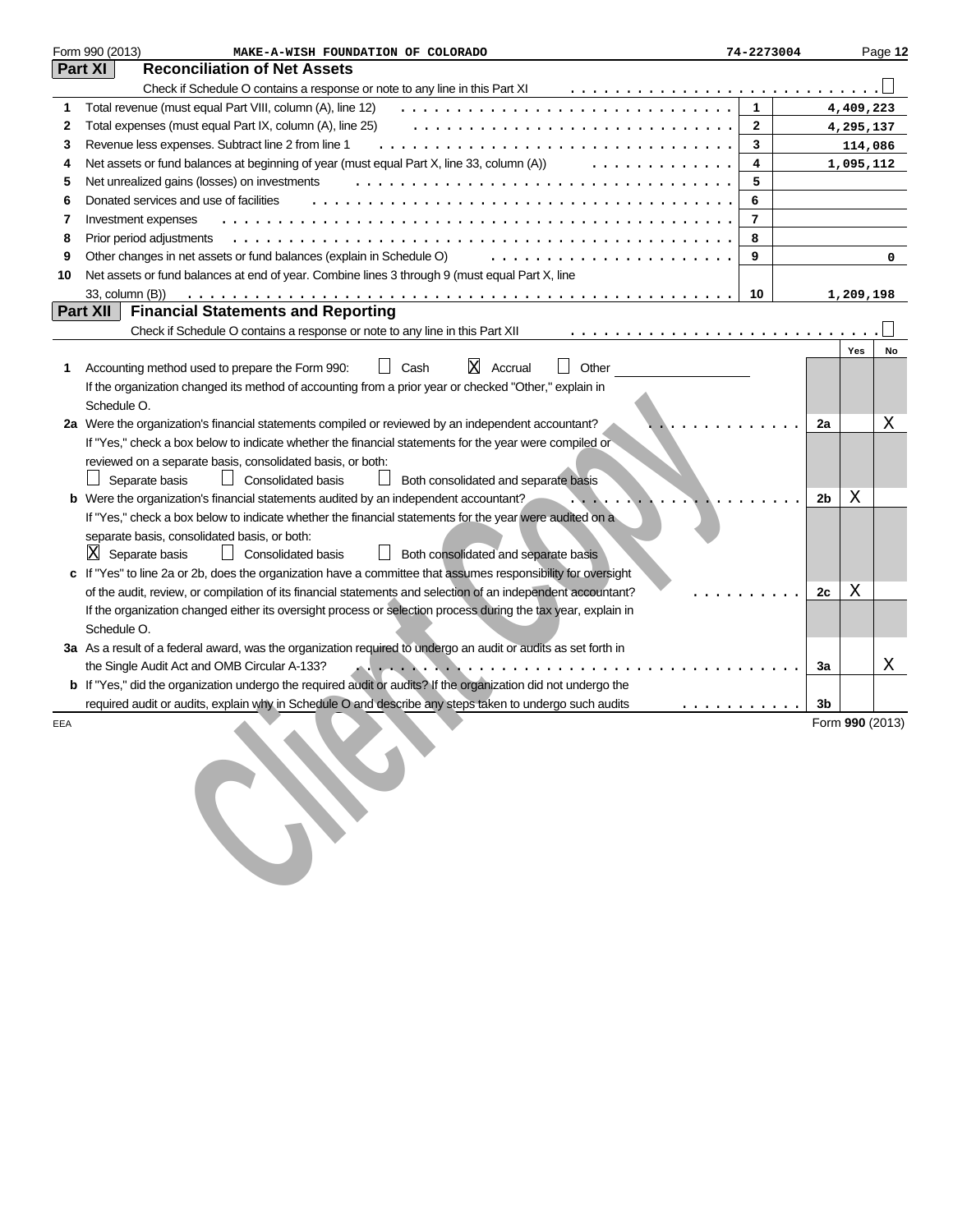# **SCHEDULE A Public Charity Status and Public Support**

**(Form 990 or 990-EZ) Complete if the organization is a section 501(c)(3) organization or a section 4947(a)(1) nonexempt charitable trust.**

▶ Attach to Form 990 or Form 990-EZ. **Depiate to Public** Open to Public Department of the Treasury **Inspection Information about Schedule A (Form 990 or 990-EZ) and its instructions is at www.irs.gov/form990.** Internal Revenue Service **Name of the organization Employer identification number MAKE-A-WISH FOUNDATION OF COLORADO 74-2273004 Part I Reason for Public Charity Status** (All organizations must complete this part.) See instructions. The organization is not a private foundation because it is: (For lines 1 through 11, check only one box.) hurch, convention of churches, or association of churches described in **section 170(b)(1)(A)(i). 1 2** A school described in **section 170(b)(1)(A)(ii).** (Attach Schedule E.) П **3** A hospital or a cooperative hospital service organization described in **section 170(b)(1)(A)(iii).** A medical research organization operated in conjunction with a hospital described in **section 170(b)(1)(A)(iii).** Enter the **4** hospital's name, city, and state:  $\perp$ **5** An organization operated for the benefit of a college or university owned or operated by a governmental unit described in **section 170(b)(1)(A)(iv).** (Complete Part II.) **6** A federal, state, or local government or governmental unit described in **section 170(b)(1)(A)(v).** XAn organization that normally receives a substantial part of its support from a governmental unit or from the general public **7** described in **section 170(b)(1)(A)(vi).** (Complete Part II.) mity trust described in section 170(b)(1)(A)(vi), Complete Part II.)<br>
carbon that normalizy readers in the contribution of the support from contributions, membership (see, and gross<br>
carbon and Strip of the support from an **8** A community trust described in **section 170(b)(1)(A)(vi).** (Complete Part II.) **9** An organization that normally receives: (1) more than 33 1/3% of its support from contributions, membership fees, and gross receipts from activities related to its exempt functions - subject to certain exceptions, and (2) no more than 33 1/3% of its support from gross investment income and unrelated business taxable income (less section 511 tax) from businesses acquired by the organization after June 30, 1975. See **section 509(a)(2).** (Complete Part III.) An organization organized and operated exclusively to test for public safety. See **section 509(a)(4). 10 11**  $\perp$ An organization organized and operated exclusively for the benefit of, to perform the functions of, or to carry out the purposes of one or more publicly supported organizations described in section 509(a)(1) or section 509(a)(2). See **section 509(a)(3).** Check the box that describes the type of supporting organization and complete lines 11e through 11h. **a b c d** d Type III-Non-funtionally integrated  $\perp$ By checking this box, I certify that the organization is not controlled directly or indirectly by one or more disqualified persons **e** other than foundation managers and other than one or more publicly supported organizations described in section 509(a)(1) or section 509(a)(2). **f** If the organization received a written determination from the IRS that it is a Type I, Type II, or Type III supporting organization, check this box ....................................................... Since August 17, 2006, has the organization accepted any gift or contribution from any of the **g** following persons? A person who directly or indirectly controls, either alone or together with persons described in (ii) and **(i) Yes No** (iii) below, the governing body of the supported organization? .......................... **11g(i)** ................................ **(ii)** A family member of a person described in (i) above? **11g(ii)** .......................... **(iii)** A 35% controlled entity of a person described in (i) or (ii) above? **11g(iii)** Provide the following information about the supported organization(s). **h (i)** Name of supported **(ii)** EIN **(iii)** Type of organization **(iv)** Is the organization **(v)** Did you notify **(vi)** Is the **(vii)** Amount of monetary **organization (iii)** EIN **(described on lines 1-9** in col. **(i)** li in col. **(i)** listed in your the organization in col. **(i)** organization in col. support governing document? col. **(i)** or your **(i)** organized in the above or IRC section governing document? col. **(i)** of your **(i)** organized in the support of the support? (i) organized in the support of the support of the support of the support of the support of the support of the supp  $(see$  instructions)) **Yes No Yes No Yes No (A) (B) (C) (D) (E) Total**

**For Paperwork Reduction Act Notice, see the Instructions for Form 990 or 990-EZ.** EEA

OMB No. 1545-0047

**2013**

| $-7$ |  |  |  |  |
|------|--|--|--|--|

|  | .                 |  |
|--|-------------------|--|
|  | rm 990 or 990-EZ) |  |

|  | cl<br>А |
|--|---------|
|  |         |

| C)                                                               |  |  |  |  |  |  |
|------------------------------------------------------------------|--|--|--|--|--|--|
| D)                                                               |  |  |  |  |  |  |
| E)                                                               |  |  |  |  |  |  |
| <b>Total</b>                                                     |  |  |  |  |  |  |
| car Donomicule Doditation. Act Nation, pop the Inctrustional for |  |  |  |  |  |  |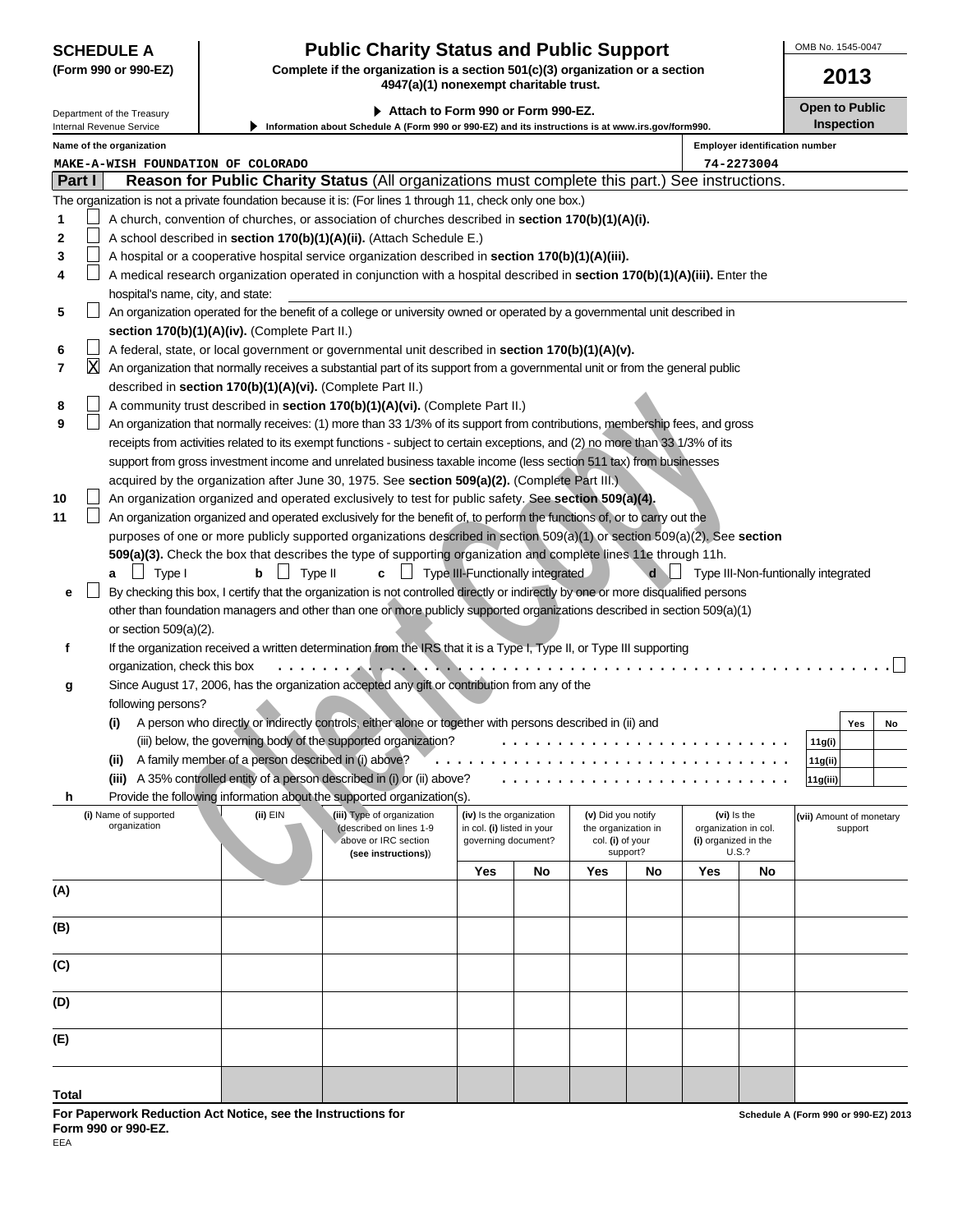|              | Schedule A (Form 990 or 990-EZ) 2013                                                                                                    | MAKE-A-WISH FOUNDATION OF COLORADO |           |            |            | 74-2273004 | Page 2                               |
|--------------|-----------------------------------------------------------------------------------------------------------------------------------------|------------------------------------|-----------|------------|------------|------------|--------------------------------------|
| Part II      | Support Schedule for Organizations Described in Sections 170(b)(1)(A)(iv) and 170(b)(1)(A)(vi)                                          |                                    |           |            |            |            |                                      |
|              | (Complete only if you checked the box on line 5, 7, or 8 of Part I or if the organization failed to qualify under                       |                                    |           |            |            |            |                                      |
|              | Part III. If the organization fails to qualify under the tests listed below, please complete Part III.)                                 |                                    |           |            |            |            |                                      |
|              | <b>Section A. Public Support</b>                                                                                                        |                                    |           |            |            |            |                                      |
|              | Calendar year (or fiscal year beginning in) ▶                                                                                           | (a) 2009                           | (b) 2010  | $(c)$ 2011 | $(d)$ 2012 | $(e)$ 2013 | (f) Total                            |
| 1            | Gifts, grants, contributions, and                                                                                                       |                                    |           |            |            |            |                                      |
|              | membership fees received. (Do not                                                                                                       |                                    |           |            |            |            |                                      |
|              | include any "unusual grants.")                                                                                                          | 2,743,484                          | 2,352,120 | 2,821,077  | 3,375,388  | 3,981,638  | 15,273,707                           |
| $\mathbf{2}$ | Tax revenues levied for the                                                                                                             |                                    |           |            |            |            |                                      |
|              | organization's benefit and either paid<br>to or expended on its behalf                                                                  |                                    |           |            |            |            |                                      |
| 3            | The value of services or facilities<br>furnished by a governmental unit to the<br>organization without charge                           |                                    |           |            |            |            |                                      |
| 4            | Total. Add lines 1 through 3                                                                                                            | 2,743,484                          | 2,352,120 | 2,821,077  | 3,375,388  | 3,981,638  | 15,273,707                           |
| 5            | The portion of total contributions by                                                                                                   |                                    |           |            |            |            |                                      |
|              | each person (other than a                                                                                                               |                                    |           |            |            |            |                                      |
|              | governmental unit or publicly                                                                                                           |                                    |           |            |            |            |                                      |
|              | supported organization) included on                                                                                                     |                                    |           |            |            |            |                                      |
|              | line 1 that exceeds 2% of the amount                                                                                                    |                                    |           |            |            |            |                                      |
|              | shown on line 11, column (f)                                                                                                            |                                    |           |            |            |            | 2,962,937                            |
| -6           | Public support. Subtract line 5 from line 4                                                                                             |                                    |           |            |            |            | 12,310,770                           |
|              | <b>Section B. Total Support</b>                                                                                                         |                                    |           |            |            |            |                                      |
|              | Calendar year (or fiscal year beginning in) ▶                                                                                           | (a) 2009                           | (b) 2010  | $(c)$ 2011 | $(d)$ 2012 | (e) 2013   | (f) Total                            |
| 7            | Amounts from line 4<br>.                                                                                                                | 2,743,484                          | 2,352,120 | 2,821,077  | 3,375,388  | 3,981,638  | 15,273,707                           |
| 8            | Gross income from interest, dividends,<br>payments received on securities loans,<br>rents, royalties and income from similar<br>sources | 14,224                             | (4, 587)  | 42,212     | 39,083     | 84,981     | 175,913                              |
| 9            | Net income from unrelated business<br>activities, whether or not the business<br>is regularly carried on. $\ldots$                      |                                    |           |            |            |            |                                      |
| 10           | Other income. Do not include gain or<br>loss from the sale of capital assets<br>(Explain in Part IV.) $\ldots$                          | 260,522                            | 306,210   | 306,322    | 323,641    | 342,602    | 1,539,297                            |
| 11           | Total support. Add lines 7 through 10                                                                                                   |                                    |           |            |            |            | 16,988,917                           |
| 12           | Gross receipts from related activities, etc. (see instructions).                                                                        |                                    |           |            |            | 12         | 233,602                              |
| 13           | First five years. If the Form 990 is for the organization's first, second, third, fourth, or fifth tax year as a section 501(c)(3)      |                                    |           |            |            |            |                                      |
|              |                                                                                                                                         |                                    |           |            |            |            | $\blacktriangleright$                |
|              | <b>Section C. Computation of Public Support Percentage</b>                                                                              |                                    |           |            |            |            |                                      |
| 14           | Public support percentage for 2013 (line 6, column (f) divided by line 11, column (f) $\ldots \ldots \ldots \ldots$                     |                                    |           |            |            | 14         | 72.46<br>℅                           |
| 15           | Public support percentage from 2012 Schedule A, Part II, line 14                                                                        |                                    |           |            |            |            | ℅<br>79.34                           |
| 16a          | 33 1/3% support test - 2013. If the organization did not check the box on line 13, and line 14 is 33 1/3% or more, check this           |                                    |           |            |            |            |                                      |
|              | box and stop here. The organization qualifies as a publicly supported organization                                                      |                                    |           |            |            |            | X                                    |
| b            | 33 1/3% support test - 2012. If the organization did not check a box on line 13 or 16a, and line 15 is 33 1/3% or more,                 |                                    |           |            |            |            |                                      |
|              | check this box and stop here. The organization qualifies as a publicly supported organization                                           |                                    |           |            |            |            |                                      |
|              | 17a 10%-facts-and-circumstances test - 2013. If the organization did not check a box on line 13, 16a, or 16b, and line 14 is            |                                    |           |            |            |            |                                      |
|              | 10% or more, and if the organization meets the "facts-and-circumstances" test, check this box and stop here. Explain in                 |                                    |           |            |            |            |                                      |
|              | Part IV how the organization meets the "facts-and-circumstances" test. The organization qualifies as a publicly supported               |                                    |           |            |            |            |                                      |
|              |                                                                                                                                         |                                    |           |            |            |            |                                      |
| b            | 10%-facts-and-circumstances test - 2012. If the organization did not check a box on line 13, 16a, 16b, or 17a, and line                 |                                    |           |            |            |            |                                      |
|              | 15 is 10% or more, and if the organization meets the "facts-and-circumstances" test, check this box and stop here.                      |                                    |           |            |            |            |                                      |
|              | Explain in Part IV how the organization meets the "facts-and-circumstances" test. The organization qualifies as a publicly              |                                    |           |            |            |            |                                      |
|              | supported organization                                                                                                                  |                                    |           |            |            |            |                                      |
| 18           | Private foundation. If the organization did not check a box on line 13, 16a, 16b, 17a, or 17b, check this box and see                   |                                    |           |            |            |            |                                      |
|              | instructions                                                                                                                            |                                    |           |            |            |            |                                      |
| EEA          |                                                                                                                                         |                                    |           |            |            |            | Schedule A (Form 990 or 990-EZ) 2013 |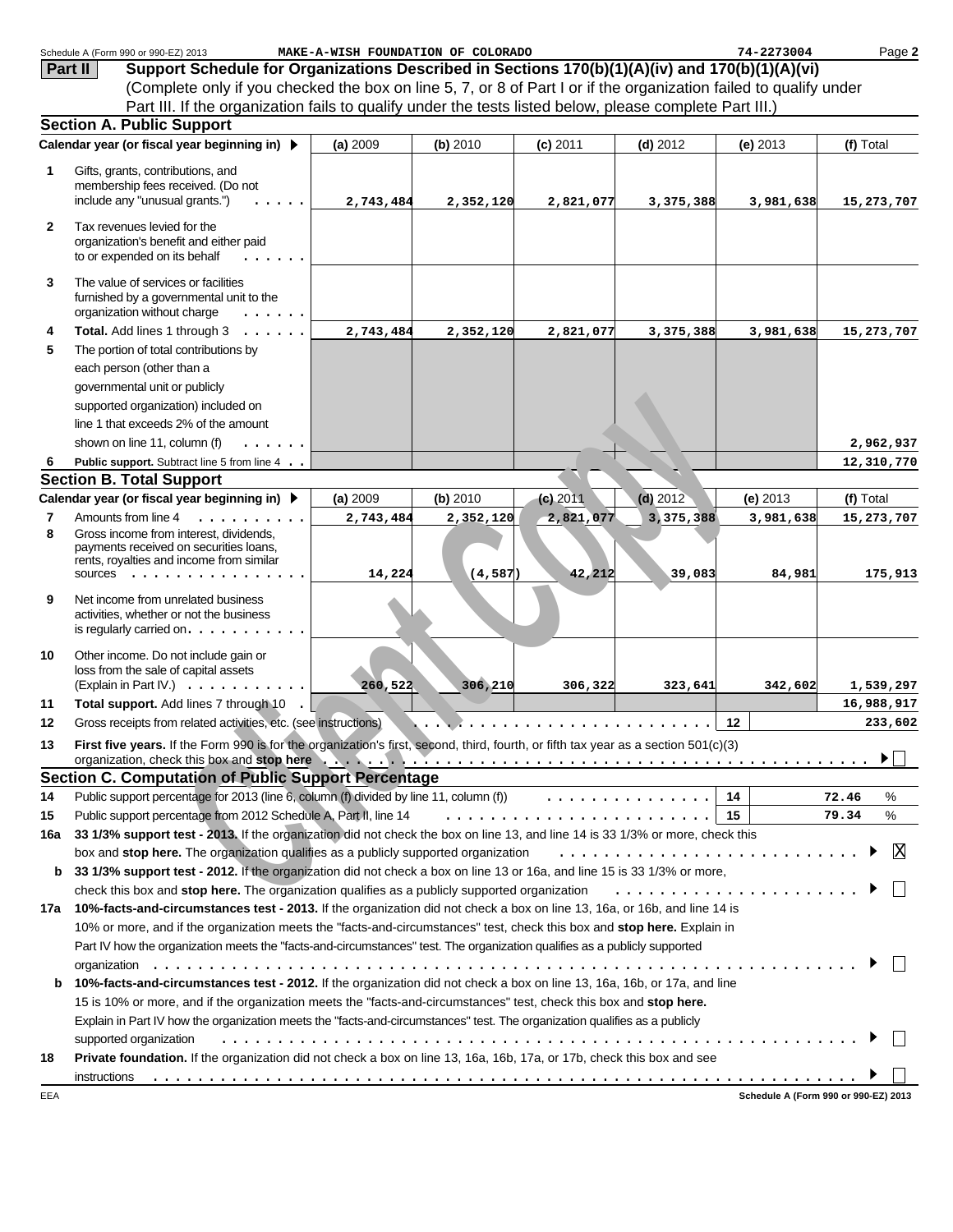|    | Schedule A (Form 990 or 990-EZ) 2013                                                                                                         |          | MAKE-A-WISH FOUNDATION OF COLORADO |            |                                                                                                                       | 74-2273004 | Page 3    |
|----|----------------------------------------------------------------------------------------------------------------------------------------------|----------|------------------------------------|------------|-----------------------------------------------------------------------------------------------------------------------|------------|-----------|
|    | Support Schedule for Organizations Described in Section 509(a)(2)<br>Part III                                                                |          |                                    |            |                                                                                                                       |            |           |
|    | (Complete only if you checked the box on line 9 of Part I or if the organization failed to qualify under Part II.                            |          |                                    |            |                                                                                                                       |            |           |
|    | If the organization fails to qualify under the tests listed below, please complete Part II.)                                                 |          |                                    |            |                                                                                                                       |            |           |
|    | <b>Section A. Public Support</b>                                                                                                             |          |                                    |            |                                                                                                                       |            |           |
|    | Calendar year (or fiscal year beginning in) $\blacktriangleright$                                                                            | (a) 2009 | (b) 2010                           | $(c)$ 2011 | $(d)$ 2012                                                                                                            | $(e)$ 2013 | (f) Total |
|    |                                                                                                                                              |          |                                    |            |                                                                                                                       |            |           |
| 1. | Gifts, grants, contributions, and membership fees                                                                                            |          |                                    |            |                                                                                                                       |            |           |
|    | received. (Do not include any "unusual grants.")                                                                                             |          |                                    |            |                                                                                                                       |            |           |
| 2  | Gross receipts from admissions, merchandise<br>sold or services performed, or facilities                                                     |          |                                    |            |                                                                                                                       |            |           |
|    | furnished in any activity that is related to the                                                                                             |          |                                    |            |                                                                                                                       |            |           |
|    | organization's tax-exempt purpose $\cdots$ .                                                                                                 |          |                                    |            |                                                                                                                       |            |           |
| 3  | Gross receipts from activities that are not an                                                                                               |          |                                    |            |                                                                                                                       |            |           |
|    | unrelated trade or bus. under sec 513<br>$\cdot$ $\cdot$ $\cdot$ $\cdot$                                                                     |          |                                    |            |                                                                                                                       |            |           |
| 4  | Tax revenues levied for the                                                                                                                  |          |                                    |            |                                                                                                                       |            |           |
|    | organization's benefit and either paid                                                                                                       |          |                                    |            |                                                                                                                       |            |           |
|    | to or expended on its behalf<br>$\begin{array}{cccccccccccccc} . & . & . & . & . & . & . & . \end{array}$                                    |          |                                    |            |                                                                                                                       |            |           |
| 5  | The value of services or facilities                                                                                                          |          |                                    |            |                                                                                                                       |            |           |
|    | furnished by a governmental unit to the                                                                                                      |          |                                    |            |                                                                                                                       |            |           |
| 6  | organization without charge $\dots \dots \dots$<br>Total. Add lines 1 through 5<br>.                                                         |          |                                    |            |                                                                                                                       |            |           |
|    |                                                                                                                                              |          |                                    |            |                                                                                                                       |            |           |
|    | <b>7a</b> Amounts included on lines 1, 2, and 3<br>received from disqualified persons                                                        |          |                                    |            |                                                                                                                       |            |           |
|    |                                                                                                                                              |          |                                    |            |                                                                                                                       |            |           |
|    | <b>b</b> Amounts included on lines 2 and 3                                                                                                   |          |                                    |            |                                                                                                                       |            |           |
|    | received from other than disqualified<br>persons that exceed the greater of \$5,000                                                          |          |                                    |            |                                                                                                                       |            |           |
|    | or 1% of the amount on line 13 for the year $\ldots$                                                                                         |          |                                    |            |                                                                                                                       |            |           |
|    | Add lines 7a and 7b $\ldots$ $\ldots$ $\ldots$ $\ldots$ $\ldots$                                                                             |          |                                    |            |                                                                                                                       |            |           |
| 8  | Public support (Subtract line 7c from                                                                                                        |          |                                    |            |                                                                                                                       |            |           |
|    | line 6.) $\cdots$ $\cdots$ $\cdots$ $\cdots$ $\cdots$ $\cdots$                                                                               |          |                                    |            |                                                                                                                       |            |           |
|    | <b>Section B. Total Support</b>                                                                                                              |          |                                    |            |                                                                                                                       |            |           |
|    | Calendar year (or fiscal year beginning in) ▶                                                                                                | (a) 2009 | (b) 2010                           | $(c)$ 2011 | $(d)$ 2012                                                                                                            | $(e)$ 2013 | (f) Total |
| 9  | Amounts from line 6                                                                                                                          |          |                                    |            |                                                                                                                       |            |           |
|    | <b>10a</b> Gross income from interest, dividends,                                                                                            |          |                                    |            |                                                                                                                       |            |           |
|    | payments received on securities loans, rents,                                                                                                |          |                                    |            |                                                                                                                       |            |           |
|    | royalties and income from similar sources                                                                                                    |          |                                    |            |                                                                                                                       |            |           |
|    | <b>b</b> Unrelated business taxable income (less                                                                                             |          |                                    |            |                                                                                                                       |            |           |
|    | section 511 taxes) from businesses                                                                                                           |          |                                    |            |                                                                                                                       |            |           |
|    | acquired after June 30, 1975<br>$\cdots$                                                                                                     |          |                                    |            |                                                                                                                       |            |           |
|    | <b>c</b> Add lines 10a and 10b                                                                                                               |          |                                    |            |                                                                                                                       |            |           |
| 11 | Net income from unrelated business                                                                                                           |          |                                    |            |                                                                                                                       |            |           |
|    | activities not included in line 10b, whether                                                                                                 |          |                                    |            |                                                                                                                       |            |           |
|    | or not the business is regularly carried on                                                                                                  |          |                                    |            |                                                                                                                       |            |           |
| 12 | Other income. Do not include gain or<br>loss from the sale of capital assets                                                                 |          |                                    |            |                                                                                                                       |            |           |
|    | (Explain in Part IV.)<br>.                                                                                                                   |          |                                    |            |                                                                                                                       |            |           |
| 13 | Total support. (Add lines 9, 10c, 11,                                                                                                        |          |                                    |            |                                                                                                                       |            |           |
|    | and 12.) $\ldots$ $\ldots$ $\ldots$ $\ldots$ $\ldots$ $\ldots$ $\ldots$                                                                      |          |                                    |            |                                                                                                                       |            |           |
| 14 | First five years. If the Form 990 is for the organization's first, second, third, fourth, or fifth tax year as a section 501(c)(3)           |          |                                    |            |                                                                                                                       |            |           |
|    | organization, check this box and stop here                                                                                                   |          |                                    |            | <u>. A series a la caractería de la caractería de la caractería de la caractería de la caractería de la caracterí</u> |            |           |
|    | <b>Section C. Computation of Public Support Percentage</b>                                                                                   |          |                                    |            |                                                                                                                       |            |           |
| 15 | Public support percentage for 2013 (line 8, column (f) divided by line 13, column (f))                                                       |          |                                    |            | .                                                                                                                     | 15         | %         |
| 16 | Public support percentage from 2012 Schedule A, Part III, line 15                                                                            |          |                                    |            |                                                                                                                       | 16         | %         |
|    | Section D. Computation of Investment Income Percentage                                                                                       |          |                                    |            |                                                                                                                       |            |           |
| 17 | Investment income percentage for 2013 (line 10c, column (f) divided by line 13, column (f) $\ldots \ldots \ldots \ldots$                     |          |                                    |            |                                                                                                                       | 17         | %         |
| 18 |                                                                                                                                              |          |                                    |            |                                                                                                                       | 18         | %         |
|    | 19a 33 1/3% support tests - 2013. If the organization did not check the box on line 14, and line 15 is more than 33 1/3%, and line           |          |                                    |            |                                                                                                                       |            |           |
|    | 17 is not more than 33 1/3%, check this box and stop here. The organization qualifies as a publicly supported organization                   |          |                                    |            |                                                                                                                       |            | .         |
|    | <b>b</b> 33 1/3% support tests - 2012. If the organization did not check a box on line 14 or line 19a, and line 16 is more than 33 1/3%, and |          |                                    |            |                                                                                                                       |            |           |
|    | line 18 is not more than 33 1/3%, check this box and stop here. The organization qualifies as a publicly supported organization              |          |                                    |            |                                                                                                                       |            |           |
| 20 | <b>Private foundation.</b> If the organization did not check a box on line 14, 19a, or 19b, check this box and see instructions              |          |                                    |            |                                                                                                                       | .          |           |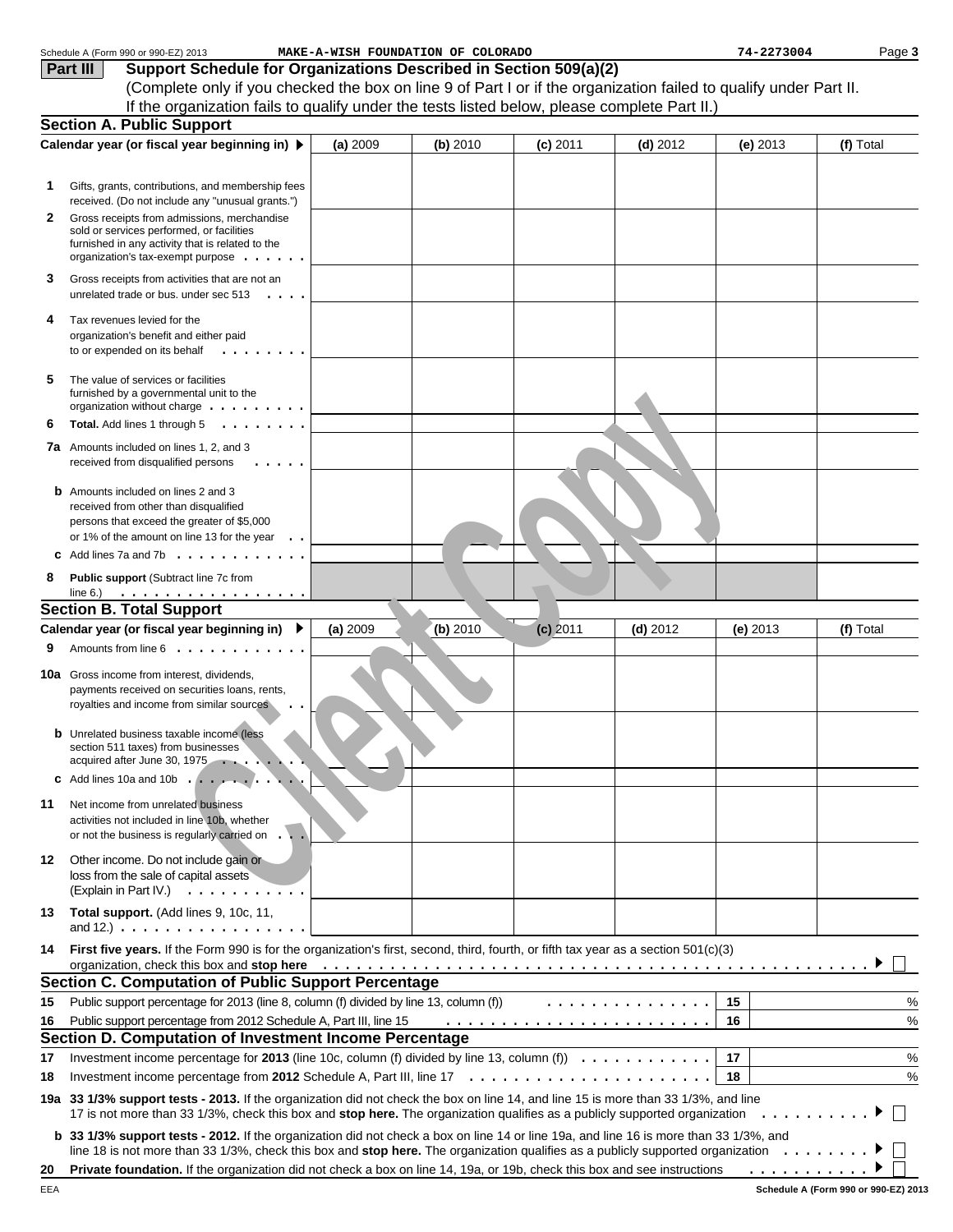|           |                    | Schedule A (Form 990 or 990-EZ) 2013 |         | MAKE-A-WISH FOUNDATION OF COLORADO |         |         |                                                                                                | 74-2273004                                                                                                     | Page 4 |
|-----------|--------------------|--------------------------------------|---------|------------------------------------|---------|---------|------------------------------------------------------------------------------------------------|----------------------------------------------------------------------------------------------------------------|--------|
| Part IV   |                    |                                      |         |                                    |         |         |                                                                                                | Supplemental Information. Provide the explanations required by Part II, line 10; Part II, line 17a or 17b; and |        |
|           |                    |                                      |         |                                    |         |         | Part III, line 12. Also complete this part for any additional information. (See instructions). |                                                                                                                |        |
|           |                    |                                      |         |                                    |         |         | 01. Other income (Part II, line 10 or Part III, line 12)                                       |                                                                                                                |        |
|           |                    |                                      |         |                                    |         |         |                                                                                                |                                                                                                                |        |
|           | OTHER INCOME       | \$1,539,297                          |         |                                    |         |         |                                                                                                |                                                                                                                |        |
|           |                    |                                      |         |                                    |         |         |                                                                                                |                                                                                                                |        |
|           |                    |                                      |         |                                    |         |         |                                                                                                |                                                                                                                |        |
|           |                    | SUPPLEMENTAL INFORMATION             |         |                                    |         |         |                                                                                                |                                                                                                                |        |
|           |                    |                                      |         |                                    |         |         |                                                                                                |                                                                                                                |        |
|           |                    |                                      |         |                                    |         |         |                                                                                                |                                                                                                                |        |
|           | <b>DESCRIPTION</b> | 2009                                 | 2010    | 2011                               | 2012    | 2013    | TOTAL                                                                                          |                                                                                                                |        |
|           |                    |                                      |         |                                    |         |         |                                                                                                |                                                                                                                |        |
|           |                    |                                      |         |                                    |         |         |                                                                                                |                                                                                                                |        |
| GROSS     |                    |                                      |         |                                    |         |         |                                                                                                |                                                                                                                |        |
|           |                    |                                      |         |                                    |         |         |                                                                                                |                                                                                                                |        |
|           | <b>FUNDRAISING</b> | 259,820                              | 305,210 | 306,322                            | 323,641 |         | 342,602 1,537,595                                                                              |                                                                                                                |        |
|           |                    |                                      |         |                                    |         |         |                                                                                                |                                                                                                                |        |
|           |                    |                                      |         |                                    |         |         |                                                                                                |                                                                                                                |        |
| OTHER REV |                    | 702                                  | 1,000   | 0                                  | 0       | 0       | 1,702                                                                                          |                                                                                                                |        |
|           |                    |                                      |         |                                    |         |         |                                                                                                |                                                                                                                |        |
|           |                    |                                      |         |                                    |         |         |                                                                                                |                                                                                                                |        |
| TOTAL     |                    | 260,522                              | 306,210 | 306,322                            | 323,641 | 342,602 | 1,539,297                                                                                      |                                                                                                                |        |
|           |                    |                                      |         |                                    |         |         |                                                                                                |                                                                                                                |        |
|           |                    |                                      |         |                                    |         |         |                                                                                                |                                                                                                                |        |
|           |                    |                                      |         |                                    |         |         |                                                                                                |                                                                                                                |        |
|           |                    |                                      |         |                                    |         |         |                                                                                                |                                                                                                                |        |
|           |                    |                                      |         |                                    |         |         |                                                                                                |                                                                                                                |        |
|           |                    |                                      |         |                                    |         |         |                                                                                                |                                                                                                                |        |
|           |                    |                                      |         |                                    |         |         |                                                                                                |                                                                                                                |        |
|           |                    |                                      |         |                                    |         |         |                                                                                                |                                                                                                                |        |
|           |                    |                                      |         |                                    |         |         |                                                                                                |                                                                                                                |        |
|           |                    |                                      |         |                                    |         |         |                                                                                                |                                                                                                                |        |
|           |                    |                                      |         |                                    |         |         |                                                                                                |                                                                                                                |        |
|           |                    |                                      |         |                                    |         |         |                                                                                                |                                                                                                                |        |
|           |                    |                                      |         |                                    |         |         |                                                                                                |                                                                                                                |        |
|           |                    |                                      |         |                                    |         |         |                                                                                                |                                                                                                                |        |
|           |                    |                                      |         |                                    |         |         |                                                                                                |                                                                                                                |        |
|           |                    |                                      |         |                                    |         |         |                                                                                                |                                                                                                                |        |
|           |                    |                                      |         |                                    |         |         |                                                                                                |                                                                                                                |        |
|           |                    |                                      |         |                                    |         |         |                                                                                                |                                                                                                                |        |
|           |                    |                                      |         |                                    |         |         |                                                                                                |                                                                                                                |        |
|           |                    |                                      |         |                                    |         |         |                                                                                                |                                                                                                                |        |
|           |                    |                                      |         |                                    |         |         |                                                                                                |                                                                                                                |        |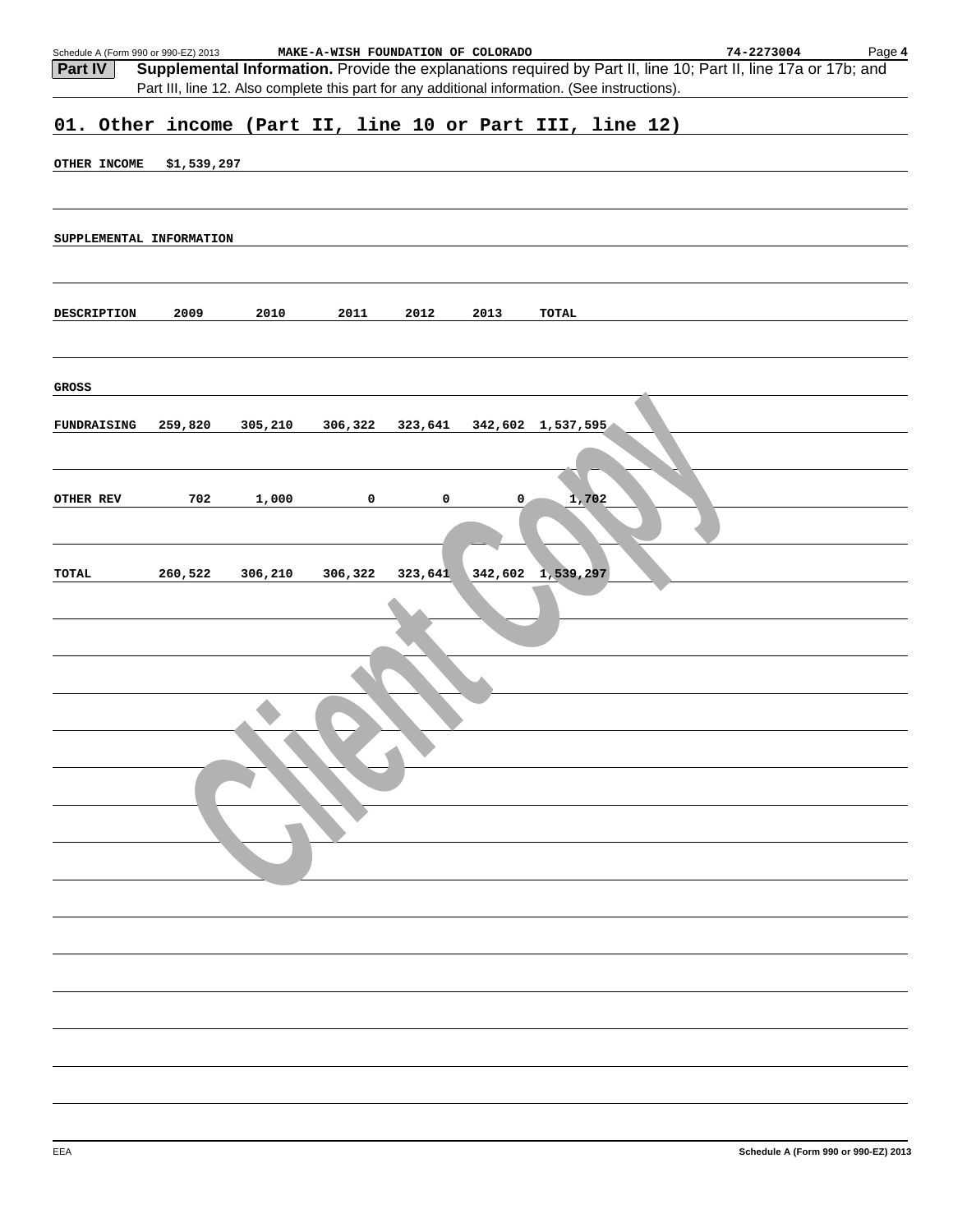# **Schedule B Schedule of Contributors**

OMB No. 1545-0047

| or 990-PF)                   |                                                  |
|------------------------------|--------------------------------------------------|
|                              | Attach to Form 990, Form 990-EZ, or Form 990-PF. |
| Donasterant of the Transmiss |                                                  |

**Information about Schedule B (Form 990, 990-EZ, or 990-PF) and its instructions is at www.irs.gov/form990.**

**2013**

|  | Name of the organization |
|--|--------------------------|
|  |                          |

▶

**(Form 990, 990-EZ,**

Department of the Treasury Internal Revenue Service

| Name of the organization              |          | <b>Employer identification number</b> |
|---------------------------------------|----------|---------------------------------------|
| MAKE-A-WISH FOUNDATION OF COLORADO    |          | 74-2273004                            |
| <b>Organization type (check one):</b> |          |                                       |
| Filers of:                            | Section: |                                       |

| Form 990 or 990-EZ | $X = 501(c)$ (3<br>) (enter number) organization                            |
|--------------------|-----------------------------------------------------------------------------|
|                    | $4947(a)(1)$ nonexempt charitable trust not treated as a private foundation |
|                    | 527 political organization                                                  |
| Form 990-PF        | 501(c)(3) exempt private foundation                                         |
|                    | 4947(a)(1) nonexempt charitable trust treated as a private foundation       |
|                    | 501(c)(3) taxable private foundation                                        |

Check if your organization is covered by the **General Rule** or a **Special Rule.**

**Note.** Only a section 501(c)(7), (8), or (10) organization can check boxes for both the General Rule and a Special Rule. See instructions.

# **General Rule**

For an organization filing Form 990, 990-EZ, or 990-PF that received, during the year, \$5,000 or more (in money or property) from any one contributor. Complete Parts I and II.

# **Special Rules**

 $\overline{\text{X}}$  For a section 501(c)(3) organization filing Form 990 or 990-EZ that met the 33 1/3% support test of the regulations under sections 509(a)(1) and 170(b)(1)(A)(vi) and received from any one contributor, during the year, a contribution of the greater of **(1)** \$5,000 or **(2)** 2% of the amount on (i) Form 990, Part VIII, line 1h or (ii) Form 990-EZ, line 1. Complete Parts I and II.

For a section 501(c)(7), (8), or (10) organization filing Form 990 or 990-EZ that received from any one contributor, during the year, total contributions of more than \$1,000 for use exclusively for religious, charitable, scientific, literary, or educational purposes, or the prevention of cruelty to children or animals. Complete Parts I, II, and III.

**Cliential Construction Society and Constrained Constrained as a private foundation<br>
Solicity), (8), or (10) organization can check boxes for both the General Rule and a Special Rule.<br>
Separation filing Form 590, 900-EZ,** For a section 501(c)(7), (8), or (10) organization filing Form 990 or 990-EZ that received from any one contributor, during the year, contributions for use exclusively for religious, charitable, etc., purposes, but these contributions did not total to more than \$1,000. If this box is checked, enter here the total contributions that were received during the year for an exclusively religious, charitable, etc., purpose. Do not complete any of the parts unless the **General Rule** applies to this organization because it received nonexclusively religious, charitable, etc., contributions of \$5,000 or more during the year \$ .........................................

**Caution.** An organization that is not covered by the General Rule and/or the Special Rules does not file Schedule B (Form 990, 990-EZ, or 990-PF), but it **must** answer "No" on Part IV, line 2, of its Form 990; or check the box on line H of its Form 990-EZ or on its Form 990-PF, Part I, line 2, to certify that it does not meet the filing requirements of Schedule B (Form 990, 990-EZ, or 990-PF).

**For Paperwork Reduction Act Notice, see the Instructions for Form 990, 990-EZ, or 990-PF. Schedule B (Form 990, 990-EZ, or 990-PF) (2013)** EEA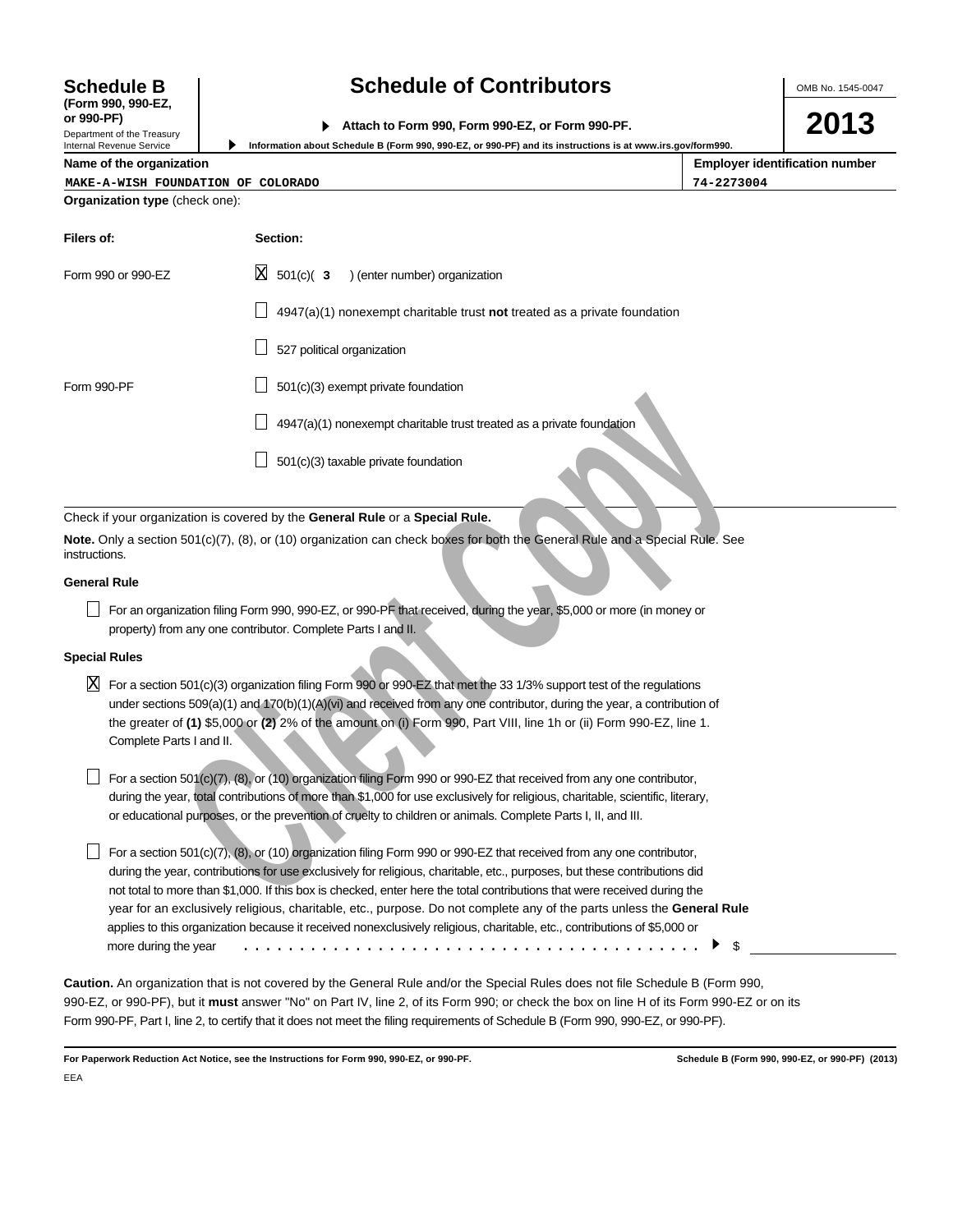**2** Page

|  | <b>Employer identification number</b> |  |
|--|---------------------------------------|--|
|--|---------------------------------------|--|

**Name of organization MAKE-A-WISH FOUNDATION OF COLORADO 74-2273004**

| Part I         | Contributors (see instructions). Use duplicate copies of Part I if additional space is needed. |                                    |                                                                                                                                                              |
|----------------|------------------------------------------------------------------------------------------------|------------------------------------|--------------------------------------------------------------------------------------------------------------------------------------------------------------|
| (a)<br>No.     | (b)<br>Name, address, and ZIP + 4                                                              | (c)<br><b>Total contributions</b>  | (d)<br><b>Type of contribution</b>                                                                                                                           |
| 1              | GIVE KIDS THE WORLD<br>210 S BASS ROAD<br>Kissimmee, FL 34746                                  | \$<br>392,086                      | $\overline{\text{X}}$<br>Person<br>$\Box$<br><b>Payroll</b><br>$\overline{\mathrm{x}}$<br><b>Noncash</b><br>(Complete Part II for<br>noncash contributions.) |
| (a)<br>No.     | (b)<br>Name, address, and ZIP + 4                                                              | (c)<br><b>Total contributions</b>  | (d)<br><b>Type of contribution</b>                                                                                                                           |
| $\mathbf{2}$   | CAR DONATION FOUNDATION<br>10159 WAYSATA BLVD<br>Excelsior, MN 55331                           | \$<br>201,152                      | $\mathbf{\overline{X}}$<br>Person<br><b>Payroll</b><br><b>Noncash</b><br>(Complete Part II for<br>noncash contributions.)                                    |
| (a)<br>No.     | (b)<br>Name, address, and ZIP + 4                                                              | (c)<br><b>Total contributions</b>  | (d)<br><b>Type of contribution</b>                                                                                                                           |
| $\mathbf{3}$   | STATE OF COLORADO<br>1700 BROADWAY SUITE 200<br>Denver, CO 80290                               | $\overline{\mathbf{s}}$<br>125,888 | $\overline{\text{X}}$<br>Person<br>$\Box$<br><b>Payroll</b><br>П<br><b>Noncash</b><br>(Complete Part II for<br>noncash contributions.)                       |
| (a)<br>No.     | (b)<br>Name, address, and $ZIP + 4$                                                            | (c)<br><b>Total contributions</b>  | (d)<br><b>Type of contribution</b>                                                                                                                           |
| 4              | ESTATE OF JOSEPH M PEDOTTO<br>1120 N LINCOLN STREET, SUITE 1100<br>Denver, CO 80203            | \$<br>221,379                      | $\overline{\text{X}}$<br>Person<br>$\Box$<br>Payroll<br>П<br><b>Noncash</b><br>(Complete Part II for<br>noncash contributions.)                              |
| (a)<br>No.     | (b)<br>Name, address, and ZIP + 4                                                              | (c)<br><b>Total contributions</b>  | (d)<br><b>Type of contribution</b>                                                                                                                           |
| 5 <sub>5</sub> | <b>AUCTIONS BY CELLULAR</b><br>999 OAKMONT PLAZA DRIVE SUITE 150<br>Westmont, IL 60559         | \$<br>198,165                      | $\mathbf{\overline{X}}$<br><b>Person</b><br><b>Payroll</b><br><b>Noncash</b><br>(Complete Part II for<br>noncash contributions.)                             |
| (a)<br>No.     | (b)<br>Name, address, and ZIP + 4                                                              | (c)<br><b>Total contributions</b>  | (d)<br><b>Type of contribution</b>                                                                                                                           |
| 6              | <b>ANONYMOUS</b><br>7951 E MAPLEWOOD AVENUE<br>Englewood, CO 80111                             | \$<br>127,801                      | Χ<br><b>Person</b><br>П<br><b>Payroll</b><br><b>Noncash</b><br>(Complete Part II for<br>noncash contributions.)                                              |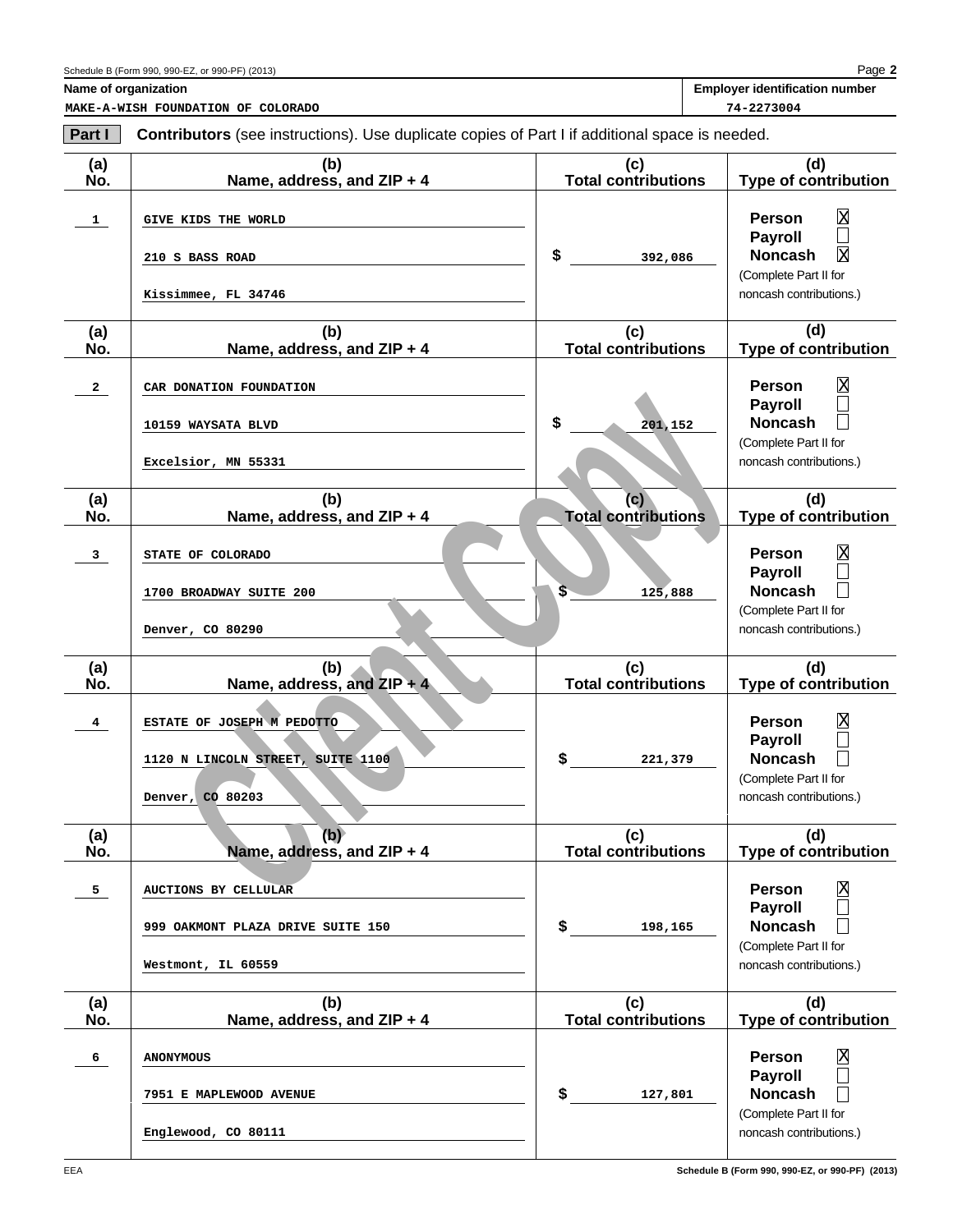| <b>Employer identification number</b> |
|---------------------------------------|
|                                       |

**MAKE-A-WISH FOUNDATION OF COLORADO 74-2273004**

| Part I     | <b>Contributors</b> (see instructions). Use duplicate copies of Part I if additional space is needed. |                                   |                                                                                                          |
|------------|-------------------------------------------------------------------------------------------------------|-----------------------------------|----------------------------------------------------------------------------------------------------------|
| (a)<br>No. | (b)<br>Name, address, and ZIP + 4                                                                     | (c)<br><b>Total contributions</b> | (d)<br>Type of contribution                                                                              |
| 7          | MAKE-A-WISH FOUNDATION OF AMERICA<br>4742 N 24TH STREET SUITE 400                                     | \$<br>628,555                     | $\mathbf{\overline{X}}$<br>Person<br>$\Box$<br><b>Payroll</b><br><b>Noncash</b><br>(Complete Part II for |
| (a)<br>No. | Phoenix, AZ 85016<br>(b)<br>Name, address, and ZIP + 4                                                | (c)<br><b>Total contributions</b> | noncash contributions.)<br>(d)<br>Type of contribution                                                   |
| 8          | DOUGLAS COUNTY SCHOOL DISTRICT<br>620 WILCOX STEET                                                    | \$<br>139,139                     | $\overline{\text{X}}$<br>Person<br>$\Box$<br><b>Payroll</b><br><b>Noncash</b>                            |
| (a)        | Castle Rock, CO 80104<br>(b)                                                                          | (c)                               | (Complete Part II for<br>noncash contributions.)<br>(d)                                                  |
| No.<br>10  | Name, address, and ZIP + 4<br>ENSEMBLE TRAVEL GROUP                                                   | <b>Total contributions</b>        | Type of contribution<br>$\overline{\text{X}}$<br>Person                                                  |
|            | 256 W 38TH STREET, SUITE 11<br>New York, NY 10018                                                     | $\overline{\mathsf{s}}$<br>85,000 | <b>Payroll</b><br><b>Noncash</b><br>(Complete Part II for<br>noncash contributions.)                     |
| (a)<br>No. | (b)<br>Name, address, and ZIP + 4                                                                     | (c)<br><b>Total contributions</b> | (d)<br><b>Type of contribution</b>                                                                       |
|            |                                                                                                       | \$                                | Person<br><b>Payroll</b><br><b>Noncash</b><br>(Complete Part II for<br>noncash contributions.)           |
| (a)<br>No. | (b)<br>Name, address, and ZIP + 4                                                                     | (c)<br><b>Total contributions</b> | (d)<br><b>Type of contribution</b>                                                                       |
|            |                                                                                                       | \$                                | <b>Person</b><br>Payroll<br><b>Noncash</b><br>(Complete Part II for<br>noncash contributions.)           |
| (a)<br>No. | (b)<br>Name, address, and ZIP + 4                                                                     | (c)<br><b>Total contributions</b> | (d)<br><b>Type of contribution</b>                                                                       |
|            |                                                                                                       | \$                                | <b>Person</b><br><b>Payroll</b><br><b>Noncash</b><br>(Complete Part II for<br>noncash contributions.)    |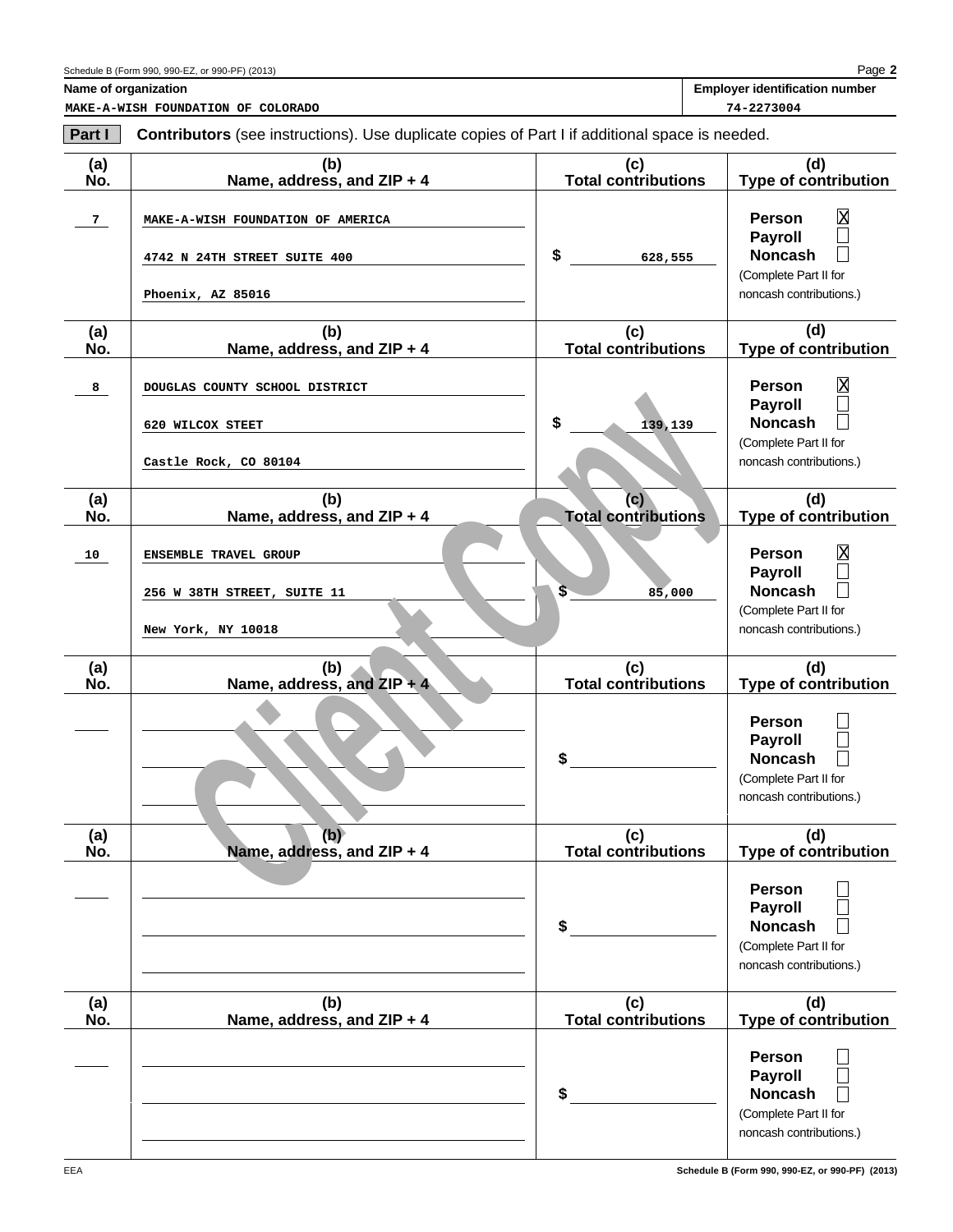|              | <b>SCHEDULE D</b>                                                                                                                                   | <b>Supplemental Financial Statements</b>                                                                                                                                           |                                       | OMB No. 1545-0047                                                                                  |
|--------------|-----------------------------------------------------------------------------------------------------------------------------------------------------|------------------------------------------------------------------------------------------------------------------------------------------------------------------------------------|---------------------------------------|----------------------------------------------------------------------------------------------------|
|              | (Form 990)<br>Complete if the organization answered "Yes," to Form 990,<br>Part IV, line 6, 7, 8, 9, 10, 11a, 11b, 11c, 11d, 11e, 11f, 12a, or 12b. |                                                                                                                                                                                    | 2013                                  |                                                                                                    |
|              | Department of the Treasury                                                                                                                          | Attach to Form 990.                                                                                                                                                                |                                       | <b>Open to Public</b>                                                                              |
|              | Internal Revenue Service                                                                                                                            | Information about Schedule D (Form 990) and its instructions is at www.irs.gov/form990.                                                                                            |                                       | <b>Inspection</b>                                                                                  |
|              | Name of the organization                                                                                                                            |                                                                                                                                                                                    | <b>Employer identification number</b> |                                                                                                    |
|              |                                                                                                                                                     | MAKE-A-WISH FOUNDATION OF COLORADO                                                                                                                                                 | 74-2273004                            |                                                                                                    |
|              | Part I                                                                                                                                              | Organizations Maintaining Donor Advised Funds or Other Similar Funds or Accounts.<br>Complete if the organization answered "Yes" to Form 990, Part IV, line 6.                     |                                       |                                                                                                    |
|              |                                                                                                                                                     | (a) Donor advised funds                                                                                                                                                            | (b) Funds and other accounts          |                                                                                                    |
| 1            | Total number at end of year                                                                                                                         | .                                                                                                                                                                                  |                                       |                                                                                                    |
| 2            |                                                                                                                                                     | Aggregate contributions to (during year)                                                                                                                                           |                                       |                                                                                                    |
| 3            | Aggregate grants from (during year)                                                                                                                 |                                                                                                                                                                                    |                                       |                                                                                                    |
| 4            | Aggregate value at end of year                                                                                                                      |                                                                                                                                                                                    |                                       |                                                                                                    |
| 5            |                                                                                                                                                     | Did the organization inform all donors and donor advisors in writing that the assets held in donor advised                                                                         |                                       |                                                                                                    |
|              |                                                                                                                                                     | funds are the organization's property, subject to the organization's exclusive legal control?<br>.                                                                                 |                                       | $\Box$<br>Yes<br><b>No</b>                                                                         |
| 6            |                                                                                                                                                     | Did the organization inform all grantees, donors, and donor advisors in writing that grant funds can be used                                                                       |                                       |                                                                                                    |
|              |                                                                                                                                                     | only for charitable purposes and not for the benefit of the donor or donor advisor, or for any other purpose                                                                       |                                       |                                                                                                    |
|              | <b>Part II</b>                                                                                                                                      | conferring impermissible private benefit?<br><b>Conservation Easements</b>                                                                                                         |                                       | Yes<br>No                                                                                          |
|              |                                                                                                                                                     | Complete if the organization answered "Yes" to Form 990, Part IV, line 7.                                                                                                          |                                       |                                                                                                    |
| $\mathbf{1}$ |                                                                                                                                                     | Purpose(s) of conservation easements held by the organization (check all that apply).                                                                                              |                                       |                                                                                                    |
|              |                                                                                                                                                     | Preservation of land for public use (e.g., recreation or education)<br>Preservation of an historically important land area                                                         |                                       |                                                                                                    |
|              | Protection of natural habitat                                                                                                                       | Preservation of a certified historic structure                                                                                                                                     |                                       |                                                                                                    |
|              | Preservation of open space                                                                                                                          |                                                                                                                                                                                    |                                       |                                                                                                    |
| 2            |                                                                                                                                                     | Complete lines 2a through 2d if the organization held a qualified conservation contribution in the form of a conservation                                                          |                                       |                                                                                                    |
|              |                                                                                                                                                     | easement on the last day of the tax year.                                                                                                                                          |                                       | Held at the End of the Tax Year                                                                    |
| a            |                                                                                                                                                     | Total number of conservation easements                                                                                                                                             | 2a                                    |                                                                                                    |
| b            |                                                                                                                                                     | Total acreage restricted by conservation easements<br>. <del>. .</del> <del>.</del> .                                                                                              | 2 <sub>b</sub>                        |                                                                                                    |
| c            |                                                                                                                                                     | Number of conservation easements on a certified historic structure included in (a)                                                                                                 | 2c                                    |                                                                                                    |
| d            |                                                                                                                                                     | Number of conservation easements included in (c) acquired after 8/17/06, and not on a                                                                                              | 2d                                    |                                                                                                    |
| 3            |                                                                                                                                                     | historic structure listed in the National Register<br>Number of conservation easements modified, transferred, released, extinguished, or terminated by the organization during the |                                       |                                                                                                    |
|              | tax year                                                                                                                                            |                                                                                                                                                                                    |                                       |                                                                                                    |
| 4            |                                                                                                                                                     | Number of states where property subject to conservation easement is located                                                                                                        |                                       |                                                                                                    |
| 5            |                                                                                                                                                     | Does the organization have a written policy regarding the periodic monitoring, inspection, handling of                                                                             |                                       |                                                                                                    |
|              |                                                                                                                                                     | violations, and enforcement of the conservation easements it holds?                                                                                                                |                                       | Yes<br>No                                                                                          |
| 6            |                                                                                                                                                     | Staff and volunteer hours devoted to monitoring, inspecting, and enforcing conservation easements during the year                                                                  |                                       |                                                                                                    |
|              |                                                                                                                                                     |                                                                                                                                                                                    |                                       |                                                                                                    |
| 7            |                                                                                                                                                     | Amount of expenses incurred in monitoring, inspecting, and enforcing conservation easements during the year                                                                        |                                       |                                                                                                    |
|              | $\blacktriangleright$ \$                                                                                                                            |                                                                                                                                                                                    |                                       |                                                                                                    |
| 8            |                                                                                                                                                     | Does each conservation easement reported on line 2(d) above satisfy the requirements of section 170(h)(4)(B)                                                                       |                                       | $\Box$ Yes<br>∣ No                                                                                 |
|              | (i) and section $170(h)(4)(B)(ii)$ ?                                                                                                                | In Part XIII, describe how the organization reports conservation easements in its revenue and expense statement, and                                                               |                                       |                                                                                                    |
| 9            |                                                                                                                                                     | balance sheet, and include, if applicable, the text of the footnote to the organization's financial statements that describes the                                                  |                                       |                                                                                                    |
|              |                                                                                                                                                     | organization's accounting for conservation easements.                                                                                                                              |                                       |                                                                                                    |
|              | Part III                                                                                                                                            | Organizations Maintaining Collections of Art, Historical Treasures, or Other Similar Assets.                                                                                       |                                       |                                                                                                    |
|              |                                                                                                                                                     | Complete if the organization answered "Yes" to Form 990, Part IV, line 8.                                                                                                          |                                       |                                                                                                    |
| 1a           |                                                                                                                                                     | If the organization elected, as permitted under SFAS 116 (ASC 958), not to report in its revenue statement and balance sheet                                                       |                                       |                                                                                                    |
|              |                                                                                                                                                     | works of art, historical treasures, or other similar assets held for public exhibition, education, or research in furtherance of                                                   |                                       |                                                                                                    |
|              |                                                                                                                                                     | public service, provide, in Part XIII, the text of the footnote to its financial statements that describes these items.                                                            |                                       |                                                                                                    |
| b            |                                                                                                                                                     | If the organization elected, as permitted under SFAS 116 (ASC 958), to report in its revenue statement and balance sheet                                                           |                                       |                                                                                                    |
|              |                                                                                                                                                     | works of art, historical treasures, or other similar assets held for public exhibition, education, or research in furtherance of                                                   |                                       |                                                                                                    |
|              |                                                                                                                                                     | public service, provide the following amounts relating to these items:                                                                                                             |                                       |                                                                                                    |
|              |                                                                                                                                                     | Revenues included in Form 990, Part VIII, line 1                                                                                                                                   |                                       | $\begin{array}{c}\n\blacktriangleright \mathsf{s} \\ \blacktriangleright \mathsf{s} \n\end{array}$ |
|              |                                                                                                                                                     | (ii) Assets included in Form 990, Part X<br>If the organization received or held works of art, historical treasures, or other similar assets for financial gain, provide the       |                                       |                                                                                                    |
| 2            |                                                                                                                                                     | following amounts required to be reported under SFAS 116 (ASC 958) relating to these items:                                                                                        |                                       |                                                                                                    |
| а            |                                                                                                                                                     | Revenues included in Form 990, Part VIII, line 1                                                                                                                                   | \$                                    |                                                                                                    |
| b            | Assets included in Form 990, Part X                                                                                                                 |                                                                                                                                                                                    |                                       |                                                                                                    |
|              |                                                                                                                                                     |                                                                                                                                                                                    |                                       |                                                                                                    |

**For Paperwork Reduction Act Notice, see the Instructions for Form 990.**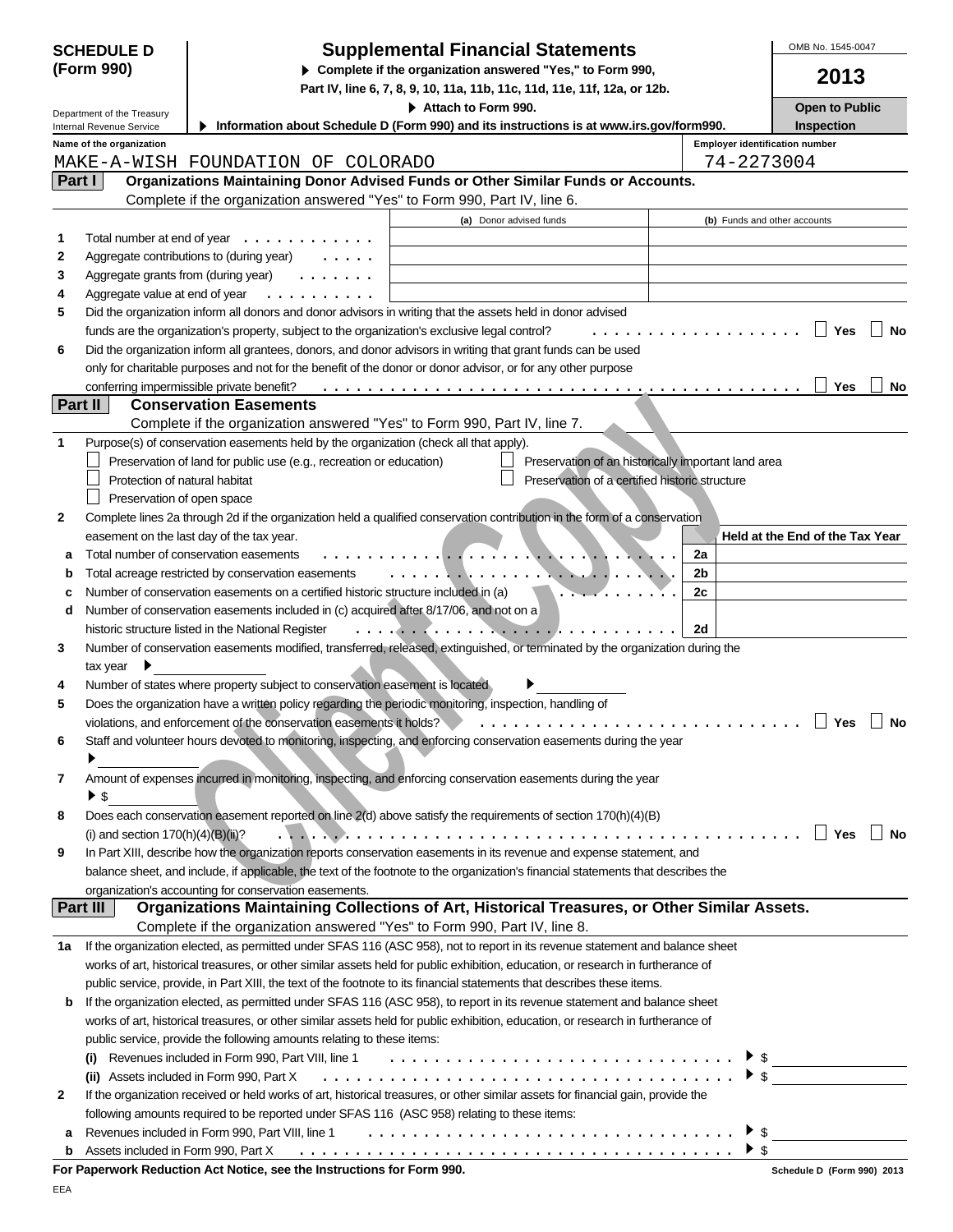|    | Schedule D (Form 990) 2013<br>MAKE-A-WISH FOUNDATION OF COLORADO                                                                 |                                    |                         | 74-2273004                                                                                                                                                                                                                                                                                                              | Page 2              |
|----|----------------------------------------------------------------------------------------------------------------------------------|------------------------------------|-------------------------|-------------------------------------------------------------------------------------------------------------------------------------------------------------------------------------------------------------------------------------------------------------------------------------------------------------------------|---------------------|
|    | Organizations Maintaining Collections of Art, Historical Treasures, or Other Similar Assets (continued)<br><b>Part III</b>       |                                    |                         |                                                                                                                                                                                                                                                                                                                         |                     |
| 3  | Using the organization's acquisition, accession, and other records, check any of the following that are a significant use of its |                                    |                         |                                                                                                                                                                                                                                                                                                                         |                     |
|    | collection items (check all that apply):                                                                                         |                                    |                         |                                                                                                                                                                                                                                                                                                                         |                     |
| a  | Public exhibition                                                                                                                | Loan or exchange programs          |                         |                                                                                                                                                                                                                                                                                                                         |                     |
| b  | Scholarly research                                                                                                               | Other                              |                         |                                                                                                                                                                                                                                                                                                                         |                     |
| C  | Preservation for future generations                                                                                              |                                    |                         |                                                                                                                                                                                                                                                                                                                         |                     |
| 4  | Provide a description of the organization's collections and explain how they further the organization's exempt purpose in Part   |                                    |                         |                                                                                                                                                                                                                                                                                                                         |                     |
|    | XIII.                                                                                                                            |                                    |                         |                                                                                                                                                                                                                                                                                                                         |                     |
| 5  | During the year, did the organization solicit or receive donations of art, historical treasures, or other similar                |                                    |                         |                                                                                                                                                                                                                                                                                                                         |                     |
|    | assets to be sold to raise funds rather than to be maintained as part of the organization's collection?                          |                                    |                         | .                                                                                                                                                                                                                                                                                                                       | Yes<br>No           |
|    | <b>Part IV</b><br><b>Escrow and Custodial Arrangements.</b>                                                                      |                                    |                         |                                                                                                                                                                                                                                                                                                                         |                     |
|    | Complete if the organization answered "Yes" to Form 990, Part IV, line 9, or reported an amount on Form                          |                                    |                         |                                                                                                                                                                                                                                                                                                                         |                     |
|    | 990, Part X, line 21.                                                                                                            |                                    |                         |                                                                                                                                                                                                                                                                                                                         |                     |
| 1a | Is the organization an agent, trustee, custodian or other intermediary for contributions or other assets not                     |                                    |                         |                                                                                                                                                                                                                                                                                                                         |                     |
|    | included on Form 990, Part X?<br>.                                                                                               |                                    |                         |                                                                                                                                                                                                                                                                                                                         |                     |
| b  | If "Yes," explain the arrangement in Part XIII and complete the following table:                                                 |                                    |                         |                                                                                                                                                                                                                                                                                                                         |                     |
|    |                                                                                                                                  |                                    |                         |                                                                                                                                                                                                                                                                                                                         | Amount              |
| с  | Beginning balance                                                                                                                |                                    |                         | 1c<br>1 <sub>d</sub>                                                                                                                                                                                                                                                                                                    |                     |
|    | Additions during the year<br>Distributions during the year                                                                       |                                    |                         | 1е                                                                                                                                                                                                                                                                                                                      |                     |
| Ť  | Ending balance                                                                                                                   |                                    |                         | 1f                                                                                                                                                                                                                                                                                                                      |                     |
| 2a | Did the organization include an amount on Form 990, Part X, line 21?                                                             |                                    |                         | $\mathcal{L}$ . The state of the state of $\mathcal{L}$ , $\mathcal{L}$ , $\mathcal{L}$ , $\mathcal{L}$ , $\mathcal{L}$ , $\mathcal{L}$ , $\mathcal{L}$ , $\mathcal{L}$ , $\mathcal{L}$ , $\mathcal{L}$ , $\mathcal{L}$ , $\mathcal{L}$ , $\mathcal{L}$ , $\mathcal{L}$ , $\mathcal{L}$ , $\mathcal{L}$ , $\mathcal{L}$ | Yes<br>No           |
| b  | If "Yes," explain the arrangement in Part XIII. Check here if the explanation has been provided in Part XIII                     |                                    |                         | .                                                                                                                                                                                                                                                                                                                       |                     |
|    | <b>Endowment Funds.</b><br>Part V                                                                                                |                                    |                         |                                                                                                                                                                                                                                                                                                                         |                     |
|    | Complete if the organization answered "Yes" to Form 990, Part IV, line 10.                                                       |                                    |                         |                                                                                                                                                                                                                                                                                                                         |                     |
|    |                                                                                                                                  | (b) Prior year<br>(a) Current year | (c) Two years back      | (d) Three years back                                                                                                                                                                                                                                                                                                    | (e) Four years back |
| 1а | Beginning of year balance                                                                                                        |                                    |                         |                                                                                                                                                                                                                                                                                                                         |                     |
| b  | Contributions<br>.                                                                                                               |                                    |                         |                                                                                                                                                                                                                                                                                                                         |                     |
| c  | Net investment earnings, gains, and                                                                                              |                                    |                         |                                                                                                                                                                                                                                                                                                                         |                     |
|    |                                                                                                                                  |                                    |                         |                                                                                                                                                                                                                                                                                                                         |                     |
| d  | Grants or scholarships<br>.                                                                                                      |                                    |                         |                                                                                                                                                                                                                                                                                                                         |                     |
| е  | Other expenditures for facilities and                                                                                            |                                    |                         |                                                                                                                                                                                                                                                                                                                         |                     |
|    | programs<br>.                                                                                                                    |                                    |                         |                                                                                                                                                                                                                                                                                                                         |                     |
|    | Administrative expenses                                                                                                          |                                    |                         |                                                                                                                                                                                                                                                                                                                         |                     |
| g  | End of year balance<br>. <b>.</b>                                                                                                |                                    |                         |                                                                                                                                                                                                                                                                                                                         |                     |
| 2  | Provide the estimated percentage of the current year end balance (line 1g, column (a)) held as:                                  |                                    |                         |                                                                                                                                                                                                                                                                                                                         |                     |
| а  | Board designated or quasi-endowment                                                                                              | $\%$                               |                         |                                                                                                                                                                                                                                                                                                                         |                     |
| b  | $\frac{1}{2}$<br>Permanent endowment                                                                                             |                                    |                         |                                                                                                                                                                                                                                                                                                                         |                     |
| c  | Temporarily restricted endowment                                                                                                 |                                    |                         |                                                                                                                                                                                                                                                                                                                         |                     |
|    | The percentages in lines 2a, 2b, and 2c should equal 100%.                                                                       |                                    |                         |                                                                                                                                                                                                                                                                                                                         |                     |
| 3a | Are there endowment funds not in the possession of the organization that are held and administered for the                       |                                    |                         |                                                                                                                                                                                                                                                                                                                         |                     |
|    | organization by:                                                                                                                 |                                    |                         |                                                                                                                                                                                                                                                                                                                         | Yes<br>No           |
|    | unrelated organizations                                                                                                          |                                    |                         |                                                                                                                                                                                                                                                                                                                         | 3a(i)               |
|    | (ii) related organizations<br>.                                                                                                  |                                    |                         |                                                                                                                                                                                                                                                                                                                         | 3a(ii)              |
| b  | If "Yes" to 3a(ii), are the related organizations listed as required on Schedule R?                                              |                                    |                         |                                                                                                                                                                                                                                                                                                                         | 3b                  |
|    | Describe in Part XIII the intended uses of the organization's endowment funds.                                                   |                                    |                         |                                                                                                                                                                                                                                                                                                                         |                     |
|    | Land, Buildings, and Equipment.<br><b>Part VI</b>                                                                                |                                    |                         |                                                                                                                                                                                                                                                                                                                         |                     |
|    | Complete if the organization answered "Yes" to Form 990, Part IV, line 11a. See Form 990, Part X, line 10.                       |                                    |                         |                                                                                                                                                                                                                                                                                                                         |                     |
|    | Description of property                                                                                                          | (a) Cost or other basis            | (b) Cost or other basis | (c) Accumulated                                                                                                                                                                                                                                                                                                         | (d) Book value      |
|    |                                                                                                                                  | (investment)                       | (other)                 | depreciation                                                                                                                                                                                                                                                                                                            |                     |
| 1a | Land                                                                                                                             |                                    |                         |                                                                                                                                                                                                                                                                                                                         |                     |
| b  | <b>Buildings</b>                                                                                                                 |                                    |                         |                                                                                                                                                                                                                                                                                                                         |                     |
| c  | Leasehold improvements                                                                                                           |                                    |                         |                                                                                                                                                                                                                                                                                                                         |                     |
| d  | Equipment                                                                                                                        |                                    | 108,667                 | 80,330                                                                                                                                                                                                                                                                                                                  | 28,337              |
| е  | Other                                                                                                                            |                                    |                         |                                                                                                                                                                                                                                                                                                                         |                     |
|    | Total. Add lines 1a through 1e. (Column (d) must equal Form 990, Part X, column (B), line 10(c).)                                |                                    |                         | .                                                                                                                                                                                                                                                                                                                       | 28,337              |

|  | Schedule D (Form 990) 2013 |  |  |  |  |
|--|----------------------------|--|--|--|--|
|--|----------------------------|--|--|--|--|

EEA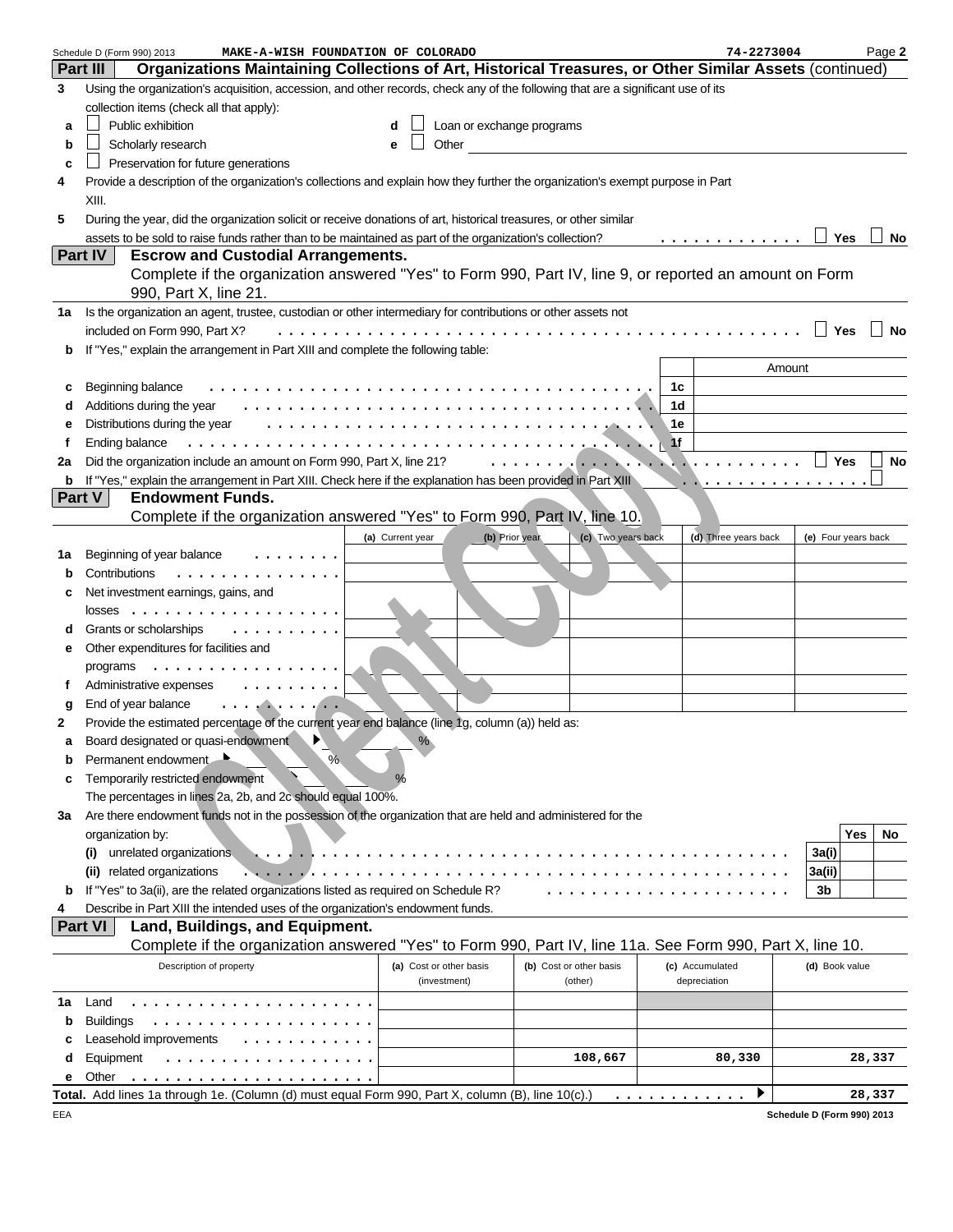| Schedule D (Form 990) 2013 | MAKE-A-WISH FOUNDATION OF COLORADO                                                                                                                   |                 | 74-2273004                       | Page 3         |
|----------------------------|------------------------------------------------------------------------------------------------------------------------------------------------------|-----------------|----------------------------------|----------------|
| Part VII                   | <b>Investments - Other Securities</b>                                                                                                                |                 |                                  |                |
|                            | Complete if the organization answered "Yes" to Form 990, Part IV, line 11b. See Form 990, Part X, line 12.                                           |                 |                                  |                |
|                            | (a) Description of security or category                                                                                                              | (b) Book value  | (c) Method of valuation:         |                |
|                            | (including name of security)                                                                                                                         |                 | Cost or end-of-year market value |                |
| (1) Financial derivatives  |                                                                                                                                                      |                 |                                  |                |
|                            | (2) Closely-held equity interests                                                                                                                    |                 |                                  |                |
| (3) Other<br>(A)           |                                                                                                                                                      |                 |                                  |                |
| (B)                        |                                                                                                                                                      |                 |                                  |                |
| (C)                        |                                                                                                                                                      |                 |                                  |                |
| (D)                        |                                                                                                                                                      |                 |                                  |                |
| (E)                        |                                                                                                                                                      |                 |                                  |                |
| (F)                        |                                                                                                                                                      |                 |                                  |                |
| (G)                        |                                                                                                                                                      |                 |                                  |                |
| (H)                        |                                                                                                                                                      |                 |                                  |                |
|                            | Total. (Column (b) must equal Form 990, Part X, col. (B) line 12.)                                                                                   |                 |                                  |                |
| Part VIII                  | <b>Investments - Program Related.</b>                                                                                                                |                 |                                  |                |
|                            | Complete if the organization answered "Yes" to Form 990, Part IV, line 11c. See Form 990, Part X, line 13.                                           |                 |                                  |                |
|                            | (a) Description of investment                                                                                                                        | (b) Book value  | (c) Method of valuation:         |                |
|                            |                                                                                                                                                      |                 | Cost or end-of-year market value |                |
| (1)                        |                                                                                                                                                      |                 |                                  |                |
| (2)                        |                                                                                                                                                      |                 |                                  |                |
| (3)                        |                                                                                                                                                      |                 |                                  |                |
| (4)                        |                                                                                                                                                      |                 |                                  |                |
| (5)                        |                                                                                                                                                      |                 |                                  |                |
| (6)                        |                                                                                                                                                      |                 |                                  |                |
| (7)                        |                                                                                                                                                      |                 |                                  |                |
| (8)                        |                                                                                                                                                      |                 |                                  |                |
| (9)                        |                                                                                                                                                      |                 |                                  |                |
|                            | ▶<br>Total. (Column (b) must equal Form 990, Part X, col. (B) line 13.)                                                                              |                 |                                  |                |
| Part IX                    | <b>Other Assets.</b>                                                                                                                                 |                 |                                  |                |
|                            | Complete if the organization answered "Yes" to Form 990, Part IV, line 11d. See Form 990, Part X, line 15.                                           |                 |                                  |                |
|                            |                                                                                                                                                      | (a) Description |                                  | (b) Book value |
| (1)                        | DUE FROM RELATED ENTITIES                                                                                                                            |                 |                                  | 74,042         |
| (2)                        |                                                                                                                                                      |                 |                                  |                |
| (3)                        |                                                                                                                                                      |                 |                                  |                |
| (4)                        |                                                                                                                                                      |                 |                                  |                |
| (5)                        |                                                                                                                                                      |                 |                                  |                |
| (6)                        |                                                                                                                                                      |                 |                                  |                |
| (7)                        |                                                                                                                                                      |                 |                                  |                |
| (8)                        |                                                                                                                                                      |                 |                                  |                |
| (9)                        | Total. (Column (b) must equal Form 990, Part X, col. (B) line 15.)                                                                                   |                 |                                  |                |
| Part X                     | <b>Other Liabilities.</b>                                                                                                                            |                 |                                  | 74,042         |
|                            | Complete if the organization answered "Yes" to Form 990, Part IV, line 11e or 11f. See Form 990, Part X,                                             |                 |                                  |                |
|                            | line 25.                                                                                                                                             |                 |                                  |                |
| 1.                         | (a) Description of liability                                                                                                                         | (b) Book value  |                                  |                |
|                            | (1) Federal income taxes                                                                                                                             |                 |                                  |                |
| (2)                        | ACCRUED PENDING WISH COST                                                                                                                            | 900,561         |                                  |                |
| (3)                        | OTHER LIABILITIES                                                                                                                                    | 37,331          |                                  |                |
| (4)                        |                                                                                                                                                      |                 |                                  |                |
| (5)                        |                                                                                                                                                      |                 |                                  |                |
| (6)                        |                                                                                                                                                      |                 |                                  |                |
| (7)                        |                                                                                                                                                      |                 |                                  |                |
| (8)                        |                                                                                                                                                      |                 |                                  |                |
| (9)                        |                                                                                                                                                      |                 |                                  |                |
|                            | Total. (Column (b) must equal Form 990, Part X, col. (B) line 25.)                                                                                   | 937,892         |                                  |                |
|                            | 2. Liability for uncertain tax positions. In Part XIII, provide the text of the footnote to the organization's financial statements that reports the |                 |                                  |                |

organization's liability for uncertain tax positions under FIN 48 (ASC 740). Check here if the text of the footnote has been provided in Part XIII

...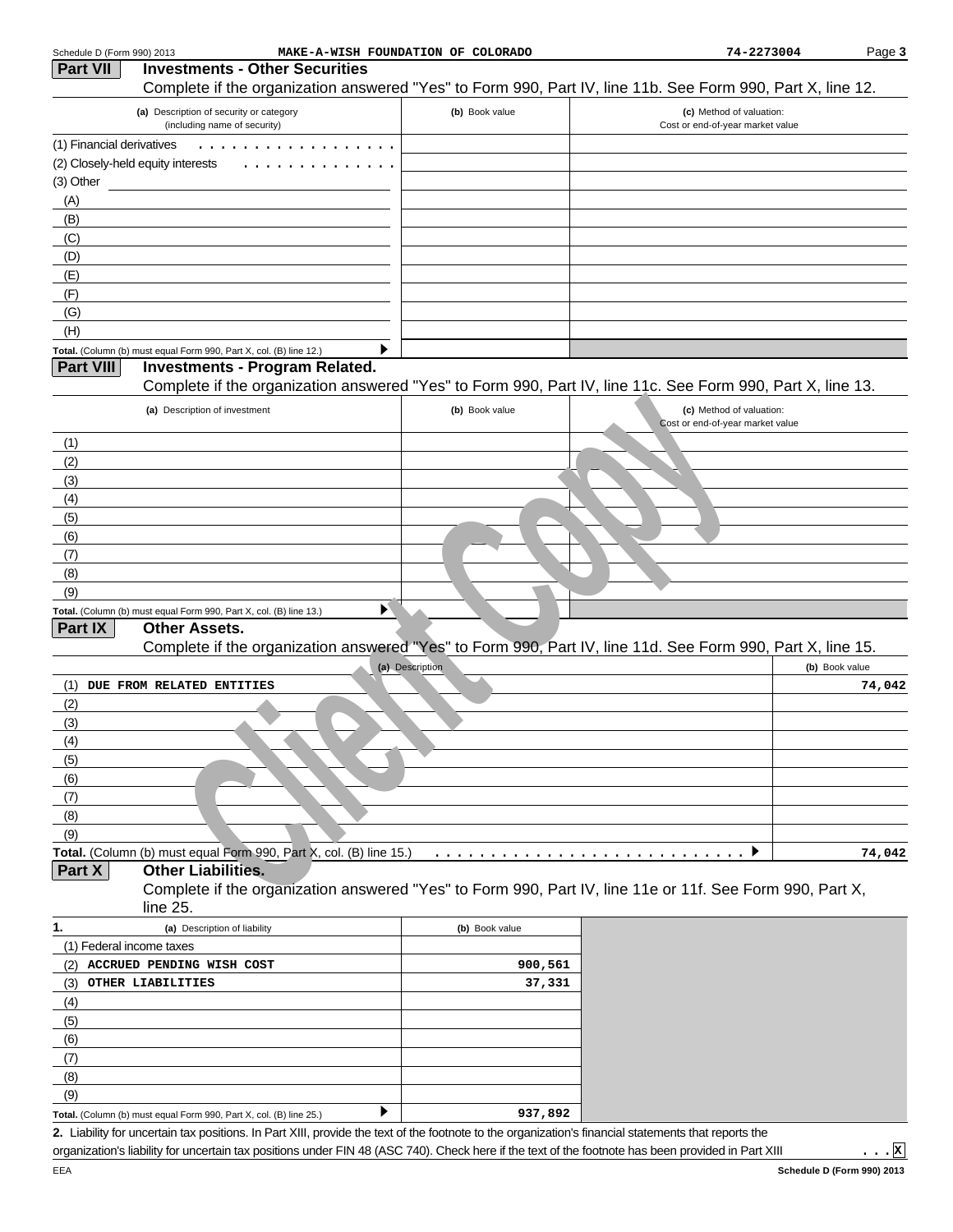|                                                                                    | Schedule D (Form 990) 2013<br>MAKE-A-WISH FOUNDATION OF COLORADO                                                                                   | 74-2273004   | Page 4    |  |  |  |
|------------------------------------------------------------------------------------|----------------------------------------------------------------------------------------------------------------------------------------------------|--------------|-----------|--|--|--|
|                                                                                    | Reconciliation of Revenue per Audited Financial Statements With Revenue per Return.<br><b>Part XI</b>                                              |              |           |  |  |  |
|                                                                                    | Complete if the organization answered "Yes" to Form 990, Part IV, line 12a.                                                                        |              |           |  |  |  |
| $\mathbf{1}$                                                                       | Total revenue, gains, and other support per audited financial statements<br>.                                                                      | $\mathbf{1}$ | 4,572,871 |  |  |  |
| 2                                                                                  | Amounts included on line 1 but not on Form 990, Part VIII, line 12:                                                                                |              |           |  |  |  |
| a                                                                                  | 2a                                                                                                                                                 |              |           |  |  |  |
| b                                                                                  | 2 <sub>b</sub><br>163,650                                                                                                                          |              |           |  |  |  |
| с                                                                                  | 2c<br>Recoveries of prior year grants                                                                                                              |              |           |  |  |  |
| d                                                                                  | 2d                                                                                                                                                 |              |           |  |  |  |
| е                                                                                  |                                                                                                                                                    | 2e           | 163,650   |  |  |  |
| 3                                                                                  |                                                                                                                                                    | 3            | 4,409,221 |  |  |  |
| 4                                                                                  | Amounts included on Form 990, Part VIII, line 12, but not on line 1:                                                                               |              |           |  |  |  |
| a                                                                                  | Investment expenses not included on Form 990, Part VIII, line 7b<br>$\cdots$<br>4a                                                                 |              |           |  |  |  |
| b                                                                                  | 4b                                                                                                                                                 |              |           |  |  |  |
| c                                                                                  | Add lines 4a and 4b                                                                                                                                | 4с           |           |  |  |  |
| 5                                                                                  | Total revenue. Add lines 3 and 4c. (This must equal Form 990, Part I, line 12.)                                                                    | 5            | 4,409,221 |  |  |  |
|                                                                                    | <b>Part XII</b><br>Reconciliation of Expenses per Audited Financial Statements With Expenses per Return.                                           |              |           |  |  |  |
|                                                                                    | Complete if the organization answered "Yes" to Form 990, Part IV, line 12a.                                                                        |              |           |  |  |  |
|                                                                                    |                                                                                                                                                    |              |           |  |  |  |
| 1                                                                                  | Total expenses and losses per audited financial statements<br>.                                                                                    | $\mathbf{1}$ | 4,458,787 |  |  |  |
| 2                                                                                  | Amounts included on line 1 but not on Form 990, Part IX, line 25:                                                                                  |              |           |  |  |  |
| a                                                                                  | 2a<br>163,650                                                                                                                                      |              |           |  |  |  |
| b                                                                                  | 2b                                                                                                                                                 |              |           |  |  |  |
| c                                                                                  | 2c                                                                                                                                                 |              |           |  |  |  |
| d                                                                                  | 2d                                                                                                                                                 |              |           |  |  |  |
| e                                                                                  | $\ldots$                                                                                                                                           | 2e           | 163,650   |  |  |  |
| 3                                                                                  | $\mathbf{L}$                                                                                                                                       | 3            | 4,295,137 |  |  |  |
| 4                                                                                  | Amounts included on Form 990, Part IX, line 25, but not on line 1:                                                                                 |              |           |  |  |  |
| a                                                                                  | Investment expenses not included on Form 990, Part VIII, line 7b<br>$\blacksquare$<br>4a                                                           |              |           |  |  |  |
| b                                                                                  | 4 <sub>b</sub>                                                                                                                                     |              |           |  |  |  |
| c                                                                                  | Add lines 4a and 4b<br>.                                                                                                                           | 4c           |           |  |  |  |
| 5                                                                                  | Total expenses. Add lines 3 and 4c. (This must equal Form 990, Part I, line 18.)                                                                   | 5            | 4,295,137 |  |  |  |
|                                                                                    | <b>Part XIII</b><br><b>Supplemental Information</b>                                                                                                |              |           |  |  |  |
|                                                                                    | Provide the descriptions required for Part II, lines 3, 5, and 9; Part III, lines 1a and 4; Part IV, lines 1b and 2b; Part V, line 4; Part X, line |              |           |  |  |  |
|                                                                                    | 2; Part XI, lines 2d and 4b; and Part XII, lines 2d and 4b. Also complete this part to provide any additional information.                         |              |           |  |  |  |
|                                                                                    |                                                                                                                                                    |              |           |  |  |  |
| 01. Footnote for uncertain tax position under FIN 48 (Part X)                      |                                                                                                                                                    |              |           |  |  |  |
|                                                                                    |                                                                                                                                                    |              |           |  |  |  |
|                                                                                    | ASC TOPIC 740, INCOME TAXES, PRESCRIBES A RECOGNITION THRESHOLD AND MEASUREMENT ATTRIBUTE                                                          |              |           |  |  |  |
|                                                                                    |                                                                                                                                                    |              |           |  |  |  |
| FOR THE FINANCIAL STATEMENT RECOGNITION AND MEASUREMENT OF A TAX POSITION TAKEN OR |                                                                                                                                                    |              |           |  |  |  |
|                                                                                    |                                                                                                                                                    |              |           |  |  |  |
|                                                                                    | EXPECTED TO BE TAKEN IN A TAX RETURN, AND PROVIDES GUIDANCE ON DERECOGNITION,                                                                      |              |           |  |  |  |
|                                                                                    |                                                                                                                                                    |              |           |  |  |  |
| CLASSIFICATION, INTEREST AND PENALTIES, DISCLOSURE, AND TRANSITION.                |                                                                                                                                                    |              |           |  |  |  |
|                                                                                    |                                                                                                                                                    |              |           |  |  |  |
|                                                                                    | THE FOUNDATION HAS ADOPTED THE DEFERRAL AND DISCLOSURE PROVISIONS OF ASC 740 FOR ITS                                                               |              |           |  |  |  |
|                                                                                    |                                                                                                                                                    |              |           |  |  |  |
|                                                                                    | AUGUST 31, 2014 FINANCIAL STATEMENTS AND HAS ADOPTED THE PROVISIONS OF ASC 740 FOR THE                                                             |              |           |  |  |  |
|                                                                                    |                                                                                                                                                    |              |           |  |  |  |
|                                                                                    | YEAR ENDED AUGUST 31, 2015.  MANAGEMENT ASSERTS THAT NO SUCH UNCERTAIN TAX POSITION EXISTS                                                         |              |           |  |  |  |
|                                                                                    |                                                                                                                                                    |              |           |  |  |  |
|                                                                                    | FOR THE FOUNDATION AT AUGUST 31, 2014.                                                                                                             |              |           |  |  |  |
|                                                                                    |                                                                                                                                                    |              |           |  |  |  |
|                                                                                    |                                                                                                                                                    |              |           |  |  |  |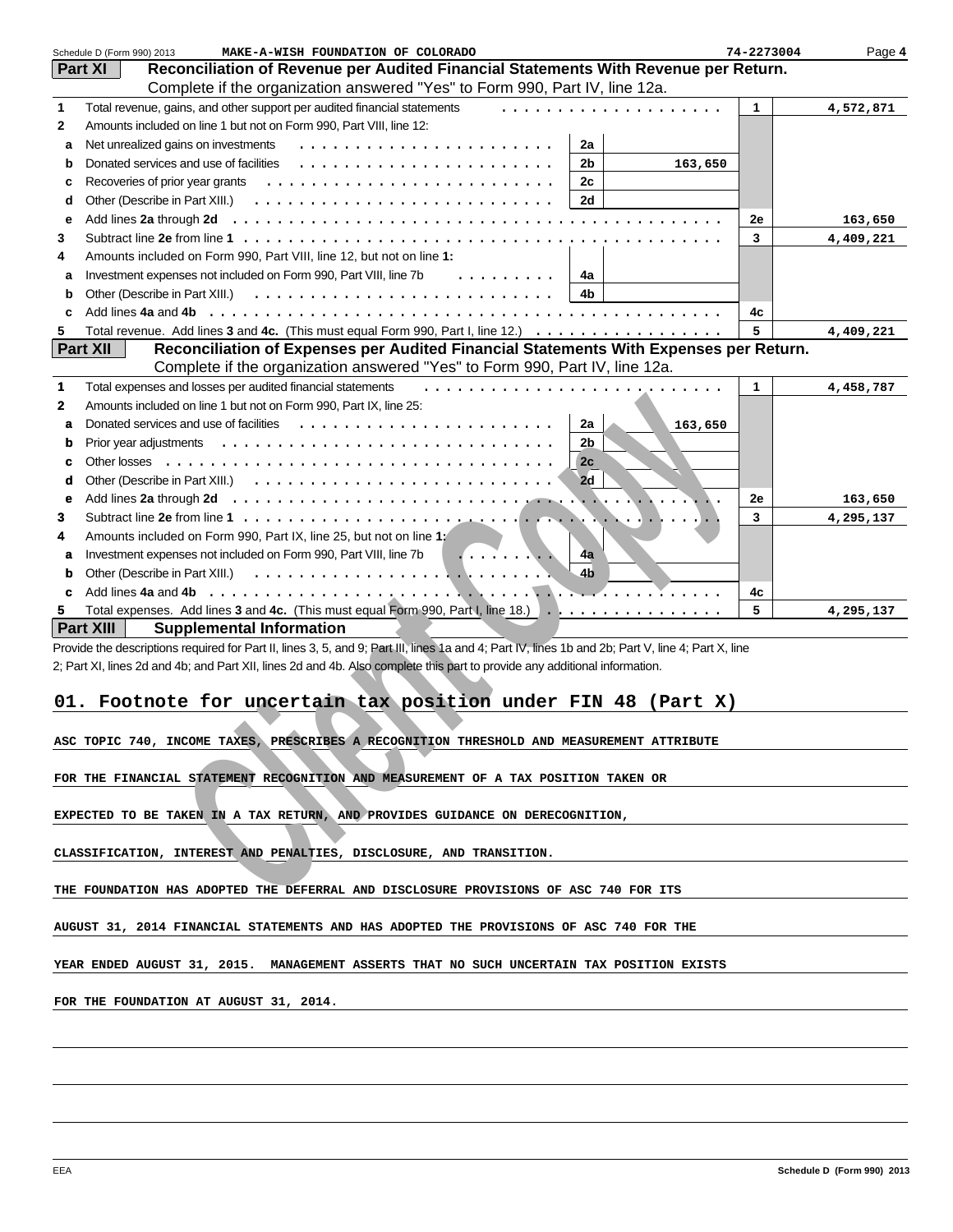| <b>SCHEDULE G</b>                                                                                                                                                                                  |                                                            |            |                                                                      | <b>Supplemental Information Regarding Fundraising or Gaming Activities</b>                                                                                           |                                                                            | OMB No. 1545-0047                                       |
|----------------------------------------------------------------------------------------------------------------------------------------------------------------------------------------------------|------------------------------------------------------------|------------|----------------------------------------------------------------------|----------------------------------------------------------------------------------------------------------------------------------------------------------------------|----------------------------------------------------------------------------|---------------------------------------------------------|
| (Form 990 or 990-EZ)                                                                                                                                                                               |                                                            |            |                                                                      | Complete if the organization answered "Yes" to Form 990, Part IV, lines 17, 18, or 19, or if the<br>organization entered more than \$15,000 on Form 990-EZ, line 6a. |                                                                            | 2013                                                    |
| Department of the Treasury                                                                                                                                                                         |                                                            |            | Attach to Form 990 or Form 990-EZ.                                   | Information about Schedule G (Form 990 or 990-EZ) and its instructions is at www.irs.gov/form990.                                                                    |                                                                            | <b>Open to Public</b><br><b>Inspection</b>              |
| Internal Revenue Service<br>Name of the organization                                                                                                                                               |                                                            |            |                                                                      |                                                                                                                                                                      |                                                                            | <b>Employer identification number</b>                   |
| MAKE-A-WISH FOUNDATION OF COLORADO                                                                                                                                                                 |                                                            |            |                                                                      |                                                                                                                                                                      | 74-2273004                                                                 |                                                         |
| Part I                                                                                                                                                                                             |                                                            |            |                                                                      | Fundraising Activities. Complete if the organization answered "Yes" to Form 990, Part IV, line 17.                                                                   |                                                                            |                                                         |
|                                                                                                                                                                                                    | Form 990-EZ filers are not required to complete this part. |            |                                                                      |                                                                                                                                                                      |                                                                            |                                                         |
| 1<br>Mail solicitations<br>a                                                                                                                                                                       |                                                            | e l        |                                                                      | Indicate whether the organization raised funds through any of the following activities. Check all that apply.<br>$\Box$ Solicitation of non-government grants        |                                                                            |                                                         |
| Internet and email solicitations<br>b                                                                                                                                                              |                                                            | f          |                                                                      | Solicitation of government grants                                                                                                                                    |                                                                            |                                                         |
| Phone solicitations<br>c                                                                                                                                                                           |                                                            | q          |                                                                      | Special fundraising events                                                                                                                                           |                                                                            |                                                         |
| In-person solicitations<br>d                                                                                                                                                                       |                                                            |            |                                                                      |                                                                                                                                                                      |                                                                            |                                                         |
| 2a Did the organization have a written or oral agreement with any individual (including officers, directors, trustees                                                                              |                                                            |            |                                                                      |                                                                                                                                                                      |                                                                            |                                                         |
|                                                                                                                                                                                                    |                                                            |            |                                                                      | or key employees listed in Form 990, Part VII) or entity in connection with professional fundraising services?                                                       |                                                                            | Yes<br>No                                               |
| <b>b</b> If "Yes," list the ten highest paid individuals or entities (fundraisers) pursuant to agreements under which the fundraiser is to be<br>compensated at least \$5,000 by the organization. |                                                            |            |                                                                      |                                                                                                                                                                      |                                                                            |                                                         |
|                                                                                                                                                                                                    |                                                            |            |                                                                      |                                                                                                                                                                      |                                                                            |                                                         |
| (i) Name and address of individual<br>or entity (fundraiser)                                                                                                                                       | (ii) Activity                                              |            | (iii) Did fundraiser have<br>custody or control of<br>contributions? | (iv) Gross receipts<br>from activity                                                                                                                                 | (v) Amount paid to<br>(or retained by)<br>fundraiser listed in<br>col. (i) | (vi) Amount paid to<br>(or retained by)<br>organization |
|                                                                                                                                                                                                    |                                                            | <b>Yes</b> | No                                                                   |                                                                                                                                                                      |                                                                            |                                                         |
| 1                                                                                                                                                                                                  |                                                            |            |                                                                      |                                                                                                                                                                      |                                                                            |                                                         |
| $\mathbf{2}$                                                                                                                                                                                       |                                                            |            |                                                                      |                                                                                                                                                                      |                                                                            |                                                         |
| 3                                                                                                                                                                                                  |                                                            |            |                                                                      |                                                                                                                                                                      |                                                                            |                                                         |
|                                                                                                                                                                                                    |                                                            |            |                                                                      |                                                                                                                                                                      |                                                                            |                                                         |
| 5                                                                                                                                                                                                  |                                                            |            |                                                                      |                                                                                                                                                                      |                                                                            |                                                         |
| 6                                                                                                                                                                                                  |                                                            |            |                                                                      |                                                                                                                                                                      |                                                                            |                                                         |
| 7                                                                                                                                                                                                  |                                                            |            |                                                                      |                                                                                                                                                                      |                                                                            |                                                         |
| 8                                                                                                                                                                                                  |                                                            |            |                                                                      |                                                                                                                                                                      |                                                                            |                                                         |
| 9                                                                                                                                                                                                  |                                                            |            |                                                                      |                                                                                                                                                                      |                                                                            |                                                         |
| 10                                                                                                                                                                                                 |                                                            |            |                                                                      |                                                                                                                                                                      |                                                                            |                                                         |
| Total                                                                                                                                                                                              |                                                            |            |                                                                      |                                                                                                                                                                      |                                                                            |                                                         |
| 3 List all states in which the organization is registered or licensed to solicit contributions or has been notified it is exempt from<br>registration or licensing.                                |                                                            |            |                                                                      |                                                                                                                                                                      |                                                                            |                                                         |
|                                                                                                                                                                                                    |                                                            |            |                                                                      |                                                                                                                                                                      |                                                                            |                                                         |
|                                                                                                                                                                                                    |                                                            |            |                                                                      |                                                                                                                                                                      |                                                                            |                                                         |
|                                                                                                                                                                                                    |                                                            |            |                                                                      |                                                                                                                                                                      |                                                                            |                                                         |
|                                                                                                                                                                                                    |                                                            |            |                                                                      |                                                                                                                                                                      |                                                                            |                                                         |
|                                                                                                                                                                                                    |                                                            |            |                                                                      |                                                                                                                                                                      |                                                                            |                                                         |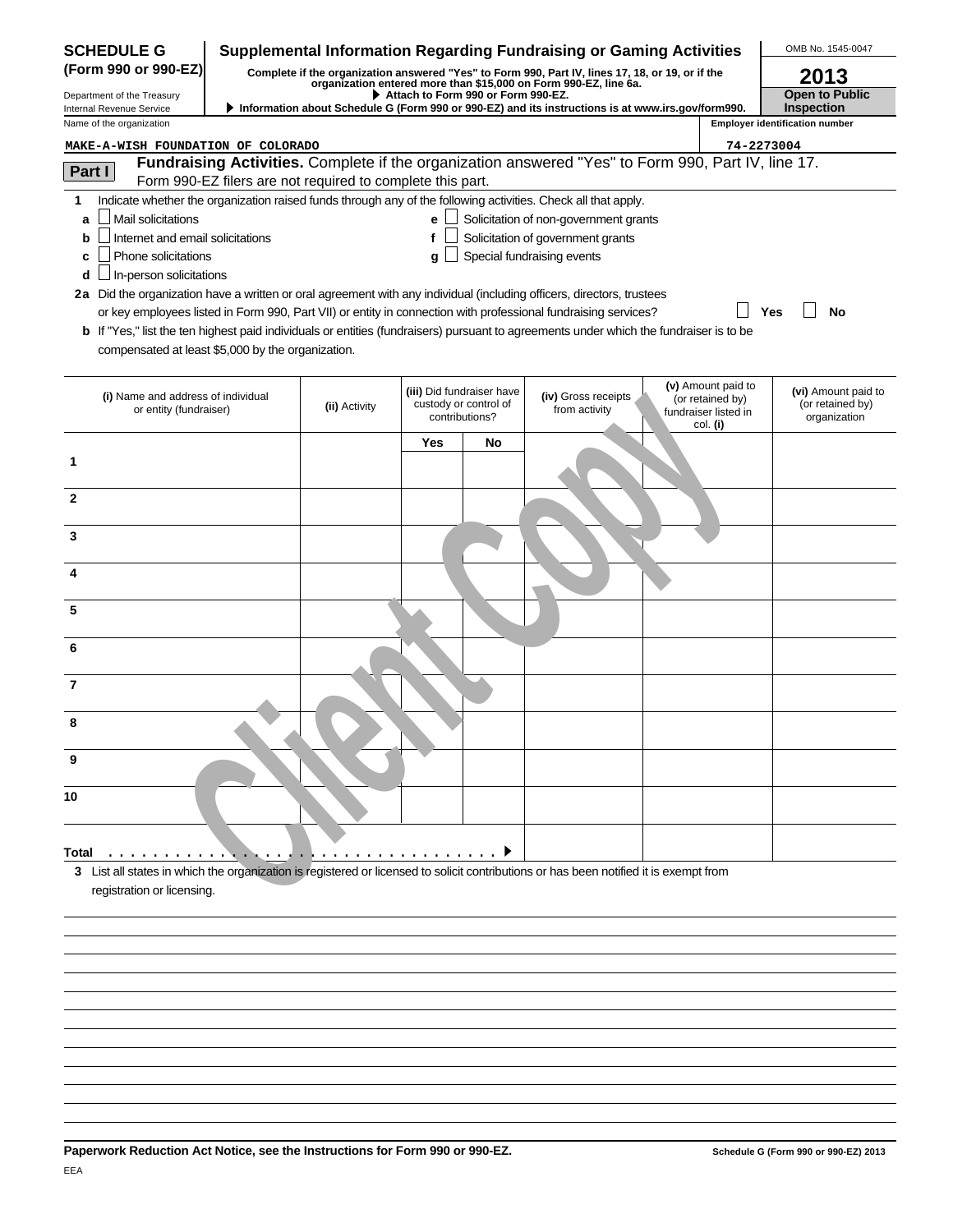Schedule G (Form 990 or 990-EZ) 2013 MAKE-A-WISH FOUNDATION OF COLORADO **74-2273004** Page

**2**

**Fundraising Events.** Complete if the organization answered "Yes" to Form 990, Part IV, line 18, or reported more than \$15,000 of fundraising event contributions and gross income on Form 990-EZ, lines 1 and 6b. List events with gross receipts greater than \$5,000. **Part II**

|                 |    | $q_1$ oss receipts greater than $\psi$ s,000.                                                                                                                             |                               |                                |                       |                                           |
|-----------------|----|---------------------------------------------------------------------------------------------------------------------------------------------------------------------------|-------------------------------|--------------------------------|-----------------------|-------------------------------------------|
|                 |    |                                                                                                                                                                           | (a) Event $#1$<br>WINE & WISH | (b) Event $#2$<br>SPORTING AFF | (c) Other events<br>2 | (d) Total events<br>(add col. (a) through |
|                 |    |                                                                                                                                                                           | (event type)                  | (event type)                   | (total number)        | col. (c)                                  |
| Revenue         | 1  | Gross receipts $\dots \dots \dots$                                                                                                                                        | 120,455                       | 238,101                        | 142,949               | 501,505                                   |
|                 |    |                                                                                                                                                                           |                               |                                |                       |                                           |
|                 | 2  | Less: Contributions<br>$\mathbf{r}$                                                                                                                                       | 7,050                         | 16,590                         | 17,000                | 40,640                                    |
|                 | 3  | Gross income (line 1 minus                                                                                                                                                |                               |                                |                       |                                           |
|                 |    |                                                                                                                                                                           | 113,405                       | 221,511                        | 125,949               | 460,865                                   |
|                 | 4  | Cash prizes $\dots \dots \dots$                                                                                                                                           |                               |                                |                       |                                           |
|                 | 5  | Noncash prizes<br>$\begin{array}{cccccccccccccc} \bullet & \bullet & \bullet & \bullet & \bullet & \bullet & \bullet & \bullet & \bullet & \bullet & \bullet \end{array}$ |                               |                                |                       |                                           |
| Direct Expenses | 6  | Rent/facility costs                                                                                                                                                       | 8,192                         | 6,400                          | 14,000                | 28,592                                    |
|                 | 7  | Food and beverages $\ldots$                                                                                                                                               | 16,691                        | 39,930                         | 387                   | 57,008                                    |
|                 | 8  | Entertainment                                                                                                                                                             | 2,500                         |                                |                       | 2,500                                     |
|                 | 9  | Other direct expenses $\ldots$ .                                                                                                                                          | 21,348                        | 26,871                         | 12,221                | 60,440                                    |
|                 | 10 | Direct expense summary. Add lines 4 through 9 in column (d)                                                                                                               |                               |                                |                       | 148,540                                   |
|                 | 11 | Net income summary. Subtract line 10 from line 3, column (d)                                                                                                              |                               |                                |                       | 312,325                                   |

| Direct Expense  | 7            | Food and beverages $\dots \dots$                                                                                           | 16,691                                                     | 39,930                                           | 387                | 57,008                                              |
|-----------------|--------------|----------------------------------------------------------------------------------------------------------------------------|------------------------------------------------------------|--------------------------------------------------|--------------------|-----------------------------------------------------|
|                 |              |                                                                                                                            |                                                            |                                                  |                    |                                                     |
|                 | 8            | Entertainment                                                                                                              | 2,500                                                      |                                                  |                    | 2,500                                               |
|                 |              |                                                                                                                            |                                                            |                                                  |                    |                                                     |
|                 | 9            | Other direct expenses                                                                                                      | 21,348                                                     | 26,871                                           | 12,221             | 60,440                                              |
|                 |              |                                                                                                                            |                                                            |                                                  |                    |                                                     |
|                 | 10           | Direct expense summary. Add lines 4 through 9 in column (d)                                                                |                                                            |                                                  |                    | 148,540                                             |
|                 | 11           | Net income summary. Subtract line 10 from line 3, column (d)                                                               |                                                            | . <b>.</b>                                       | $\mathbf{X}$ .     | 312,325                                             |
|                 | Part III     | Gaming. Complete if the organization answered "Yes" to Form 990, Part IV, line 19, or reported more                        |                                                            |                                                  |                    |                                                     |
|                 |              | than \$15,000 on Form 990-EZ, line 6a.                                                                                     |                                                            |                                                  |                    |                                                     |
| Revenue         |              |                                                                                                                            | (a) Bingo                                                  | (b) Pull tabs/instant<br>bingo/progressive bingo | (c) Other gaming   | (d) Total gaming (add<br>col. (a) through col. (c)) |
|                 |              |                                                                                                                            |                                                            |                                                  |                    |                                                     |
|                 | 1            | Gross revenue $\dots$                                                                                                      |                                                            |                                                  |                    |                                                     |
|                 |              |                                                                                                                            |                                                            |                                                  |                    |                                                     |
|                 | $\mathbf{2}$ | Cash prizes                                                                                                                |                                                            |                                                  |                    |                                                     |
|                 |              |                                                                                                                            |                                                            |                                                  |                    |                                                     |
|                 | 3            | Noncash prizes                                                                                                             |                                                            |                                                  |                    |                                                     |
| Direct Expenses |              |                                                                                                                            |                                                            |                                                  |                    |                                                     |
|                 | 4            | Rent/facility costs                                                                                                        |                                                            |                                                  |                    |                                                     |
|                 |              |                                                                                                                            |                                                            |                                                  |                    |                                                     |
|                 | 5            | Other direct expenses                                                                                                      |                                                            |                                                  |                    |                                                     |
|                 |              |                                                                                                                            | $\%$<br>Yes                                                | $\%$<br><b>Yes</b>                               | <b>Yes</b><br>$\%$ |                                                     |
|                 | 6            | Volunteer labor                                                                                                            | <b>No</b>                                                  | <b>No</b>                                        | <b>No</b>          |                                                     |
|                 |              |                                                                                                                            |                                                            |                                                  |                    |                                                     |
|                 | 7            | Direct expense summary. Add lines 2 through 5 in column (d)                                                                |                                                            |                                                  |                    |                                                     |
|                 |              |                                                                                                                            |                                                            |                                                  |                    |                                                     |
|                 | 8            |                                                                                                                            |                                                            |                                                  |                    |                                                     |
|                 |              |                                                                                                                            |                                                            |                                                  |                    |                                                     |
| 9               |              | Enter the state(s) in which the organization operates gaming activities:                                                   |                                                            |                                                  |                    |                                                     |
| а               |              | Is the organization licensed to operate gaming activities in each of these states?                                         |                                                            |                                                  |                    | Yes<br><b>No</b>                                    |
| b               |              | If "No," explain:                                                                                                          | <u> 1989 - Johann John Stein, fransk politik (d. 1989)</u> |                                                  |                    |                                                     |
|                 |              |                                                                                                                            |                                                            |                                                  |                    |                                                     |
|                 |              |                                                                                                                            |                                                            |                                                  | .                  | <b>Yes</b><br>No                                    |
| 10a<br>b        |              | Were any of the organization's gaming licenses revoked, suspended or terminated during the tax year?<br>If "Yes," explain: |                                                            |                                                  |                    |                                                     |
|                 |              |                                                                                                                            |                                                            |                                                  |                    |                                                     |
|                 |              |                                                                                                                            |                                                            |                                                  |                    |                                                     |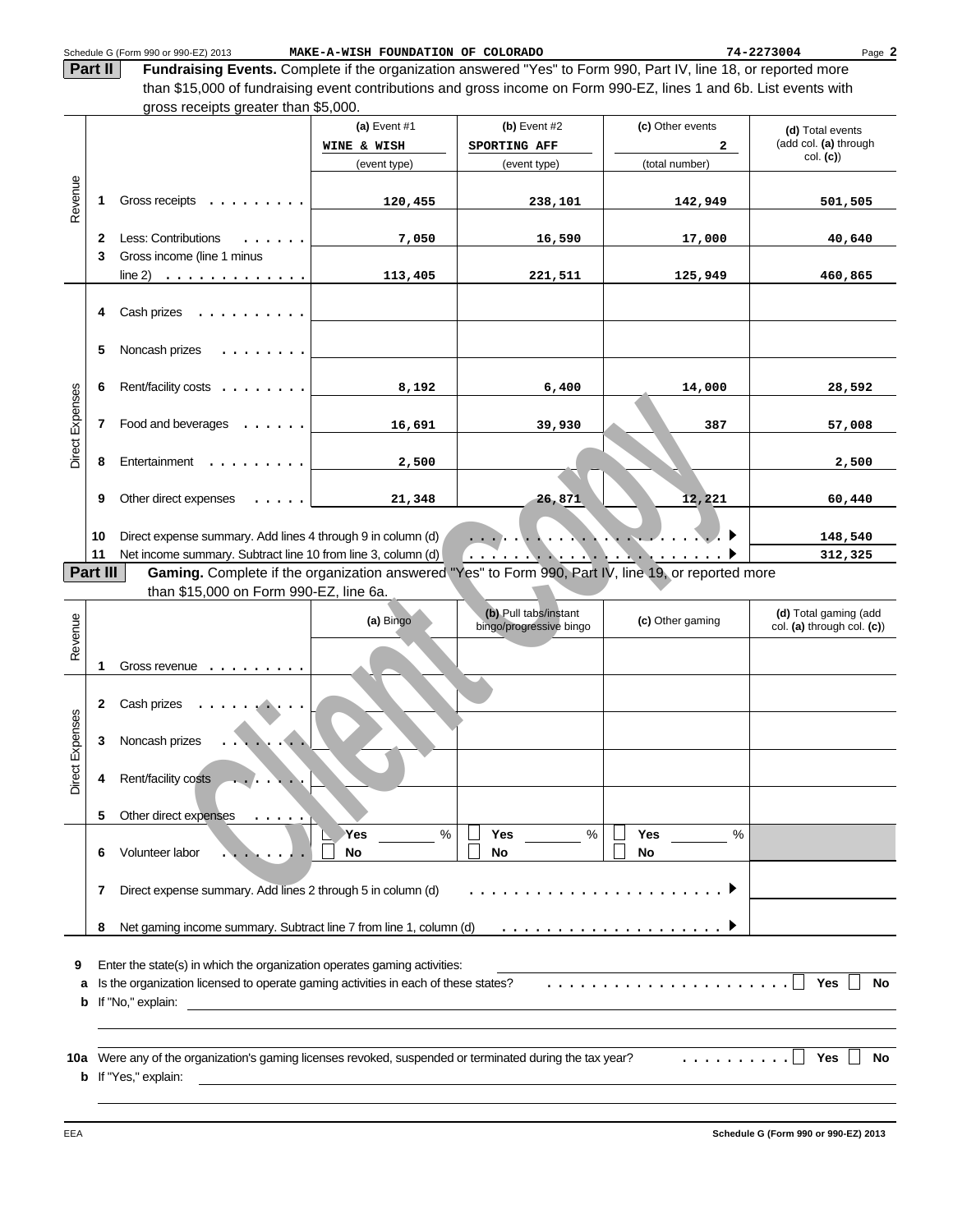| <b>SCHEDULE</b><br>(Form 990)                                                                    |                                                                                                                                                        |           | <b>Grants and Other Assistance to Organizations,<br/>Governments, and Individuals in the United States</b><br>complete if the organization answered "Yes" to Form 990, Part IV, line 21 or 22. |                             |                                                                                                                                                                                                                                                                                                                                                               |                                                                                                                                                                                                                                                                             |                                                                                                       | OMB No. 1545-0047<br>2013             |
|--------------------------------------------------------------------------------------------------|--------------------------------------------------------------------------------------------------------------------------------------------------------|-----------|------------------------------------------------------------------------------------------------------------------------------------------------------------------------------------------------|-----------------------------|---------------------------------------------------------------------------------------------------------------------------------------------------------------------------------------------------------------------------------------------------------------------------------------------------------------------------------------------------------------|-----------------------------------------------------------------------------------------------------------------------------------------------------------------------------------------------------------------------------------------------------------------------------|-------------------------------------------------------------------------------------------------------|---------------------------------------|
| Department of the Treasury<br>Internal Revenue Service                                           |                                                                                                                                                        | ▲         | Information about Schedule I (Form 990) and its instructions is at www.irs.gov/form990.                                                                                                        |                             |                                                                                                                                                                                                                                                                                                                                                               |                                                                                                                                                                                                                                                                             |                                                                                                       | Open to Public<br>Inspection          |
| Name of the organization                                                                         |                                                                                                                                                        |           |                                                                                                                                                                                                |                             |                                                                                                                                                                                                                                                                                                                                                               |                                                                                                                                                                                                                                                                             | Employer identification number                                                                        |                                       |
| MAKE-A-WISH FOUNDATION OF COLORADO<br>Part I                                                     | General Information on Grants and Assistance                                                                                                           |           |                                                                                                                                                                                                |                             |                                                                                                                                                                                                                                                                                                                                                               |                                                                                                                                                                                                                                                                             | 74-2273004                                                                                            |                                       |
| ٣                                                                                                |                                                                                                                                                        |           | Does the organization maintain records to substantiate the amount of the grants or assistance, the grantees' eligibility for the grants or assistance, and                                     |                             |                                                                                                                                                                                                                                                                                                                                                               |                                                                                                                                                                                                                                                                             |                                                                                                       |                                       |
|                                                                                                  | the selection criteria used to award the grants or assistance?                                                                                         |           | $\ddot{\cdot}$<br>$\cdot$<br>$\vdots$                                                                                                                                                          | $\ddot{\cdot}$<br>$\vdots$  | $\ddot{\cdot}$<br>$\ddot{\phantom{0}}$<br>$\frac{1}{2}$ $\frac{1}{2}$ $\frac{1}{2}$ $\frac{1}{2}$ $\frac{1}{2}$ $\frac{1}{2}$ $\frac{1}{2}$ $\frac{1}{2}$ $\frac{1}{2}$ $\frac{1}{2}$ $\frac{1}{2}$ $\frac{1}{2}$ $\frac{1}{2}$ $\frac{1}{2}$ $\frac{1}{2}$ $\frac{1}{2}$ $\frac{1}{2}$ $\frac{1}{2}$ $\frac{1}{2}$ $\frac{1}{2}$ $\frac{1}{2}$ $\frac{1}{2}$ | $\cdot$<br>$\bullet$<br>$\cdot$<br>$\ddot{\cdot}$ $\ddot{\cdot}$ $\ddot{\cdot}$ $\ddot{\cdot}$ $\ddot{\cdot}$                                                                                                                                                               | $\ddot{\phantom{0}}$<br>$\cdot$<br>$\ddot{\phantom{0}}$<br>$\cdot$<br>$\cdot$<br>$\ddot{\phantom{0}}$ | ş<br>Yes<br>X                         |
| 2                                                                                                |                                                                                                                                                        |           | Describe in Part IV the organization's procedures for monitoring the use of grant funds in the United States.                                                                                  |                             |                                                                                                                                                                                                                                                                                                                                                               |                                                                                                                                                                                                                                                                             |                                                                                                       |                                       |
| Part II                                                                                          |                                                                                                                                                        |           |                                                                                                                                                                                                |                             |                                                                                                                                                                                                                                                                                                                                                               | Grants and Other Assistance to Governments and Organizations in the United States. Complete if the organization answered "Yes" to Form 990,<br>Part IV, line 21, for any recipient that received more than \$5,000. Part II can be duplicated if additional space is needed |                                                                                                       |                                       |
| (a) Name and address of organization<br>or government<br>$\overline{\phantom{0}}$                |                                                                                                                                                        | $(b)$ EIN | (c) IRC section<br>if applicable                                                                                                                                                               | (d) Amount of cash<br>grant | (e) Amount of non-<br>cash assistance                                                                                                                                                                                                                                                                                                                         | (f) Method of valuation<br>(book, FMV, appraisal,<br>other)                                                                                                                                                                                                                 | non-cash assistance<br>(g) Description of                                                             | (h) Purpose of grant<br>or assistance |
| $\widehat{z}$                                                                                    |                                                                                                                                                        |           |                                                                                                                                                                                                |                             |                                                                                                                                                                                                                                                                                                                                                               |                                                                                                                                                                                                                                                                             |                                                                                                       |                                       |
| $\mathfrak{D}$                                                                                   |                                                                                                                                                        |           |                                                                                                                                                                                                |                             |                                                                                                                                                                                                                                                                                                                                                               |                                                                                                                                                                                                                                                                             |                                                                                                       |                                       |
| ි                                                                                                |                                                                                                                                                        |           |                                                                                                                                                                                                |                             |                                                                                                                                                                                                                                                                                                                                                               |                                                                                                                                                                                                                                                                             |                                                                                                       |                                       |
| E                                                                                                |                                                                                                                                                        |           |                                                                                                                                                                                                |                             |                                                                                                                                                                                                                                                                                                                                                               |                                                                                                                                                                                                                                                                             |                                                                                                       |                                       |
| ම                                                                                                |                                                                                                                                                        |           |                                                                                                                                                                                                |                             |                                                                                                                                                                                                                                                                                                                                                               |                                                                                                                                                                                                                                                                             |                                                                                                       |                                       |
| $\circledcirc$                                                                                   |                                                                                                                                                        |           |                                                                                                                                                                                                |                             |                                                                                                                                                                                                                                                                                                                                                               |                                                                                                                                                                                                                                                                             |                                                                                                       |                                       |
| $\epsilon$                                                                                       |                                                                                                                                                        |           |                                                                                                                                                                                                |                             |                                                                                                                                                                                                                                                                                                                                                               |                                                                                                                                                                                                                                                                             |                                                                                                       |                                       |
| ම                                                                                                |                                                                                                                                                        |           |                                                                                                                                                                                                |                             |                                                                                                                                                                                                                                                                                                                                                               |                                                                                                                                                                                                                                                                             |                                                                                                       |                                       |
| ම                                                                                                |                                                                                                                                                        |           |                                                                                                                                                                                                |                             |                                                                                                                                                                                                                                                                                                                                                               |                                                                                                                                                                                                                                                                             |                                                                                                       |                                       |
| $\overline{6}$                                                                                   |                                                                                                                                                        |           |                                                                                                                                                                                                |                             |                                                                                                                                                                                                                                                                                                                                                               |                                                                                                                                                                                                                                                                             |                                                                                                       |                                       |
| 2<br>$\boldsymbol{\mathsf{s}}$                                                                   | Enter total number of section 501(c)(3) and government organizations listed in<br>Enter total number of other organizations listed in the line 1 table |           | the line 1 table                                                                                                                                                                               |                             |                                                                                                                                                                                                                                                                                                                                                               |                                                                                                                                                                                                                                                                             |                                                                                                       |                                       |
| For Paperwork Reduction Act Notice, see the Instructions for Form 990. $\epsilon \in \mathbb{R}$ |                                                                                                                                                        |           |                                                                                                                                                                                                |                             |                                                                                                                                                                                                                                                                                                                                                               |                                                                                                                                                                                                                                                                             |                                                                                                       | Schedule I (Form 990) (2013)          |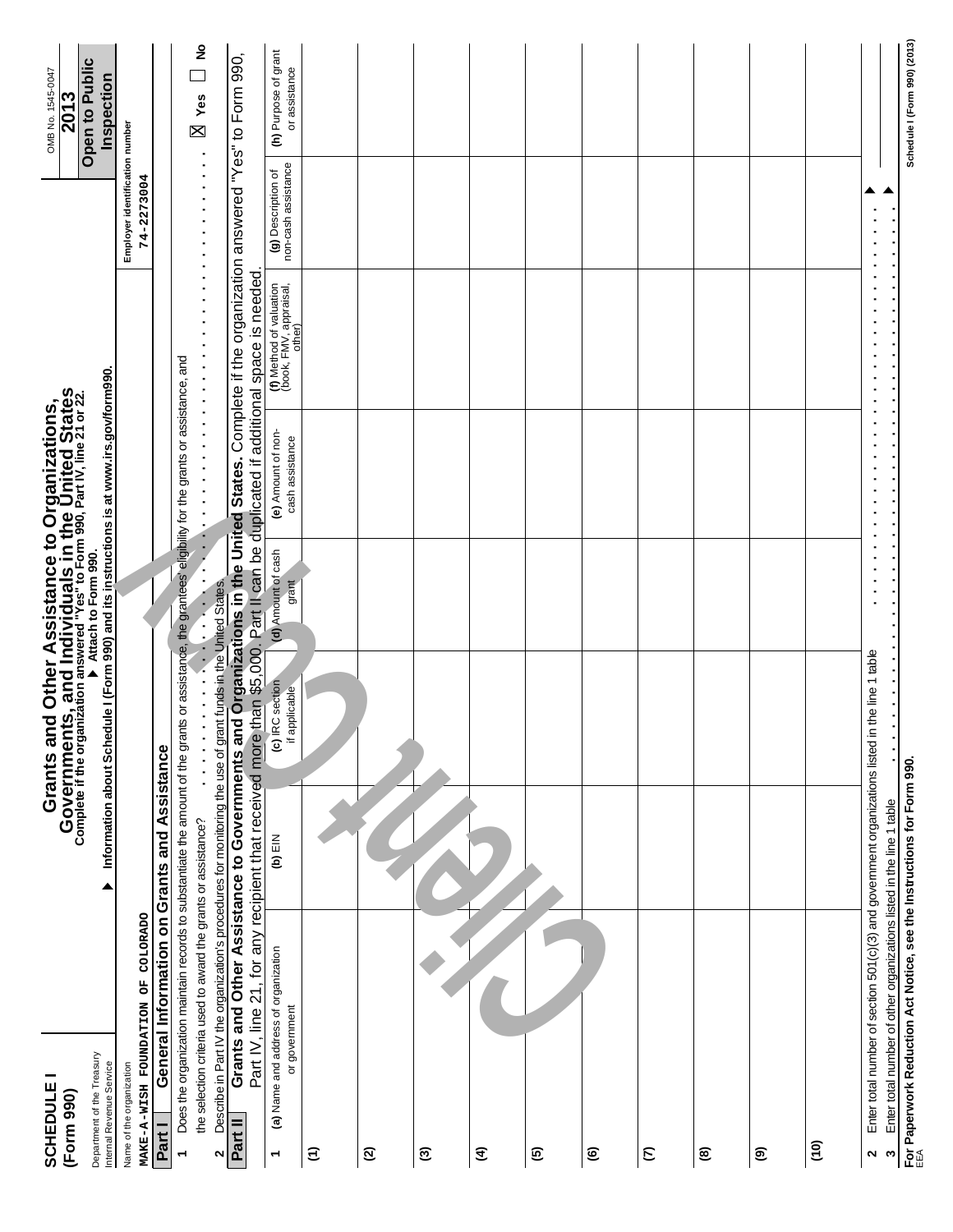| MAKE-A-WISH FOUNDATION OF COLORADO<br>Schedule I (Form 990) (2013)                                                                                                                                                  |                             |                                               |                                      |                                                                | 74-2273004                             | N<br>Page |
|---------------------------------------------------------------------------------------------------------------------------------------------------------------------------------------------------------------------|-----------------------------|-----------------------------------------------|--------------------------------------|----------------------------------------------------------------|----------------------------------------|-----------|
| Grants and Other Assistance to Individuals in the United States. Complete if the organization answered "Yes" to Form 990, Part IV, line 22<br>Part III can be duplicated if additional space is needed.<br>Part III |                             |                                               |                                      |                                                                |                                        |           |
| (a) Type of grant or assistance                                                                                                                                                                                     | (b) Number of<br>recipients | (c) Amount of<br>cash grant                   | non-cash assistance<br>(d) Amount of | (e) Method of valuation (book,<br>FMV, appraisal, other)       | (f) Description of non-cash assistance |           |
| <b>1 WISH GRANTED</b>                                                                                                                                                                                               | 250                         | 2,002,514                                     | 700,193                              |                                                                | 50<br>TRAVEL, M&E,                     |           |
| N                                                                                                                                                                                                                   |                             |                                               |                                      |                                                                |                                        |           |
| S                                                                                                                                                                                                                   |                             |                                               |                                      |                                                                |                                        |           |
| 4                                                                                                                                                                                                                   |                             |                                               |                                      |                                                                |                                        |           |
| 5                                                                                                                                                                                                                   |                             |                                               |                                      |                                                                |                                        |           |
| ဖ                                                                                                                                                                                                                   |                             |                                               |                                      |                                                                |                                        |           |
| r                                                                                                                                                                                                                   |                             |                                               |                                      |                                                                |                                        |           |
| Supplemental Information. Provide the information required in Part I, line 2, Part III, column (b), and any other additional information.<br>Part IV                                                                |                             |                                               |                                      |                                                                |                                        |           |
| (Part<br>procedures<br>Monitoring<br>$\bullet$<br>$\overline{C}$                                                                                                                                                    | line<br>$\vec{H}$           | $\widehat{\mathbf{a}}$                        |                                      |                                                                |                                        |           |
| COLORADO DOES NOT PROVIDE<br>MAKE-A-WISH FOUNDATION OF                                                                                                                                                              | CASH                        |                                               |                                      | GRANTS TO INDIVIDUALS, BUT RATHER GRANTS WISHES TO SELECTED    |                                        |           |
| BENEFICIARIES THAT MEET THE SPECIFIC                                                                                                                                                                                | CRITERIA FOR THE WISH       | GRANTING PROGRAM.                             |                                      | THE ORGANIZATION ALLOCATES FUNDS DIRECTLY TO                   |                                        |           |
| THE VENDORS FOR THE WISH EXPENSE, WITH THE EXCEPTION OF TRAVEL STIPENDS (I.E. MEALS, TIPS, GAS ETC)                                                                                                                 |                             |                                               |                                      | FROM A STANDARDIZED WISH                                       |                                        |           |
| ALL WISH EXPENSES ARE DEVELOPED BY THE DIRECTOR<br>BUDGET.                                                                                                                                                          |                             |                                               |                                      | OF THE PROGRAM SERVICES AND ARE APPROVED BY THE PRESIDENT/CEO. | THE                                    |           |
| SUPPORTING WISH EXPENSE DOCUMENTATION (I.E.                                                                                                                                                                         | INVOICES AND                | STATEMENTS) ARE RETAINED BY THE ORGANIZATION. |                                      |                                                                |                                        |           |
|                                                                                                                                                                                                                     |                             |                                               |                                      |                                                                |                                        |           |
|                                                                                                                                                                                                                     |                             |                                               |                                      |                                                                |                                        |           |
|                                                                                                                                                                                                                     |                             |                                               |                                      |                                                                |                                        |           |
|                                                                                                                                                                                                                     |                             |                                               |                                      |                                                                |                                        |           |
|                                                                                                                                                                                                                     |                             |                                               |                                      |                                                                |                                        |           |
| EEA                                                                                                                                                                                                                 |                             |                                               |                                      |                                                                | Schedule I (Form 990) (2013)           |           |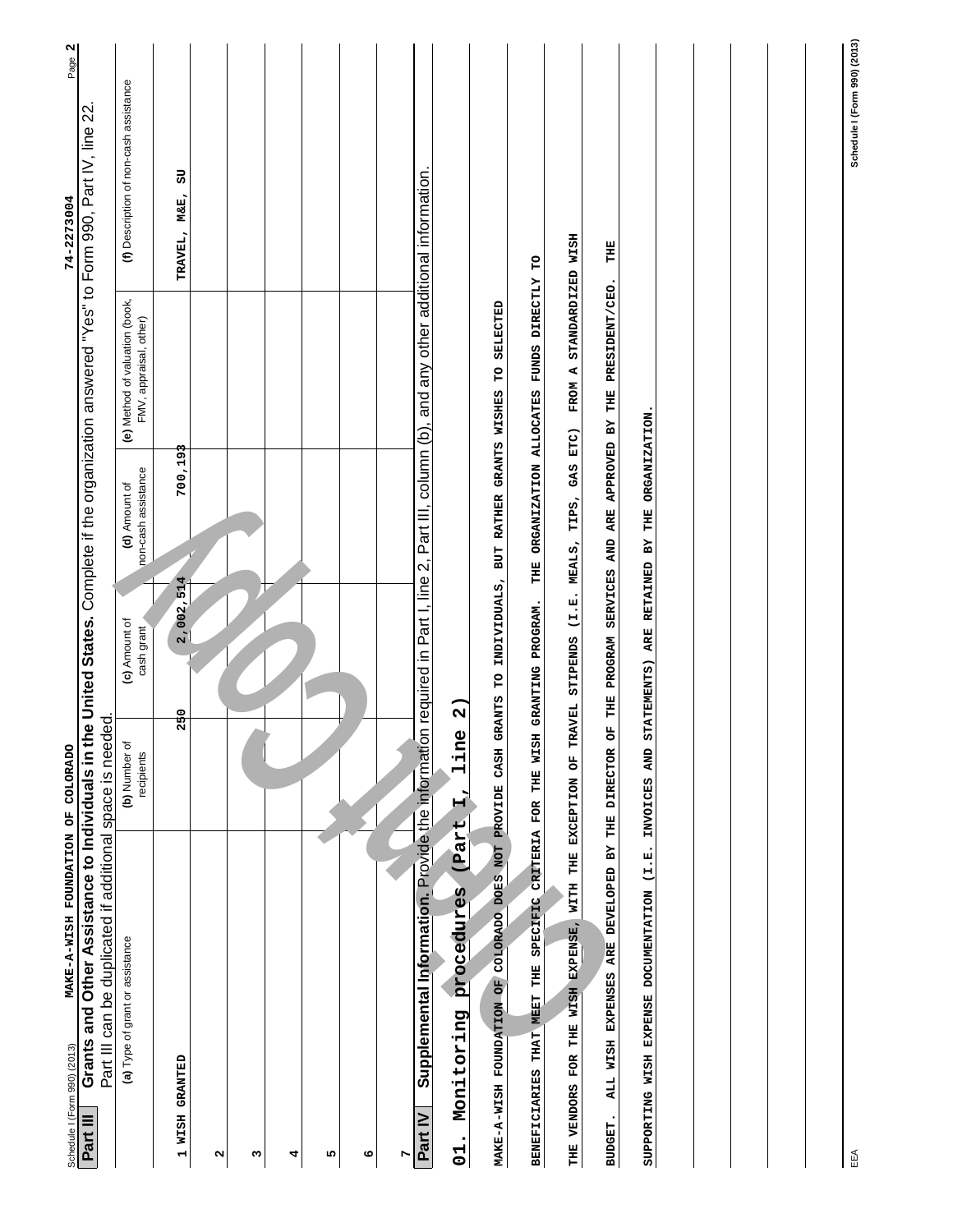|        | <b>SCHEDULE J</b>                       | <b>Compensation Information</b>                                                                                                                                                                                                                                                                                                                                                                                                                                                                                                   |                                       | OMB No. 1545-0047          |      |    |
|--------|-----------------------------------------|-----------------------------------------------------------------------------------------------------------------------------------------------------------------------------------------------------------------------------------------------------------------------------------------------------------------------------------------------------------------------------------------------------------------------------------------------------------------------------------------------------------------------------------|---------------------------------------|----------------------------|------|----|
|        | (Form 990)                              | For certain Officers, Directors, Trustees, Key Employees, and Highest<br><b>Compensated Employees</b>                                                                                                                                                                                                                                                                                                                                                                                                                             |                                       |                            | 2013 |    |
|        | Department of the Treasury              | Complete if the organization answered "Yes" to Form 990, Part IV, line 23.<br>Attach to Form 990.<br>$\triangleright$ See separate instructions.                                                                                                                                                                                                                                                                                                                                                                                  |                                       | <b>Open to Public</b>      |      |    |
|        | Internal Revenue Service                | Information about Schedule J (Form 990) and its instructions is at www.irs.gov/form990.                                                                                                                                                                                                                                                                                                                                                                                                                                           |                                       | Inspection                 |      |    |
|        | Name of the organization                |                                                                                                                                                                                                                                                                                                                                                                                                                                                                                                                                   | <b>Employer identification number</b> |                            |      |    |
|        |                                         | MAKE-A-WISH FOUNDATION OF COLORADO                                                                                                                                                                                                                                                                                                                                                                                                                                                                                                | 74-2273004                            |                            |      |    |
| Part I |                                         | <b>Questions Regarding Compensation</b>                                                                                                                                                                                                                                                                                                                                                                                                                                                                                           |                                       |                            | Yes  | No |
| 1a     | First-class or charter travel           | Check the appropriate box(es) if the organization provided any of the following to or for a person listed in Form<br>990, Part VII, Section A, line 1a. Complete Part III to provide any relevant information regarding these items.<br>Housing allowance or residence for personal use                                                                                                                                                                                                                                           |                                       |                            |      |    |
|        | Travel for companions                   | Payments for business use of personal residence                                                                                                                                                                                                                                                                                                                                                                                                                                                                                   |                                       |                            |      |    |
|        |                                         | Health or social club dues or initiation fees<br>Tax indemnification and gross-up payments                                                                                                                                                                                                                                                                                                                                                                                                                                        |                                       |                            |      |    |
|        |                                         | Discretionary spending account<br>Personal services (e.g., maid, chauffeur, chef)                                                                                                                                                                                                                                                                                                                                                                                                                                                 |                                       |                            |      |    |
| b<br>2 |                                         | If any of the boxes on line 1a are checked, did the organization follow a written policy regarding payment<br>or reimbursement or provision of all of the expenses described above? If "No," complete Part III to<br>Did the organization require substantiation prior to reimbursing or allowing expenses incurred by all<br>directors, trustees, and officers, including the CEO/Executive Director, regarding the items checked in line                                                                                        |                                       | 1b                         |      |    |
|        | 1a?                                     |                                                                                                                                                                                                                                                                                                                                                                                                                                                                                                                                   |                                       | $\mathbf{2}$               |      |    |
| 3      | $\boxtimes$<br>Compensation committee   | Indicate which, if any, of the following the filing organization used to establish the compensation of the<br>organization's CEO/Executive Director. Check all that apply. Do not check any boxes for methods used by a<br>related organization to establish compensation of the CEO/Executive Director, but explain in Part III.<br>Written employment contract<br>Compensation survey or study<br>Independent compensation consultant<br>Form 990 of other organizations<br>$X$ Approval by the board or compensation committee |                                       |                            |      |    |
| 4      | organization or a related organization: | During the year, did any person listed in Form 990, Part VII, Section A, line 1a, with respect to the filing<br>Receive a severance payment or change-of-control payment?                                                                                                                                                                                                                                                                                                                                                         |                                       | 4a                         |      | х  |
| а<br>b |                                         | Participate in, or receive payment from, a supplemental nonqualified retirement plan?<br>.                                                                                                                                                                                                                                                                                                                                                                                                                                        |                                       | 4b                         |      | Χ  |
| c      |                                         | Participate in, or receive payment from, an equity-based compensation arrangement?                                                                                                                                                                                                                                                                                                                                                                                                                                                |                                       | 4c                         |      | Χ  |
|        |                                         | If "Yes" to any of lines 4a-c, list the persons and provide the applicable amounts for each item in Part III.<br>Only section 501(c)(3) and 501(c)(4) organizations must complete lines 5-9.                                                                                                                                                                                                                                                                                                                                      |                                       |                            |      |    |
| 5      |                                         | For persons listed in Form 990, Part VII, Section A, line 1a, did the organization pay or accrue any<br>compensation contingent on the revenues of:                                                                                                                                                                                                                                                                                                                                                                               |                                       |                            |      |    |
| а      |                                         | The organization? $\ldots$ , $\ldots$ , $\ldots$ , $\ldots$ , $\ldots$ , $\ldots$ , $\ldots$ , $\ldots$ , $\ldots$ , $\ldots$ , $\ldots$ , $\ldots$ , $\ldots$ , $\ldots$ , $\ldots$                                                                                                                                                                                                                                                                                                                                              |                                       | 5a                         |      | Χ  |
| b      |                                         |                                                                                                                                                                                                                                                                                                                                                                                                                                                                                                                                   |                                       | 5b                         |      | Χ  |
| 6      |                                         | If "Yes" to line 5a or 5b, describe in Part III.<br>For persons listed in Form 990, Part VII, Section A, line 1a, did the organization pay or accrue any<br>compensation contingent on the net earnings of:                                                                                                                                                                                                                                                                                                                       |                                       |                            |      |    |
| а      | The organization?                       |                                                                                                                                                                                                                                                                                                                                                                                                                                                                                                                                   |                                       | 6a                         |      | X  |
| b      |                                         |                                                                                                                                                                                                                                                                                                                                                                                                                                                                                                                                   |                                       | 6b                         |      | Χ  |
|        |                                         | If "Yes" to line 6a or 6b, describe in Part III.                                                                                                                                                                                                                                                                                                                                                                                                                                                                                  |                                       |                            |      |    |
| 7      |                                         | For persons listed in Form 990, Part VII, Section A, line 1a, did the organization provide any non-fixed                                                                                                                                                                                                                                                                                                                                                                                                                          |                                       |                            |      |    |
|        |                                         | payments not described in lines 5 and 6? If "Yes," describe in Part III                                                                                                                                                                                                                                                                                                                                                                                                                                                           |                                       | $\overline{7}$             |      | X  |
| 8      |                                         | Were any amounts reported in Form 990, Part VII, paid or accrued pursuant to a contract that was subject                                                                                                                                                                                                                                                                                                                                                                                                                          |                                       |                            |      |    |
|        |                                         | to the initial contract exception described in Regulations section 53.4958-4(a)(3)? If "Yes," describe                                                                                                                                                                                                                                                                                                                                                                                                                            |                                       |                            |      |    |
|        |                                         |                                                                                                                                                                                                                                                                                                                                                                                                                                                                                                                                   |                                       | 8                          |      | X  |
| 9      |                                         | If "Yes" to line 8, did the organization also follow the rebuttable presumption procedure described in                                                                                                                                                                                                                                                                                                                                                                                                                            |                                       |                            |      |    |
|        | Regulations section 53.4958-6(c)?       |                                                                                                                                                                                                                                                                                                                                                                                                                                                                                                                                   |                                       | 9                          |      |    |
|        |                                         | For Paperwork Reduction Act Notice, see the Instructions for Form 990.                                                                                                                                                                                                                                                                                                                                                                                                                                                            |                                       | Schedule J (Form 990) 2013 |      |    |
| EEA    |                                         |                                                                                                                                                                                                                                                                                                                                                                                                                                                                                                                                   |                                       |                            |      |    |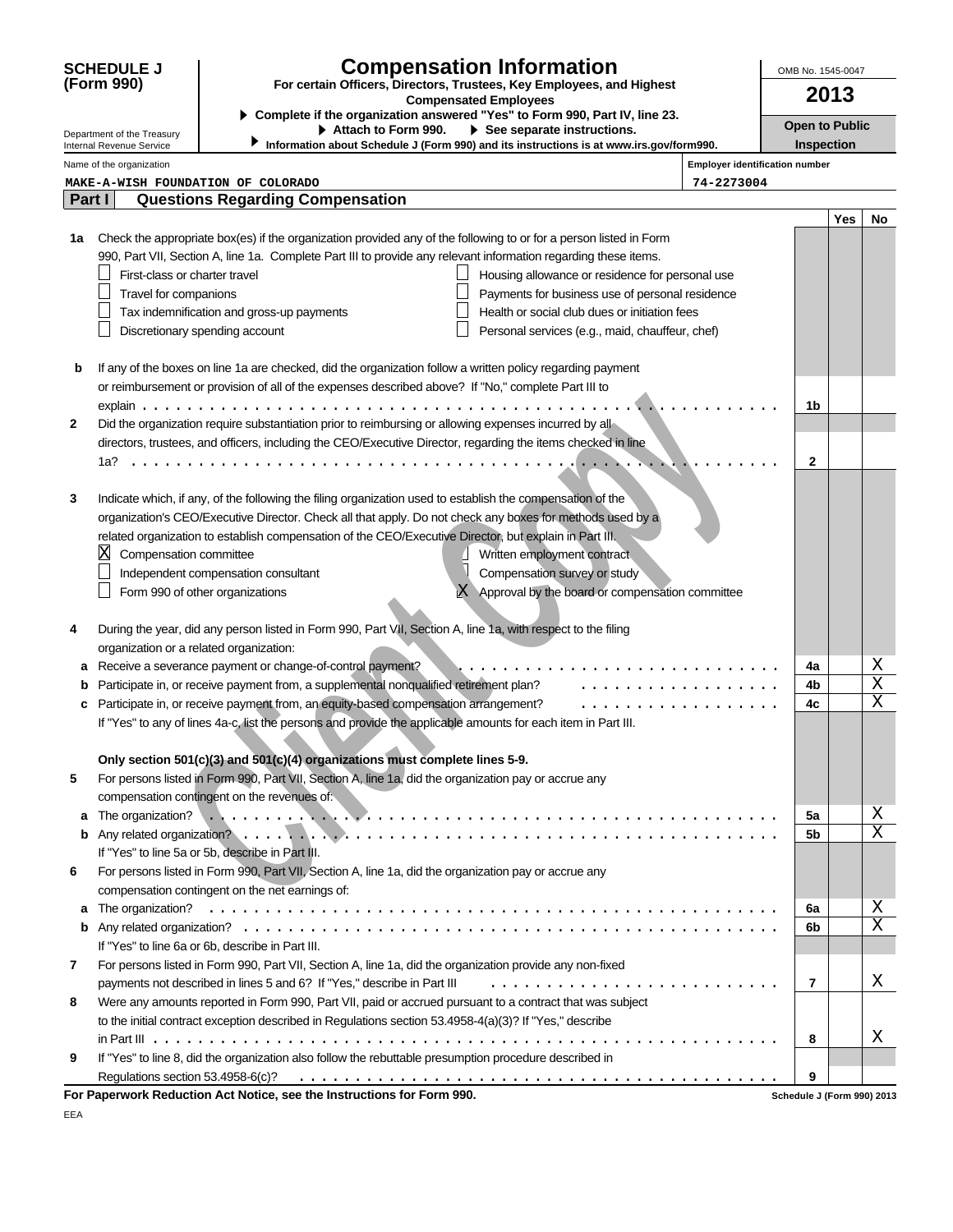| Officers, Directors, Trustees, Key Employees, ar<br>Schedule J (Form 990) 2013<br>Part II                                                                                                         | MAKE-A-WISH FOUNDATION OF COLORADO                        |                                                    |                           | nd Highest Compensated Employees. |                 | Use duplicate copies if additional space is needed.<br>74-2273004 | N<br>Page                                 |
|---------------------------------------------------------------------------------------------------------------------------------------------------------------------------------------------------|-----------------------------------------------------------|----------------------------------------------------|---------------------------|-----------------------------------|-----------------|-------------------------------------------------------------------|-------------------------------------------|
| For each individual whose compensation must be reported in Schedule J, report compensation from the organization on row (i) and from related organizations, described in the                      |                                                           |                                                    |                           |                                   |                 |                                                                   |                                           |
| instructions, on row (ii). Do not list any individuals that are not listed on Form 990, Part VII.                                                                                                 |                                                           |                                                    |                           |                                   |                 |                                                                   |                                           |
| Note. The sum of columns (B)(i)-(iii) for each listed individual must equal the total amount of Form 990, Part VII, Section A, line 1a, applicable column (D) and (E) amounts for that individual |                                                           |                                                    |                           |                                   |                 |                                                                   |                                           |
|                                                                                                                                                                                                   |                                                           | (B) Breakdown of W-2 and/or 1099-MISC compensation |                           | (C) Retirement and                | Nontaxable<br>ê |                                                                   | (F) Compensation                          |
| (A) Name and Title                                                                                                                                                                                | (i) Base                                                  | (ii) Bonus & incentive                             | (iii) Other<br>reportable | compensation<br>other deferred    | benefits        | (E) Total of columns<br>(B)(i)-(D)                                | reported as deferred in<br>prior Form 990 |
|                                                                                                                                                                                                   | compensation                                              | compensation                                       | compensation              |                                   |                 |                                                                   |                                           |
| <b>JOAN MAZAK</b>                                                                                                                                                                                 | 228,327<br>εŝ                                             |                                                    | $\circ$                   | $\circ$ $\circ$                   | ᡢ<br>15,98      | 244,312                                                           | 0                                         |
| CEO/PRESIDENT<br>$\overline{\phantom{0}}$                                                                                                                                                         |                                                           | $\circ$                                            | $\circ$                   |                                   | ਰ               | $\circ$                                                           | $\circ$                                   |
|                                                                                                                                                                                                   |                                                           |                                                    |                           |                                   |                 |                                                                   |                                           |
| N                                                                                                                                                                                                 | €€                                                        |                                                    |                           |                                   |                 |                                                                   |                                           |
|                                                                                                                                                                                                   |                                                           |                                                    |                           |                                   |                 |                                                                   |                                           |
| ო                                                                                                                                                                                                 | € ⊜                                                       |                                                    |                           |                                   |                 |                                                                   |                                           |
|                                                                                                                                                                                                   |                                                           |                                                    |                           |                                   |                 |                                                                   |                                           |
| 4                                                                                                                                                                                                 | € ⊜                                                       |                                                    |                           |                                   |                 |                                                                   |                                           |
|                                                                                                                                                                                                   | $\widehat{\epsilon}$                                      |                                                    |                           |                                   |                 |                                                                   |                                           |
| Ю                                                                                                                                                                                                 | $\widehat{\equiv}$                                        |                                                    |                           |                                   |                 |                                                                   |                                           |
|                                                                                                                                                                                                   |                                                           |                                                    |                           |                                   |                 |                                                                   |                                           |
| ဖ                                                                                                                                                                                                 | $\widehat{\mathfrak{s}}$                                  |                                                    |                           |                                   |                 |                                                                   |                                           |
|                                                                                                                                                                                                   |                                                           |                                                    |                           |                                   |                 |                                                                   |                                           |
| r                                                                                                                                                                                                 |                                                           |                                                    |                           |                                   |                 |                                                                   |                                           |
|                                                                                                                                                                                                   | e E e E                                                   |                                                    |                           |                                   |                 |                                                                   |                                           |
| œ                                                                                                                                                                                                 |                                                           |                                                    |                           |                                   |                 |                                                                   |                                           |
|                                                                                                                                                                                                   |                                                           |                                                    |                           |                                   |                 |                                                                   |                                           |
| စ                                                                                                                                                                                                 | $\mathbf{\bar{\varepsilon}}$ $\mathbf{\hat{\varepsilon}}$ |                                                    |                           |                                   |                 |                                                                   |                                           |
|                                                                                                                                                                                                   | $\epsilon$                                                |                                                    |                           |                                   |                 |                                                                   |                                           |
| ő                                                                                                                                                                                                 | $\widehat{\equiv}$                                        |                                                    |                           |                                   |                 |                                                                   |                                           |
|                                                                                                                                                                                                   | $\in$                                                     |                                                    |                           |                                   |                 |                                                                   |                                           |
| ż                                                                                                                                                                                                 | $\widehat{\equiv}$                                        |                                                    |                           |                                   |                 |                                                                   |                                           |
|                                                                                                                                                                                                   | $\widehat{\epsilon}$                                      |                                                    |                           |                                   |                 |                                                                   |                                           |
| $\mathbf{r}$                                                                                                                                                                                      | $\widehat{\equiv}$                                        |                                                    |                           |                                   |                 |                                                                   |                                           |
|                                                                                                                                                                                                   | $\mathrel{\widehat{=}}$                                   |                                                    |                           |                                   |                 |                                                                   |                                           |
| 13                                                                                                                                                                                                | $\widehat{\equiv}$                                        |                                                    |                           |                                   |                 |                                                                   |                                           |
|                                                                                                                                                                                                   | $\widehat{\mathbf{c}}$                                    |                                                    |                           |                                   |                 |                                                                   |                                           |
| 4                                                                                                                                                                                                 | $\widehat{\equiv}$                                        |                                                    |                           |                                   |                 |                                                                   |                                           |
|                                                                                                                                                                                                   |                                                           |                                                    |                           |                                   |                 |                                                                   |                                           |
| 15                                                                                                                                                                                                | εŝ                                                        |                                                    |                           |                                   |                 |                                                                   |                                           |
|                                                                                                                                                                                                   | ε                                                         |                                                    |                           |                                   |                 |                                                                   |                                           |
| $\frac{6}{7}$                                                                                                                                                                                     |                                                           |                                                    |                           |                                   |                 |                                                                   |                                           |
| EEA                                                                                                                                                                                               |                                                           |                                                    |                           |                                   |                 |                                                                   | Schedule J (Form 990) 2013                |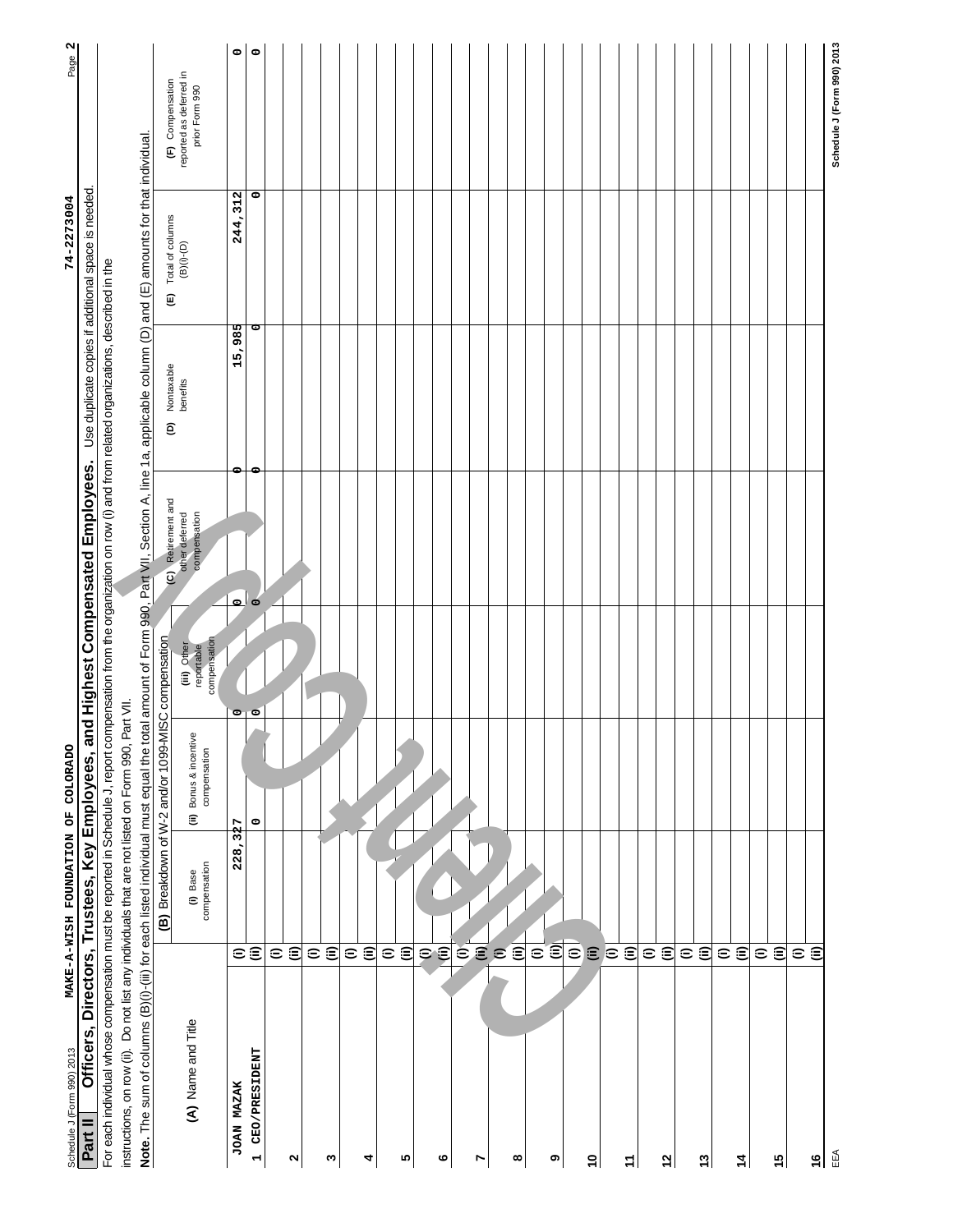|     | Internal Revenue Service<br>Name of the organization                                                               |                         | Information about Schedule M (Form 990) and its instructions is at www.irs.gov/form990. |                              |            | <b>Inspection</b><br><b>Employer identification number</b> |
|-----|--------------------------------------------------------------------------------------------------------------------|-------------------------|-----------------------------------------------------------------------------------------|------------------------------|------------|------------------------------------------------------------|
|     |                                                                                                                    |                         |                                                                                         |                              |            |                                                            |
|     | MAKE-A-WISH FOUNDATION OF COLORADO                                                                                 |                         |                                                                                         |                              | 74-2273004 |                                                            |
|     | Part I<br><b>Types of Property</b>                                                                                 |                         |                                                                                         |                              |            |                                                            |
|     |                                                                                                                    | (a)                     | (b)                                                                                     | (c)<br>Noncash contribution  |            | (d)                                                        |
|     |                                                                                                                    | Check if                | Number of contributions or                                                              | amounts reported on          |            | Method of determining                                      |
|     |                                                                                                                    | applicable              | items contributed                                                                       | Form 990, Part VIII, line 1g |            | noncash contribution amounts                               |
| 1   | Art-Works of art<br>.                                                                                              |                         |                                                                                         |                              |            |                                                            |
| 2   | Art-Historical treasures                                                                                           |                         |                                                                                         |                              |            |                                                            |
| 3   | Art-Fractional interests<br>$\ldots$                                                                               |                         |                                                                                         |                              |            |                                                            |
| 4   | Books and publications<br>$\cdot$                                                                                  |                         |                                                                                         |                              |            |                                                            |
| 5   | Clothing and household                                                                                             |                         |                                                                                         |                              |            |                                                            |
|     | goods $\ldots$                                                                                                     |                         |                                                                                         |                              |            |                                                            |
| 6   | Cars and other vehicles                                                                                            |                         |                                                                                         |                              |            |                                                            |
| 7   | Boats and planes                                                                                                   |                         |                                                                                         |                              |            |                                                            |
| 8   | Intellectual property $\dots \dots$                                                                                |                         |                                                                                         |                              |            |                                                            |
| 9   | Securities-Publicly traded                                                                                         |                         |                                                                                         |                              |            |                                                            |
| 10  |                                                                                                                    |                         |                                                                                         |                              |            |                                                            |
|     | Securities-Closely held stock                                                                                      |                         |                                                                                         |                              |            |                                                            |
| 11  | Securities-Partnership, LLC,                                                                                       |                         |                                                                                         |                              |            |                                                            |
|     | or trust interests<br>$\ldots$                                                                                     |                         |                                                                                         |                              |            |                                                            |
| 12  | Securities-Miscellaneous                                                                                           |                         |                                                                                         |                              |            |                                                            |
| 13  | Qualified conservation                                                                                             |                         |                                                                                         |                              |            |                                                            |
|     | contribution - Historic                                                                                            |                         |                                                                                         |                              |            |                                                            |
|     | structures<br>.                                                                                                    |                         |                                                                                         |                              |            |                                                            |
| 14  | Qualified conservation                                                                                             |                         |                                                                                         |                              |            |                                                            |
|     | contribution - Other $\dots$                                                                                       |                         |                                                                                         |                              |            |                                                            |
| 15  | Real estate-Residential                                                                                            |                         |                                                                                         |                              |            |                                                            |
| 16  | Real estate-Commercial                                                                                             |                         |                                                                                         |                              |            |                                                            |
| 17  | Real estate-Other                                                                                                  |                         |                                                                                         |                              |            |                                                            |
| 18  | Collectibles                                                                                                       |                         |                                                                                         |                              |            |                                                            |
| 19  | Food inventory                                                                                                     |                         |                                                                                         |                              |            |                                                            |
| 20  | Drugs and medical supplies                                                                                         |                         |                                                                                         |                              |            |                                                            |
| 21  | Taxidermy<br>$\mathbf{L}$                                                                                          |                         |                                                                                         |                              |            |                                                            |
| 22  | Historical artifacts<br>$\cdots$                                                                                   |                         |                                                                                         |                              |            |                                                            |
| 23  | Scientific specimens                                                                                               |                         |                                                                                         |                              |            |                                                            |
| 24  | Archeological artifacts                                                                                            |                         |                                                                                         |                              |            |                                                            |
|     | Other $\blacktriangleright$ (SEE DESCRI                                                                            |                         |                                                                                         |                              |            |                                                            |
| 25  |                                                                                                                    | $\overline{\mathbf{x}}$ | 328                                                                                     | 700,193                      |            |                                                            |
| 26  | Other $\blacktriangleright$                                                                                        |                         |                                                                                         |                              |            |                                                            |
| 27  | Other $\blacktriangleright$                                                                                        |                         |                                                                                         |                              |            |                                                            |
| 28  | Other $\blacktriangleright$                                                                                        |                         |                                                                                         |                              |            |                                                            |
| 29  | Number of Forms 8283 received by the organization during the tax year for contributions for                        |                         |                                                                                         |                              |            |                                                            |
|     | which the organization completed Form 8283, Part IV, Donee Acknowledgement                                         |                         |                                                                                         |                              | 29         |                                                            |
|     |                                                                                                                    |                         |                                                                                         |                              |            | Yes<br>No                                                  |
| 30a | During the year, did the organization receive by contribution any property reported in Part I, lines 1-28 that     |                         |                                                                                         |                              |            |                                                            |
|     | it must hold for at least three years from the date of the initial contribution, and which is not required to be   |                         |                                                                                         |                              |            |                                                            |
|     | used for exempt purposes for the entire holding period?                                                            |                         |                                                                                         |                              |            | 30a                                                        |
| b   | If "Yes," describe the arrangement in Part II.                                                                     |                         |                                                                                         |                              |            |                                                            |
| 31  | Does the organization have a gift acceptance policy that requires the review of any non-standard                   |                         |                                                                                         |                              |            |                                                            |
|     |                                                                                                                    |                         |                                                                                         |                              |            | 31                                                         |
| 32a | Does the organization hire or use third parties or related organizations to solicit, process, or sell noncash      |                         |                                                                                         |                              |            |                                                            |
|     |                                                                                                                    |                         |                                                                                         |                              |            | 32a                                                        |
| b   | If "Yes," describe in Part II.                                                                                     |                         |                                                                                         |                              |            |                                                            |
| 33  | If the organization did not report an amount in column (c) for a type of property for which column (a) is checked, |                         |                                                                                         |                              |            |                                                            |
|     | describe in Part II.                                                                                               |                         |                                                                                         |                              |            |                                                            |

# **SCHEDULE M Noncash Contributions**

**For Paperwork Reduction Act Notice, see the Instructions for Form 990. Schedule M (Form 990) (2013)**

OMB No. 1545-0047

**2013 Open to Public**

| ----------- |  |
|-------------|--|
|             |  |
| (Form 990)  |  |
|             |  |
|             |  |
|             |  |

**Complete if the organizations answered "Yes" on Form 990, Part IV, lines 29 or 30.**

**Attach to Form 990.**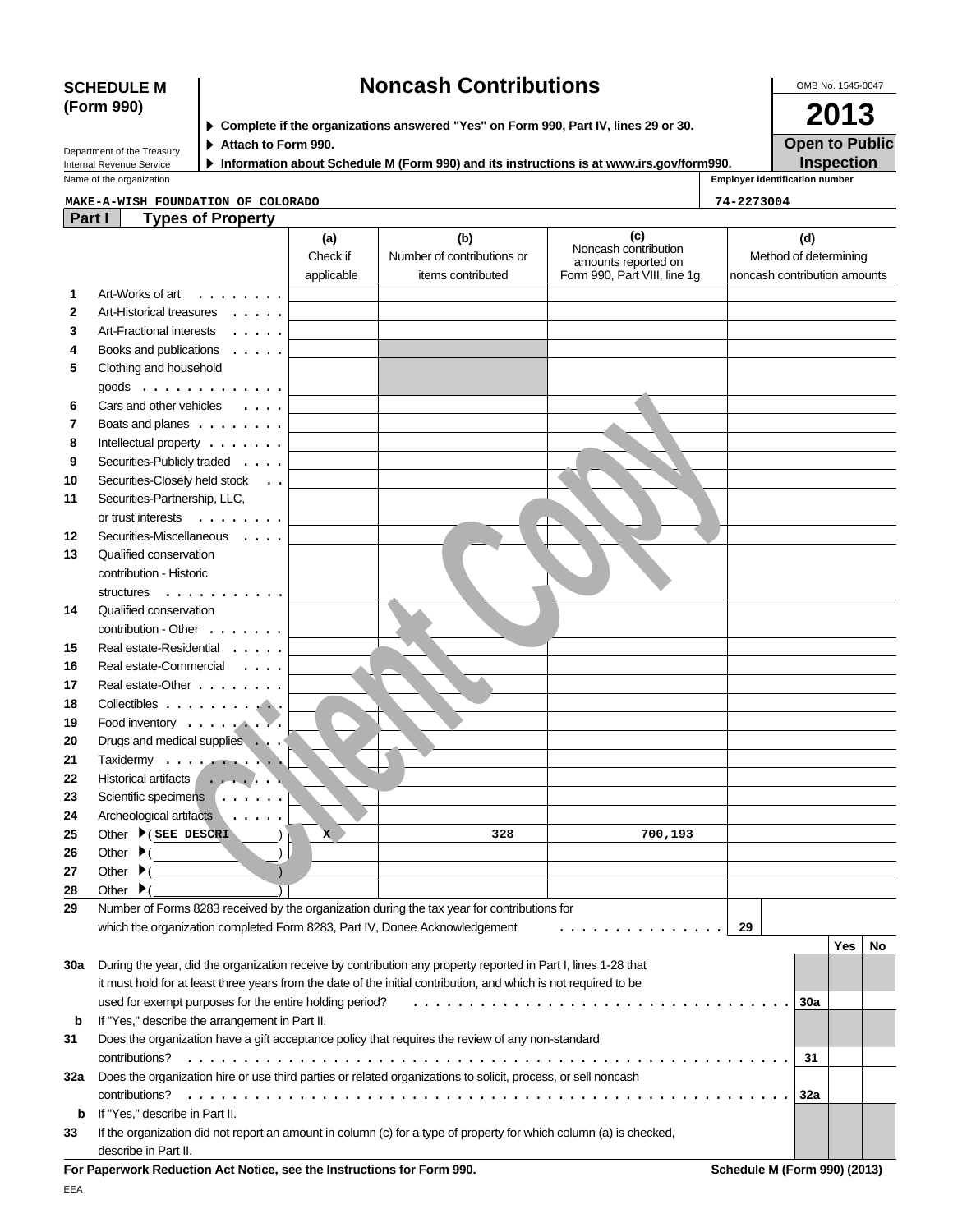**Part II Supplemental Information.** Provide the information required by Part I, lines 30b, 32b, and 33, and whether the organization is reporting in Part I, column (b), the number of contributions, the number of items received, or a combination of both. Also complete this part for any additional information. Schedule M (Form 990) (2013) Page **2 MAKE-A-WISH FOUNDATION OF COLORADO 74-2273004**

| 01. Additional Information for Schedule M |              |     |     |                      |  |
|-------------------------------------------|--------------|-----|-----|----------------------|--|
| DESCRIPTION                               | (A)          | (B) | (C) | (D)                  |  |
| THEME PARK                                | $\mathbf{x}$ | 46  |     | 37,788 RETAIL VALUE  |  |
| LODGING                                   | $\mathbf{x}$ | 30  |     | 61,121 RETAIL VALUE  |  |
| OTHER                                     | $\mathbf{x}$ | 122 |     | 167,451 RETAIL VALUE |  |
| PLAY/COMP/FURN X                          |              | 13  |     | 14,395 RETAIL VALUE  |  |
| AIR TRAVEL                                | x            | 31  |     | 48,442 RETAIL VALUE  |  |
| <b>GIVE KIDS</b>                          | $\mathbf{x}$ | 86  |     | 370,996 RETAIL VALUE |  |
|                                           |              |     |     |                      |  |
|                                           |              |     |     |                      |  |
|                                           |              |     |     |                      |  |
|                                           |              |     |     |                      |  |
|                                           |              |     |     |                      |  |
|                                           |              |     |     |                      |  |
|                                           |              |     |     |                      |  |
|                                           |              |     |     |                      |  |
|                                           |              |     |     |                      |  |
|                                           |              |     |     |                      |  |
|                                           |              |     |     |                      |  |
|                                           |              |     |     |                      |  |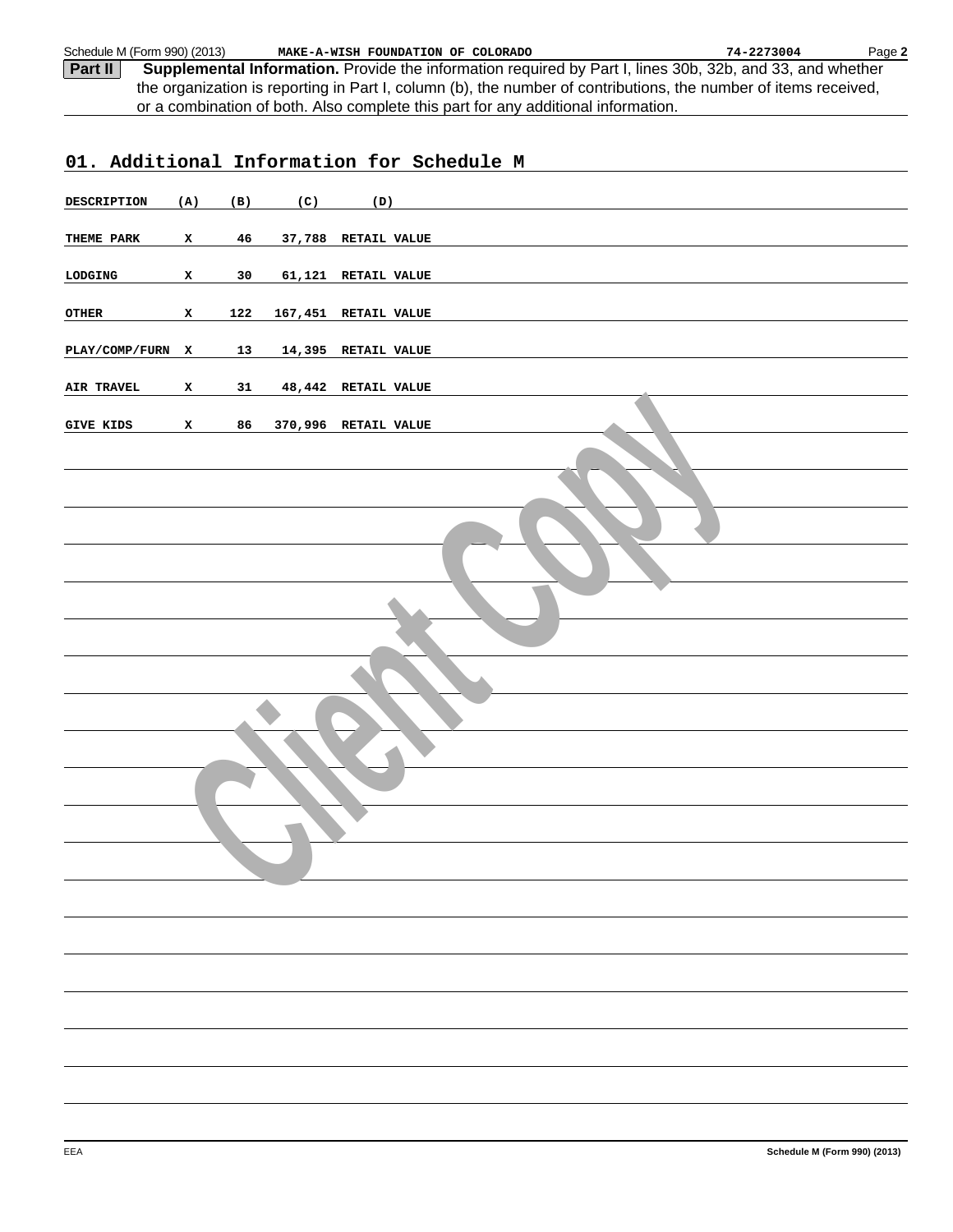# **SCHEDULE O**<br> **Supplemental Information to Form 990 or 990-EZ**<br> **Supplemental Information to Form 990 or 990-EZ**

**(Form 990 or 990-EZ) Complete to provide information for responses to specific questions on Form 990 or 990-EZ or to provide any additional information. Attach to Form 990 or 990-EZ.**

**Information about Schedule O (Form 990 or 990-EZ) and its instructions is at www.irs.gov/form990.**

**2013 Open to Public Inspection** OMB No. 1545-0047

Internal Revenue Service Name of the organization

Department of the Treasury

**Employer identification number**

# **MAKE-A-WISH FOUNDATION OF COLORADO 74-2273004**

# **01. Form 990 governing body review (Part VI, line 11)**

**THE FOUNDATION WORKED CLOSELY WITH AN INDEPENDENT PUBLIC ACCOUNTING FIRM ENGAGED TO**

**PREPARE THE FORM 990. THE DRAFT FORM 990 PREPARED BY THE ACCOUNTING FIRM WAS REVIEWED BY**

**THE FOUNDATION'S CEO. THE RETURN WAS THEN PRESEENTED TO THE FINANCE AND EXECUTIVE**

**COMMITTEE FOR THEIR REVIEW. SUBSEQUENT TO THE COMMITTEE'S APPROVAL, A COPY OF THE FORM**

**990 WAS PROVIDED TO ALL VOTING MEMBERS PRIOR TO FILING WITH THE INTERNAL REVENUE SERVICE.**

# **EXECUTE CONSULTER CONSULTER AND DESCRIPTION OF THE CONSULTER PERSON OF THE SAME AND DESCRIPTION OF AN EXAMELE AND DESCRIPTION OF A SECOND AND DESCRIPTION OF A SECOND AND DESCRIPTION OF A SECOND AND DESCRIPTION OF A SECOND 02. Conflict of interest policy compliance (Part VI, line 12c)**

**THE FOUNDATION MAINTAINS A CONFLICT OF INTEREST AND ETHICS STATEMENT AS PROVIDED BY THE**

**MAKE-A-WISH FOUNDATION OF AMERICA FOR EACH OFFICER, EMPLOYEE, BOARD MEMBER, AND VOLUNTEER.**

**SUCH STATEMENTS MUST BE SIGNED UPON DATE OF HIRE, ELECTION, OR COMMENCEMENT OF VOLUNTEER**

**SERVICE, AND AT LEAST ANNUALLY THEREAFTER. THE SIGNED STATEMENTS ARE THEN SUBMITTED AND**

**REVIEWED BY THE VOLUNTEER COORDINATOR IF THEY ARE FROM VOLUNTEERS, AND THE CEO IF FROM**

**STAFF AND BOARD MEMBERS. REVIEW OF THE STATEMENTS ARE MONITORED BY THE CEO. THE**

**PROCEDURES FOR ADDRESSING ANY CONFLICTS OF INTEREST OF WHICH THE CEO BECOMES AWARE**

**INCLUDES, BUT ARE NOT LIMITED TO, THE FOLLOWING: (1) DETERMINING THE NATURE OF THE**

**CONFLICT VIA VERBAL OR WRITTEN COMMUNICATION WITH THE INTERESTED PERSON; (2) FULLY**

**DISCLOSING CONFLICTING INTERESTS TO THE BOARD; (3) THE CONFLICTED PERSON RECUSES**

**HIMSELF/HERSELF FROM DELIBERATIONS AND DECISIONS REGARDING THE TRANSACTIONS; AND (4)**

**TAKING APPROPRIATE ACTIONS WARRANTED BY THE CONFLICT AS RECOMMENDED BY THE BOARD UP TO AND**

**INCLUDING TERMINATION OF SERVICE.**

# **03. CEO, executive director, top management comp (Part VI, line 15a)**

**FOR 2013 COMPENSATION, THE CEO'S COMPENSATION WAS DETERMINED BY AN INDEPENDENT COMMITTEE**

**OF THE BOARD OF DIRECTORS. THE INDEPENDENT COMMITTEE'S DISCUSSION AND DECISIONS WERE**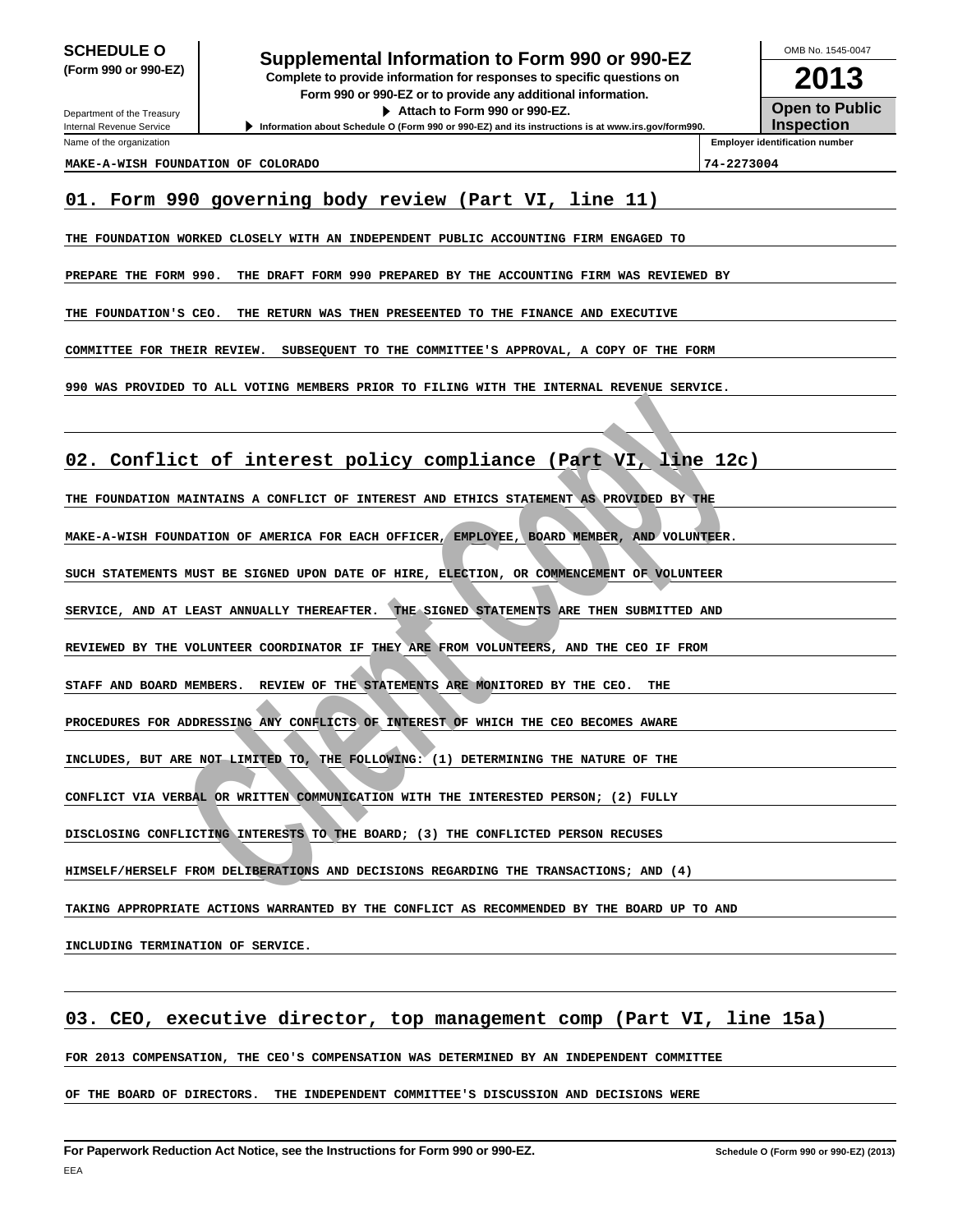| Schedule O (Form 990 or 990-EZ) (2013)<br>Name of the organization                           | Page 2<br><b>Employer identification number</b> |
|----------------------------------------------------------------------------------------------|-------------------------------------------------|
| MAKE-A-WISH FOUNDATION OF COLORADO                                                           | 74-2273004                                      |
| CONTEMPORANEOUSLY DOCUMENTED. DOCUMENTATION INCLUDES THE TERMS OF THE TRANSACTION AND THE    |                                                 |
| DATE IT WAS APPROVED, THE MEMBERS PRESENT DURING DELIBERATIONS AND THOSE WHO VOTED ON IT,    |                                                 |
| AND THE MOST RECENTLY AVAILABLE COMPARABILITY DATA RELIED UPON.<br>EXAMPLES OF COMPARABILITY |                                                 |
| DATA INCLUDE NATIONAL AND LOCAL BENCHMARKING STUDIES, SALARY SURVEYS CONDUCTED BY            |                                                 |
| MAKE-A-WISH FOUNDATION OF AMERICA AND CHARITY NAVIGATOR CONDUCTED WITHIN THE PRIOR THREE     |                                                 |
| <b>YEARS.</b>                                                                                |                                                 |
| 04. Other officer or key employee compensation (Part VI, line 15b                            |                                                 |
| THE SAME PROCESS LISTED ABOVE IS USED FOR OTHER STAFF, USING THE SAME INSTRUMENTS.           |                                                 |
| SALARIES FOR STAFF OTHER THAN THE CEO ARE DECIDED BY THE CEO IN CONSULTATION WITH THE        |                                                 |
| EMPLOYEE'S IMMEDIATE SUPERVISOR WITHIN LIMITS SET BY THE BOARD APPROVED BUDGET.<br>ALL       |                                                 |
| SALARY INCREASES ARE BASED ON PERFORMANCE REVIEWS.                                           |                                                 |
| 05. Governing documents, etc, available to public (Part VI, line 19)                         |                                                 |
| WHILE FEDERAL TAX LAWS DO NOT MANDATE THAT THE ORGANIZATION'S GOVERNING DOCUMENTS,           |                                                 |
| CONFLICT OF INTEREST POLICY AND FINANCIAL STATEMENTS BE MADE AVAILABLE FOR PUBLIC            |                                                 |
| INSPECTION, THE ORGANIZATION MAKES THESE DOCUMENTS AVAILABLE UPON REQUEST.                   |                                                 |
|                                                                                              |                                                 |
|                                                                                              |                                                 |
|                                                                                              |                                                 |
|                                                                                              |                                                 |
|                                                                                              |                                                 |
|                                                                                              |                                                 |
|                                                                                              |                                                 |
|                                                                                              |                                                 |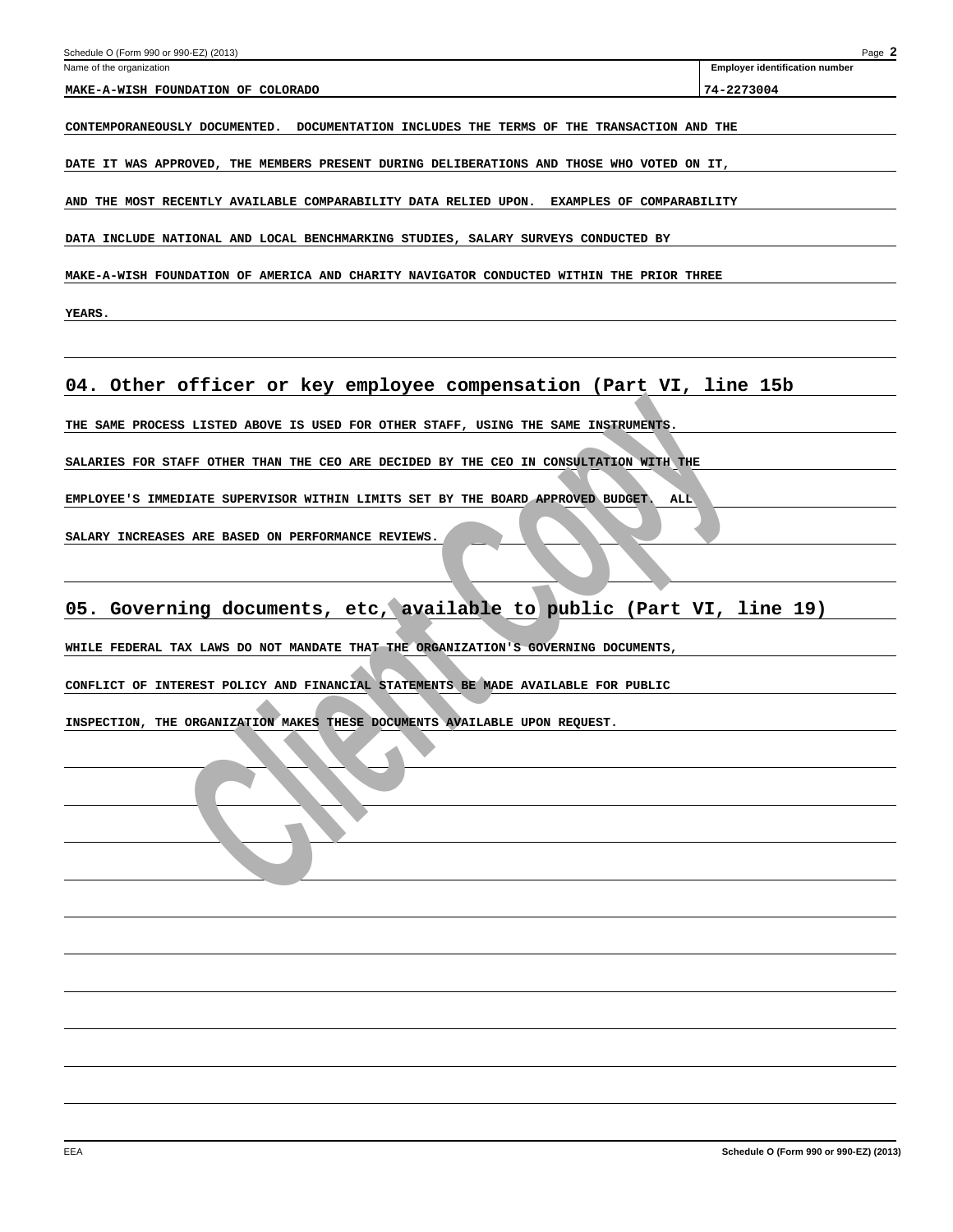

# **IRS e-file Signature Authorization for an Exempt Organization**

For calendar year 2013, or fiscal year beginning  $09-01-2013$ **09-01-2013 08-31-2014** OMB No. 1545-1878

**2013**

| Department of the Treasury  |
|-----------------------------|
| Internal Revenue Service    |
| Name of exempt organization |

**Do not send to the IRS. Keep for your records.**

**Information about Form 8879-EO and its instructions is at www.irs.gov/form8879eo.**

**Employer identification number**

**MAKE-A-WISH FOUNDATION OF COLORADO 74-2273004**

Name and title of officer

# **Joan Mazak, CEO**

| Type of Return and Return Information (Whole Dollars Only)<br><b>Part I</b>                                                                                                        |
|------------------------------------------------------------------------------------------------------------------------------------------------------------------------------------|
| Check the box for the return for which you are using this Form 8879-EO and enter the applicable amount, if any, from the return. If you                                            |
| check the box on line 1a, 2a, 3a, 4a, or 5a, below, and the amount on that line for the return being filed with this form was blank, then                                          |
| leave line 1b, 2b, 3b, 4b, or 5b, whichever is applicable, blank (do not enter -0-). But, if you entered -0- on the return, then enter -0- on                                      |
| the applicable line below. Do not complete more than 1 line in Part I.                                                                                                             |
| $\triangleright$ $\boxtimes$<br><b>b</b> Total revenue, if any (Form 990, Part VIII, column $(A)$ , line 12) $\ldots \ldots \ldots \ldots$<br>1a Form 990 check here<br>4,409,223  |
| <b>b</b> Total revenue, if any (Form 990-EZ, line 9) $\ldots \ldots \ldots \ldots \ldots \ldots \ldots$ 2b<br>2a Form 990-EZ check here                                            |
| <b>b</b> Total tax (Form 1120-POL, line 22) $\ldots \ldots \ldots \ldots \ldots \ldots \ldots \ldots 3b$<br>3a Form 1120-POL check here<br>$\blacktriangleright$ $\vdash$ $\vdash$ |
| 4a Form 990-PF check here<br><b>b</b> Tax based on investment income (Form 990-PF, Part VI, line 5) $\ldots \ldots$ 4b                                                             |
| 5a Form 8868 check here $\blacktriangleright$ $\mid \; \mid$<br><b>b</b> Balance Due (Form 8868, Part I, line 3c or Part II, line 8c) $\ldots \ldots \ldots \ldots$                |
| Part II<br>Declaration and Signature Authorization of Officer                                                                                                                      |
| Under penalties of perjury, I declare that I am an officer of the above organization and that I have examined a copy of the                                                        |
| organization's 2013 electronic return and accompanying schedules and statements and to the best of my knowledge and belief, they                                                   |
| are true, correct, and complete. I further declare that the amount in Part I above is the amount shown on the copy of the                                                          |
| organization's electronic return. I consent to allow my intermediate service provider, transmitter, or electronic return originator (ERO)                                          |
| to send the organization's return to the IRS and to receive from the IRS (a) an acknowledgement of receipt or reason for rejection of                                              |
| the transmission, (b) the reason for any delay in processing the return or refund, and (c) the date of any refund. If applicable, I                                                |
| authorize the U.S. Treasury and its designated Financial Agent to initiate an electronic funds withdrawal (direct debit) entry to the                                              |
| financial institution account indicated in the tax preparation software for payment of the organization's federal taxes owed on this                                               |
| return and the financial institution to debit the entry to this account. To revoke a payment, I must contact the U.S. Treasury Financial                                           |
| Agent at 1-888-353-4537 no later than 2 business days prior to the payment (settlement) date. I also authorize the financial institutions                                          |
| involved in the processing of the electronic payment of taxes to receive confidential information necessary to answer inquiries and                                                |
| resolve issues related to the payment. I have selected a personal identification number (PIN) as my signature for the organization's                                               |

| Part II<br>Declaration and Signature Authorization of Officer                                                                                                                                                                                                                                                                                                                                                                                                                                                                                                                                                                                                                                                                                                                                                                                                                                                                                                                                                                                                                                                                                                                                                                                                                                                                                                                                                                                                                                                                                                                                                                                                                                                                                                                                                               |
|-----------------------------------------------------------------------------------------------------------------------------------------------------------------------------------------------------------------------------------------------------------------------------------------------------------------------------------------------------------------------------------------------------------------------------------------------------------------------------------------------------------------------------------------------------------------------------------------------------------------------------------------------------------------------------------------------------------------------------------------------------------------------------------------------------------------------------------------------------------------------------------------------------------------------------------------------------------------------------------------------------------------------------------------------------------------------------------------------------------------------------------------------------------------------------------------------------------------------------------------------------------------------------------------------------------------------------------------------------------------------------------------------------------------------------------------------------------------------------------------------------------------------------------------------------------------------------------------------------------------------------------------------------------------------------------------------------------------------------------------------------------------------------------------------------------------------------|
| Under penalties of perjury, I declare that I am an officer of the above organization and that I have examined a copy of the<br>organization's 2013 electronic return and accompanying schedules and statements and to the best of my knowledge and belief, they<br>are true, correct, and complete. I further declare that the amount in Part I above is the amount shown on the copy of the<br>organization's electronic return. I consent to allow my intermediate service provider, transmitter, or electronic return originator (ERO)<br>to send the organization's return to the IRS and to receive from the IRS (a) an acknowledgement of receipt or reason for rejection of<br>the transmission, (b) the reason for any delay in processing the return or refund, and (c) the date of any refund. If applicable, I<br>authorize the U.S. Treasury and its designated Financial Agent to initiate an electronic funds withdrawal (direct debit) entry to the<br>financial institution account indicated in the tax preparation software for payment of the organization's federal taxes owed on this<br>return and the financial institution to debit the entry to this account. To revoke a payment, I must contact the U.S. Treasury Financial<br>Agent at 1-888-353-4537 no later than 2 business days prior to the payment (settlement) date. I also authorize the financial institutions<br>involved in the processing of the electronic payment of taxes to receive confidential information necessary to answer inquiries and<br>resolve issues related to the payment. I have selected a personal identification number (PIN) as my signature for the organization's<br>electronic return and, if applicable, the organization's consent to electronic funds withdrawal.<br>Officer's PIN: check one box only |
| X<br>lauthorize Sardoni Accounting Group PC<br>to enter my PIN<br>12345<br>as my signature<br><b>ERO firm name</b><br>Enter five numbers, but<br>do not enter all zeros<br>on the organization's tax year 2013 electronically filed return. If I have indicated within this return that a copy of the return is<br>being filed with a state agency(ies) regulating charities as part of the IRS Fed/State program, I also authorize the aforementioned<br>ERO to enter my PIN on the return's disclosure consent screen.<br>As an officer of the organization, I will enter my PIN as my signature on the organization's tax year 2013 electronically filed return.<br>If I have indicated within this return that a copy of the return is being filed with a state agency(ies) regulating charities as part of<br>the IRS Fed/State program, I will enter my PIN on the return's disclosure consent screen.                                                                                                                                                                                                                                                                                                                                                                                                                                                                                                                                                                                                                                                                                                                                                                                                                                                                                                                |
| $01 - 15 - 2015$<br>Officer's signature<br>Date<br><b>Certification and Authentication</b><br><b>Part III</b>                                                                                                                                                                                                                                                                                                                                                                                                                                                                                                                                                                                                                                                                                                                                                                                                                                                                                                                                                                                                                                                                                                                                                                                                                                                                                                                                                                                                                                                                                                                                                                                                                                                                                                               |
| ERO's EFIN/PIN. Enter your six-digit electronic filing identification<br>number (EFIN) followed by your five-digit self-selected PIN.<br>301452<br>19307<br>do not enter all zeros                                                                                                                                                                                                                                                                                                                                                                                                                                                                                                                                                                                                                                                                                                                                                                                                                                                                                                                                                                                                                                                                                                                                                                                                                                                                                                                                                                                                                                                                                                                                                                                                                                          |
| I certify that the above numeric entry is my PIN, which is my signature on the 2013 electronically filed return for the organization<br>indicated above. I confirm that I am submitting this return in accordance with the requirements of Pub. 4163, Modernized e-File (MeF)<br>Information for Authorized IRS e-file Providers for Business Returns.                                                                                                                                                                                                                                                                                                                                                                                                                                                                                                                                                                                                                                                                                                                                                                                                                                                                                                                                                                                                                                                                                                                                                                                                                                                                                                                                                                                                                                                                      |
| 08-11-2015<br>ERO's signature<br>Date                                                                                                                                                                                                                                                                                                                                                                                                                                                                                                                                                                                                                                                                                                                                                                                                                                                                                                                                                                                                                                                                                                                                                                                                                                                                                                                                                                                                                                                                                                                                                                                                                                                                                                                                                                                       |

# **ERO Must Retain This Form - See Instructions Do Not Submit This Form To the IRS Unless Requested To Do So**

**For Paperwork Reduction Act Notice, see instructions.**

|  | Form 8879-EO (2013) |  |
|--|---------------------|--|
|--|---------------------|--|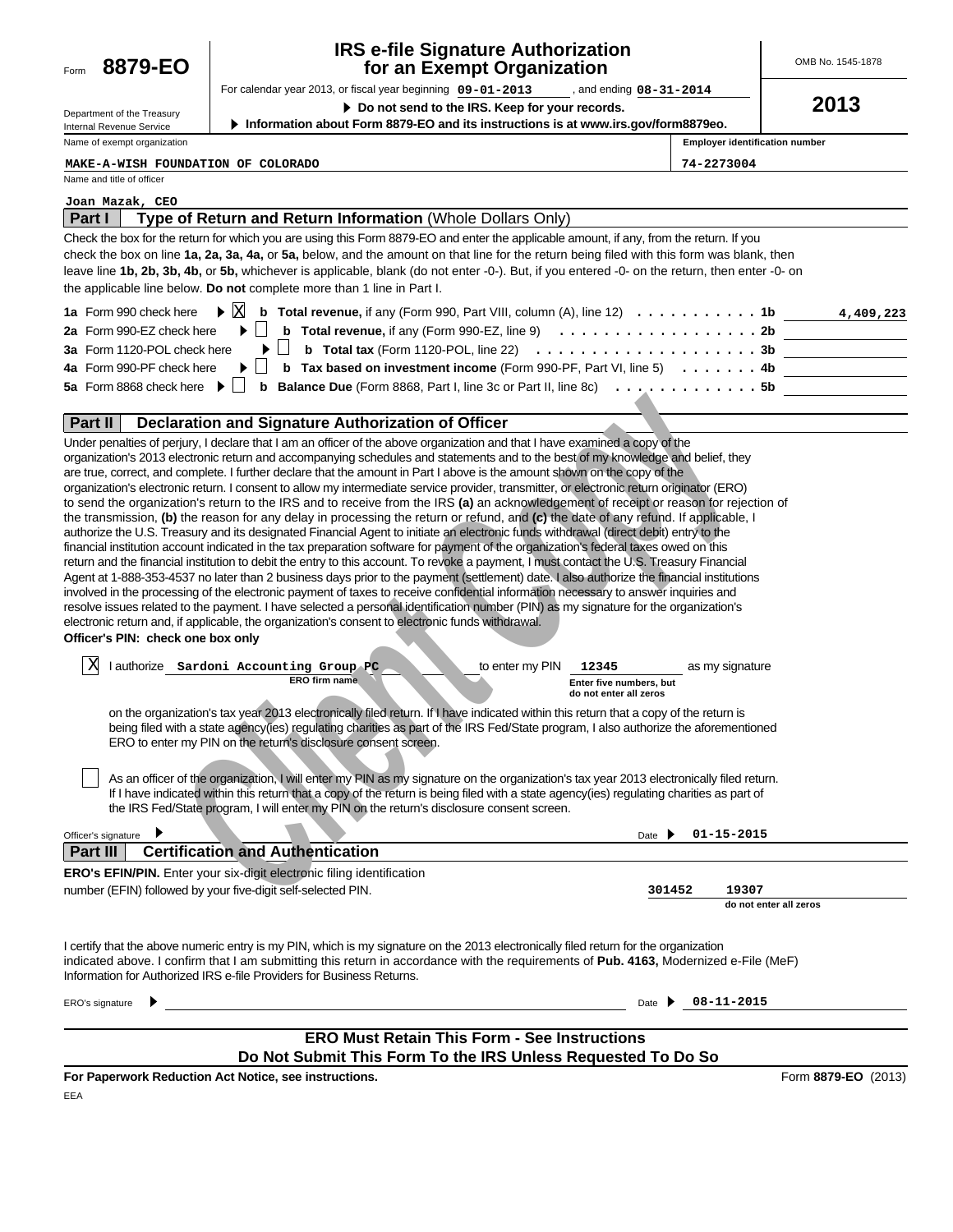**Statement of Program Service Accomplishments** | 2013

Name(s) as shown on return variable to the state of the state of the state of the state of the Social Security Number

**01**

MAKE-A-WISH FOUNDATION OF COLORADO 74-2273004

Form 990, Part III(a)

| Program Service Code                                       |           |
|------------------------------------------------------------|-----------|
| Program Service Expenses                                   | \$3264722 |
| Grants and allocations included in above expense \$2702707 |           |
| Program Services Revenue                                   | \$4409221 |

# Explanation

N WAS POURDED IN 1983, MORE TEAM 4,416 CHILDERN HAVE ERENTED FROM THE MAGIC CHRONIC AND INCOLLED THE SOLUTION OF THE FIGORITY OF THE SINGLE CONFIDENTIAL CONDUCTION OF THE TIGAL THE SINGLE CORPORATION CONDUCTION OF THE SING **THE MAKE-A-WISH FOUNDATION OF COLORADO GRANTS THE WISHES OF COLORADO CHILDREN WITH LIFE THREATENING MEDICAL CONDITIONS TO ENRICH THE HUMAN EXPERIENCE WITH HOPE, STRENGTH AND JOY. IN FISCAL YEAR 2013-2014 WE GRANTED 250 WISHES FOR COLORADO CHILDREN BETWEEN THE AGES OF 2.5 UP TO THE AGE OF 18. WE GRANT THE WISHES OF EVERY MEDICALLY ELIGIBLE CHILD IN THE STATE WHO IS REFERRED TO US AND HAVE NEVER DENIED THE WISH OF A QUALIFIED COLORADO CHILD. SINCE THE FOUNDATIONN WAS FOUNDED IN 1983, MORE THAN 4,416 CHILDREN HAVE BENEFITED FROM THE MAGIC OF A WISH. TOTAL PROGRAM SERVICE EXPENSES GRANTED FOR THE FISCAL YEAR WERE \$3,264,722. OF THIS AMOUNT, \$163,650 WAS CONTRIBUTED BY VARIOUS VENDORS WHO PROVIDED IN KIND CONTRIBUTIONS SUCH AS TRAVEL AND TRAVEL SERVICES, TRANSPORTATION, LODGING, AND OTHER SERVISES AND USE OF FACILITIES TO COMPLETE A CHILD'S WISH. FOR FINANCIAL STATEMENT PURPOSES, THESE AMOUNTS ARE INCLUDED AS CONTRIBUTIONS REVENUE AND GRANTED WISH EXPENSE. FOR FORM 990, HOWEVER, THE IRS REQUIRES THE \$103,451 OF CONTRIBUTED SERVICES AND USE OF FACILITIES BE EXCLUDED FROM BOTH REVENUE AND EXPENSE.**